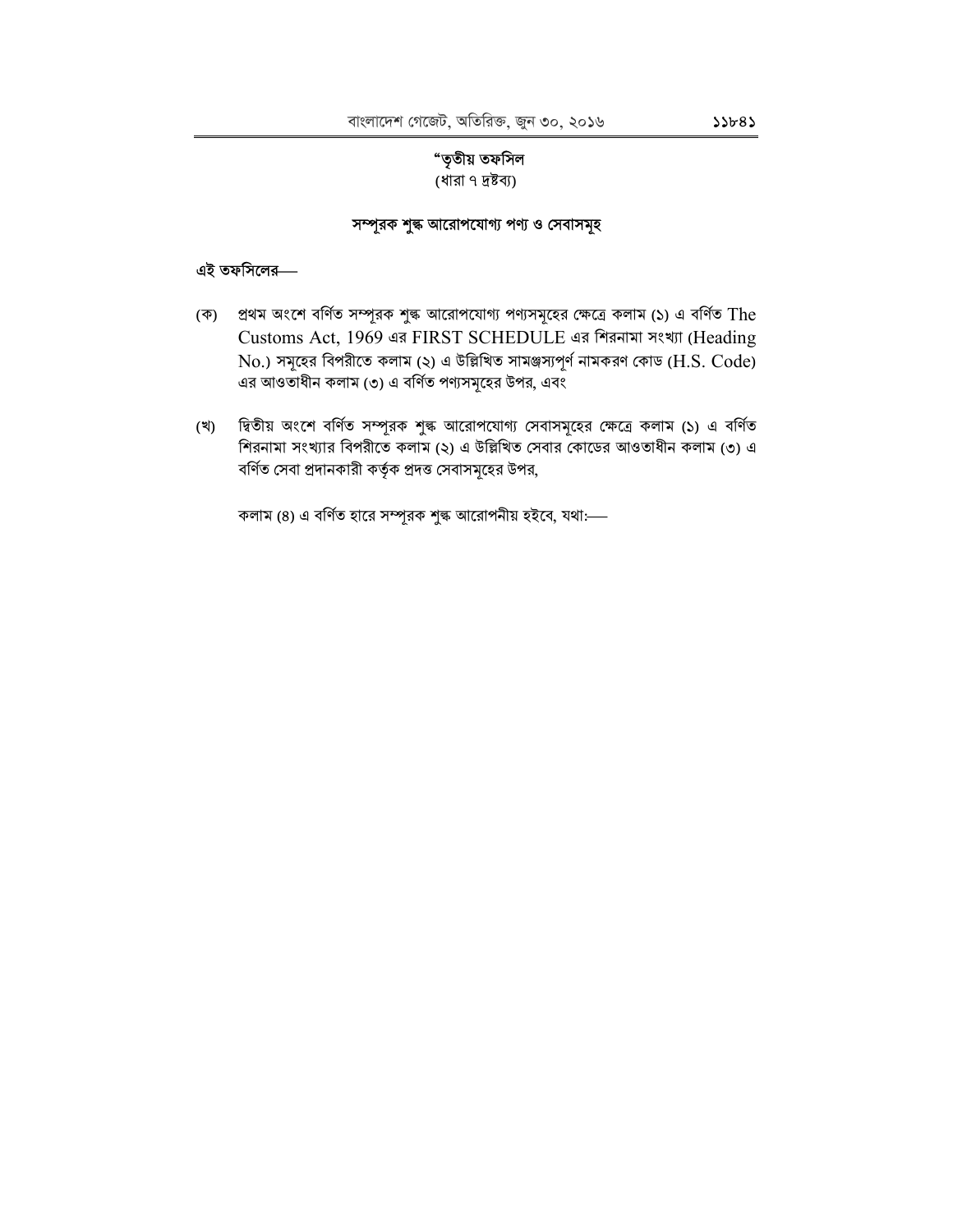# প্ৰথম অংশ সম্পূরক শুল্ক আরোপযোগ্য পণ্যসমূহ

| শিরনামা  | সামঞ্জস্যপূর্ণ        | পণ্যসমূহের বিবরণ                                | সম্পূরক  |
|----------|-----------------------|-------------------------------------------------|----------|
| সংখ্যা   | নামকরণ কোড            | (Description of Goods)                          | শুল্কহার |
|          | (Heading) (H.S. Code) |                                                 | (% )     |
| (5)      | (5)                   | (৩)                                             | (8)      |
| 0.00     | সকল                   | Fish, fresh or chilled, excluding fish          | ২০       |
|          | এইচ,এস,কোড            | fillets and other fish meat of heading          |          |
|          |                       | 03.04.                                          |          |
| ೦೦.೦೦    | সকল                   | Fish, frozen, excluding fish fillets and        | ২০       |
|          | এইচ,এস,কোড            | other fish meat of heading 03.04.               |          |
| 00.08    | সকল                   | Fish fillets and other fish meat (whether       | ২০       |
|          | এইচ,এস,কোড            | or not minced), fresh, chilled or frozen.       |          |
| 00.00    | 0.0003000             | মানুষের খাওয়ার উপযোগী মাছের টুকরা বা গুড়া     | ২০       |
|          |                       | (আড়াই কেজি পৰ্যন্ত মোড়ক বা টিনজাত)            |          |
|          |                       |                                                 |          |
|          | ০৩০৫.৩১.৯০            | শুকনা, লবণাক্ত বা লবণের দ্রবণে সংরক্ষিত কিন্তু  | ২০       |
|          | ०७०৫.७২.৯०            | ধুমায়িত নয় এমন কাটা ছাড়ানো মাছ (আড়াই কেজি   |          |
|          | ०७०৫.७৯.৯०            | পৰ্যন্ত মোড়ক বা টিনজাত ব্যতীত)                 |          |
|          | ০৩০৫.৫৯.৯০            | অন্যান্য শুকনা মাছ (লবণাক্ত হউক বা না হউক),     | ২০       |
|          |                       | ধমায়িত নয় (আড়াই কেজি পৰ্যন্ত মোড়ক বা টিনজাত |          |
|          |                       | ব্যতীত)                                         |          |
| 00.06    | ০৩০৬.১৬.০০            | হিমায়িত চিংড়ি                                 | ২০       |
|          | 0006.59.00            |                                                 |          |
| 08.05    | 0802.50.50            | গড়া দুধ: খুচরা প্যাকিং (আড়াই কেজি পর্যন্ত)    | ২০       |
|          | 0802.25.50            |                                                 |          |
|          | ०८०२.२৯.১०            |                                                 |          |
| 08.00    | সকল                   | মাখন এবং অন্যান্য দুগ্ধজাত চর্বি ও তৈল; ডেইরী   | ২০       |
|          | এইচ,এস,কোড            | স্পেডস                                          |          |
| ०१.०२    | সকল                   | তাজা বা ঠান্ডা টমেটো                            | ২০       |
|          | এইচ,এস,কোড<br>সকল     | Other vegetables, fresh or chilled.             |          |
| ०१.०৯    | এইচ,এস,কোড            |                                                 | ২০       |
| $ob.$ 02 | ০৮০২.৯০.১১            | তাজা বা শুকনা সুপারি, খোসা ছাড়ানো হউক বা না    | ৩০       |
|          | ০৮০২.৯০.১৯            | হউক                                             |          |
| ob.08    | 0.05.80               | তাজা বা শুকনা আম                                | ২০       |
|          | ০৮০৪.৫০.৩৯            |                                                 |          |
| 0.50     | 0.06.30.30            | তাজা বা শুকনা কমলালেবু                          | ২০       |
|          | ০৮০৫.১০.৯০            |                                                 |          |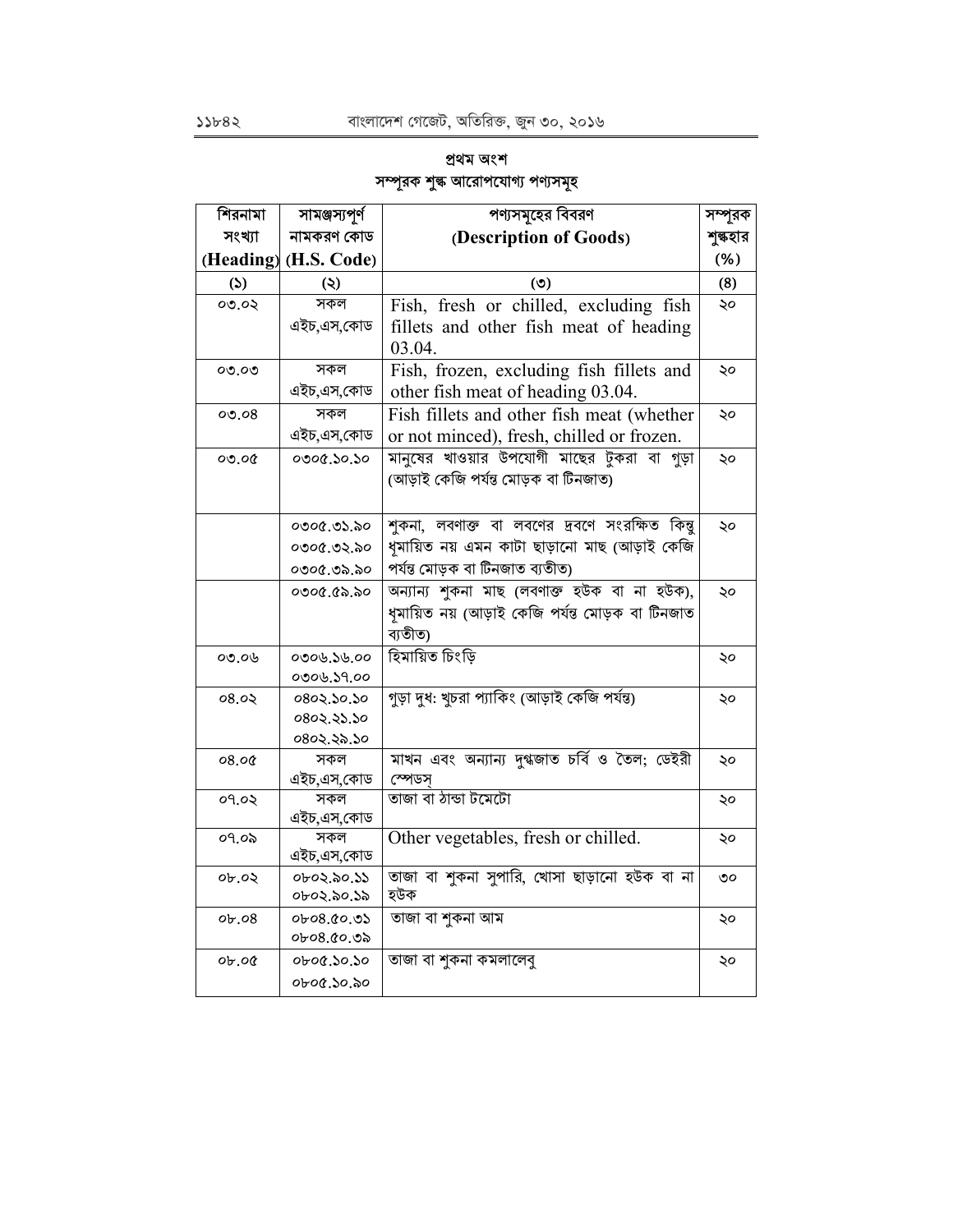| শিরনামা           | সামঞ্জস্যপূর্ণ        | পণ্যসমূহের বিবরণ                       | সম্পূরক  |
|-------------------|-----------------------|----------------------------------------|----------|
| সংখ্যা            | নামকরণ কোড            | (Description of Goods)                 | শুল্কহার |
|                   | (Heading) (H.S. Code) |                                        | (% )     |
| (5)               | $\ddot{\bm{\omega}}$  | (৩)                                    | (8)      |
|                   | ০৮০৫.২০.১০            | তাজা বা শুকনা লেবুজাতীয় ফল            | ২০       |
|                   | ০৮০৫.২০.৯০            |                                        |          |
|                   | 06.80.50              | তাজা বা শুকনা আজুর                     | ২০       |
|                   | 06.80.20              |                                        |          |
|                   | 06.00.000             | তাজা বা শুকনা লেবু                     | ২০       |
|                   | ०৮०৫.৫०.৯०            |                                        |          |
|                   | ০৮০৫.৯০.১১            | তাজা বা শুকনা অন্যান্য লেবু জাতীয় ফল  | ২০       |
|                   | ০৮০৫.৯০.১৯            |                                        |          |
|                   | ০৮০৫.৯০.২১            |                                        |          |
|                   | ০৮০৫.৯০.২৯            |                                        |          |
| $0b$ .0           | সকল                   | তাজা বা শুকনা আজুর ফল                  | ২০       |
|                   | এইচ,এস,কোড            |                                        |          |
| $0b$ .09          | সকল                   | Melons (including watermelons)<br>and  | ২০       |
|                   | এইচ,এস,কোড            | papaws (papayas), fresh.               |          |
| $o_{b}$ . $o_{b}$ | সকল                   | তাজা আপেল, নাশপাতি ও কুইন্সেস          | ২০       |
|                   | এইচ,এস,কোড            |                                        |          |
| ০৮.০৯             | সকল                   | Apricots, cherries, peaches (including | ২০       |
|                   | এইচ,এস,কোড            | nectarines), plums and sloes, fresh    |          |
| ob.50             | সকল                   | অন্যান্য তাজা ফল                       | ২০       |
|                   | এইচ,এস,কোড            |                                        |          |
| ০৯.০২             | ०৯०২.৩০.০০            | Black tea<br>(fermented) and<br>partly | ২০       |
|                   |                       | fermented tea, in immediate packings   |          |
|                   |                       | of a content not exceeding 3 kg        |          |
|                   | ०৯०২.৪০.০০            | Other black tea (fermented) and other  | ২০       |
|                   |                       | partly fermented tea                   |          |
| 0.08              | 0008.55.50            | গোলমরিচ, চূর্ণ বা দলানো হউক বা না হউক  | ২০       |
|                   | ০৯০৪.১১.৯০            |                                        |          |
|                   | 0208.52.00            |                                        |          |
| ০৯.০৬             | সকল                   | দারুচিনি এবং দারুচিনি গাছের ফুল        | ২০       |
|                   | এইচ,এস,কোড            |                                        |          |
| ०৯.०१             | সকল                   | লবঙ্গ                                  | ২০       |
|                   | এইচ,এস,কোড            |                                        |          |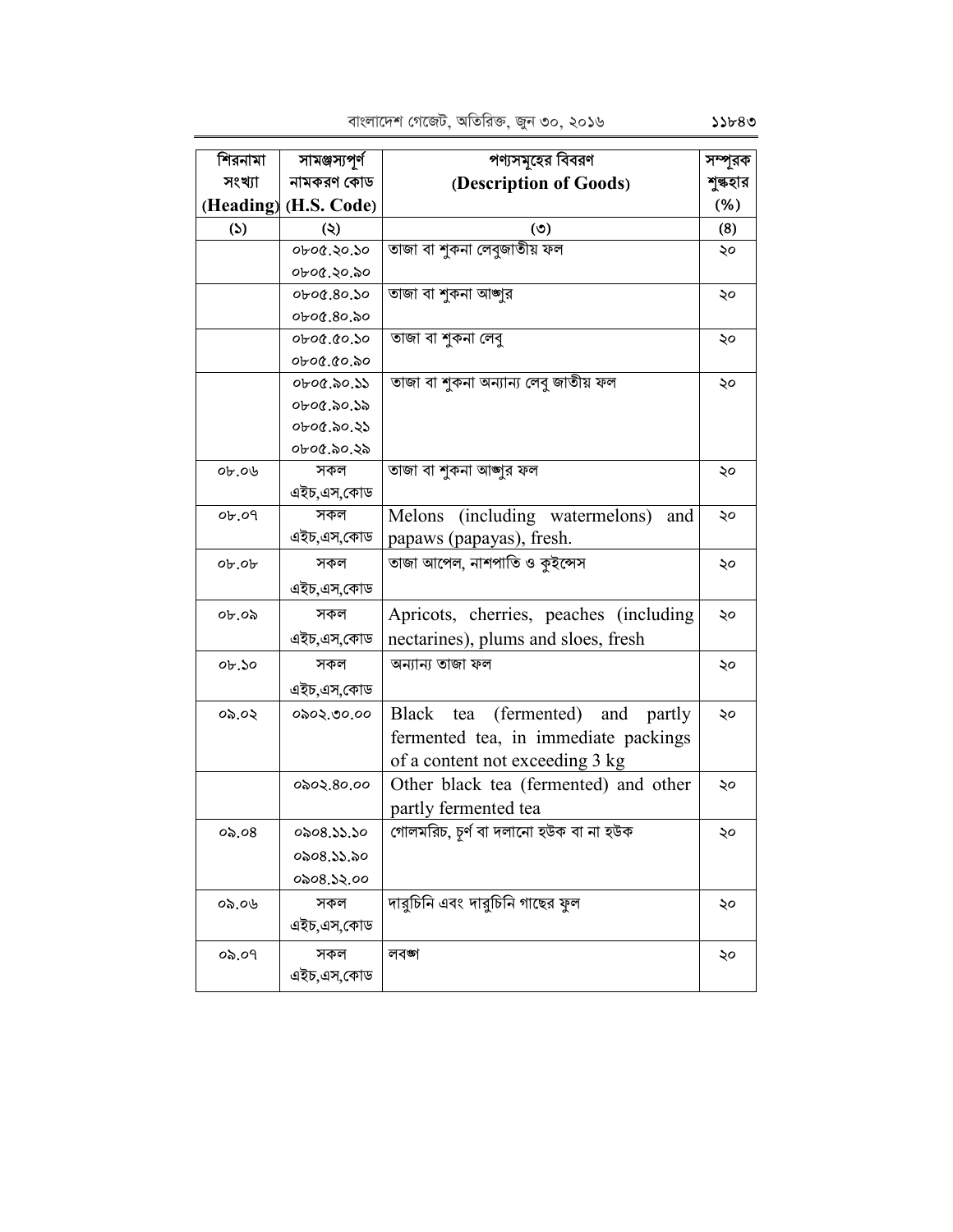| নামকরণ কোড<br>সংখ্যা<br>(Description of Goods)<br>শুল্কহার<br>(Heading) (H.S. Code)<br>(% )<br>(8)<br>(5)<br>(5)<br>(২)<br>0.06<br>০৯০৮.৩১.১০<br>২০<br>০৯০৮.৩১.৯০<br>এলাচ<br>০৯০৮.৩২.১০<br>০৯০৮.৩২.৯০<br>০৯.০৯<br>০৯০৯.৩১.১০<br>২০<br>০৯০৯.৩১.৯০<br>জিরা<br>০৯০৯.৩২.১০<br>০৯০৯.৩২.৯০<br>রিফাইন্ড নারিকেল তৈল ও ইহার অংশবিশেষ, অন্যান্য<br>১৫.১৩<br>১৫১৩.১৯.০০<br>৩০<br>১৭০২.৩০.২০<br>Liquid glucose<br>১৭.০২<br>২০<br>Other glucose and glucose syrup<br>১৭০২.৩০.৯০<br>২০<br>Glucose and glucose syrup, containing<br>১৭০২.৪০.০০<br>২০<br>in the dry state at least 20% but less than<br>50% by weight of fructose, excluding<br>invert sugar<br>কোকাযুক্ত নয় এমন সুগার কনফেকশনারী (সাদা<br>39.08<br>সকল<br>২০<br>চকলেটসহ)<br>এইচ,এস,কোড<br>কোকাযুক্ত চকলেট এবং অন্যান্য খাদ্য প্রিপারেশনঃ<br>55.06<br>কোকাযুক্ত চকলেট এবং অন্যান্য খাদ্য প্রিপারেশন (২<br>১৮০৬.২০.০০<br>২০<br>কেজির উর্ধ্বে ব্লক, স্লাব বা বার আকারে অথবা তরল,<br>পেস্ট, গুড়া, দানাদার বা অন্যরুপে বান্ধ প্যাকিং এ)<br>ফিনিস্ড চকলেট (ব্লক, স্লাব বা বার আকারে)<br>\$b0b.05.00<br>২০<br>১৮০৬.৩২.০০<br>অন্যান্য<br>১৮০৬.৯০.০০<br>২০<br>খুচরা মোড়কে শুন্য থেকে ১ বছরের<br>শিশদের<br>১৯.০১<br>১৯০১.১০.০০<br>২০ | শিরনামা | সামঞ্জস্যপূর্ণ | পণ্যসমূহের বিবরণ                                  | সম্পূরক |
|---------------------------------------------------------------------------------------------------------------------------------------------------------------------------------------------------------------------------------------------------------------------------------------------------------------------------------------------------------------------------------------------------------------------------------------------------------------------------------------------------------------------------------------------------------------------------------------------------------------------------------------------------------------------------------------------------------------------------------------------------------------------------------------------------------------------------------------------------------------------------------------------------------------------------------------------------------------------------------------------------------------------------------------------------------------------------------------------------------------------------------------------------------------------------------|---------|----------------|---------------------------------------------------|---------|
|                                                                                                                                                                                                                                                                                                                                                                                                                                                                                                                                                                                                                                                                                                                                                                                                                                                                                                                                                                                                                                                                                                                                                                                 |         |                |                                                   |         |
|                                                                                                                                                                                                                                                                                                                                                                                                                                                                                                                                                                                                                                                                                                                                                                                                                                                                                                                                                                                                                                                                                                                                                                                 |         |                |                                                   |         |
|                                                                                                                                                                                                                                                                                                                                                                                                                                                                                                                                                                                                                                                                                                                                                                                                                                                                                                                                                                                                                                                                                                                                                                                 |         |                |                                                   |         |
|                                                                                                                                                                                                                                                                                                                                                                                                                                                                                                                                                                                                                                                                                                                                                                                                                                                                                                                                                                                                                                                                                                                                                                                 |         |                |                                                   |         |
|                                                                                                                                                                                                                                                                                                                                                                                                                                                                                                                                                                                                                                                                                                                                                                                                                                                                                                                                                                                                                                                                                                                                                                                 |         |                |                                                   |         |
|                                                                                                                                                                                                                                                                                                                                                                                                                                                                                                                                                                                                                                                                                                                                                                                                                                                                                                                                                                                                                                                                                                                                                                                 |         |                |                                                   |         |
|                                                                                                                                                                                                                                                                                                                                                                                                                                                                                                                                                                                                                                                                                                                                                                                                                                                                                                                                                                                                                                                                                                                                                                                 |         |                |                                                   |         |
|                                                                                                                                                                                                                                                                                                                                                                                                                                                                                                                                                                                                                                                                                                                                                                                                                                                                                                                                                                                                                                                                                                                                                                                 |         |                |                                                   |         |
|                                                                                                                                                                                                                                                                                                                                                                                                                                                                                                                                                                                                                                                                                                                                                                                                                                                                                                                                                                                                                                                                                                                                                                                 |         |                |                                                   |         |
|                                                                                                                                                                                                                                                                                                                                                                                                                                                                                                                                                                                                                                                                                                                                                                                                                                                                                                                                                                                                                                                                                                                                                                                 |         |                |                                                   |         |
|                                                                                                                                                                                                                                                                                                                                                                                                                                                                                                                                                                                                                                                                                                                                                                                                                                                                                                                                                                                                                                                                                                                                                                                 |         |                |                                                   |         |
|                                                                                                                                                                                                                                                                                                                                                                                                                                                                                                                                                                                                                                                                                                                                                                                                                                                                                                                                                                                                                                                                                                                                                                                 |         |                |                                                   |         |
|                                                                                                                                                                                                                                                                                                                                                                                                                                                                                                                                                                                                                                                                                                                                                                                                                                                                                                                                                                                                                                                                                                                                                                                 |         |                |                                                   |         |
|                                                                                                                                                                                                                                                                                                                                                                                                                                                                                                                                                                                                                                                                                                                                                                                                                                                                                                                                                                                                                                                                                                                                                                                 |         |                |                                                   |         |
|                                                                                                                                                                                                                                                                                                                                                                                                                                                                                                                                                                                                                                                                                                                                                                                                                                                                                                                                                                                                                                                                                                                                                                                 |         |                |                                                   |         |
|                                                                                                                                                                                                                                                                                                                                                                                                                                                                                                                                                                                                                                                                                                                                                                                                                                                                                                                                                                                                                                                                                                                                                                                 |         |                |                                                   |         |
|                                                                                                                                                                                                                                                                                                                                                                                                                                                                                                                                                                                                                                                                                                                                                                                                                                                                                                                                                                                                                                                                                                                                                                                 |         |                |                                                   |         |
|                                                                                                                                                                                                                                                                                                                                                                                                                                                                                                                                                                                                                                                                                                                                                                                                                                                                                                                                                                                                                                                                                                                                                                                 |         |                |                                                   |         |
|                                                                                                                                                                                                                                                                                                                                                                                                                                                                                                                                                                                                                                                                                                                                                                                                                                                                                                                                                                                                                                                                                                                                                                                 |         |                |                                                   |         |
|                                                                                                                                                                                                                                                                                                                                                                                                                                                                                                                                                                                                                                                                                                                                                                                                                                                                                                                                                                                                                                                                                                                                                                                 |         |                |                                                   |         |
|                                                                                                                                                                                                                                                                                                                                                                                                                                                                                                                                                                                                                                                                                                                                                                                                                                                                                                                                                                                                                                                                                                                                                                                 |         |                |                                                   |         |
|                                                                                                                                                                                                                                                                                                                                                                                                                                                                                                                                                                                                                                                                                                                                                                                                                                                                                                                                                                                                                                                                                                                                                                                 |         |                |                                                   |         |
|                                                                                                                                                                                                                                                                                                                                                                                                                                                                                                                                                                                                                                                                                                                                                                                                                                                                                                                                                                                                                                                                                                                                                                                 |         |                |                                                   |         |
|                                                                                                                                                                                                                                                                                                                                                                                                                                                                                                                                                                                                                                                                                                                                                                                                                                                                                                                                                                                                                                                                                                                                                                                 |         |                |                                                   |         |
|                                                                                                                                                                                                                                                                                                                                                                                                                                                                                                                                                                                                                                                                                                                                                                                                                                                                                                                                                                                                                                                                                                                                                                                 |         |                |                                                   |         |
|                                                                                                                                                                                                                                                                                                                                                                                                                                                                                                                                                                                                                                                                                                                                                                                                                                                                                                                                                                                                                                                                                                                                                                                 |         |                |                                                   |         |
|                                                                                                                                                                                                                                                                                                                                                                                                                                                                                                                                                                                                                                                                                                                                                                                                                                                                                                                                                                                                                                                                                                                                                                                 |         |                |                                                   |         |
|                                                                                                                                                                                                                                                                                                                                                                                                                                                                                                                                                                                                                                                                                                                                                                                                                                                                                                                                                                                                                                                                                                                                                                                 |         |                | ব্যবহারের জন্য খাদ্য সামগ্রী (হেডিং নং ০৪.০১ থেকে |         |
| ০৪.০৪ ভুক্ত পণ্যজাত)                                                                                                                                                                                                                                                                                                                                                                                                                                                                                                                                                                                                                                                                                                                                                                                                                                                                                                                                                                                                                                                                                                                                                            |         |                |                                                   |         |
| Mixes and dough's for the preparation<br>১৯০১.২০.০০<br>২০                                                                                                                                                                                                                                                                                                                                                                                                                                                                                                                                                                                                                                                                                                                                                                                                                                                                                                                                                                                                                                                                                                                       |         |                |                                                   |         |
| of bakers' wares of heading 19.05                                                                                                                                                                                                                                                                                                                                                                                                                                                                                                                                                                                                                                                                                                                                                                                                                                                                                                                                                                                                                                                                                                                                               |         |                |                                                   |         |
| Malt extract/food preparations Imported<br>১৯০১.৯০.৯১<br>২০                                                                                                                                                                                                                                                                                                                                                                                                                                                                                                                                                                                                                                                                                                                                                                                                                                                                                                                                                                                                                                                                                                                     |         |                |                                                   |         |
| by VAT<br>food<br>bulk<br>registered<br>1n                                                                                                                                                                                                                                                                                                                                                                                                                                                                                                                                                                                                                                                                                                                                                                                                                                                                                                                                                                                                                                                                                                                                      |         |                |                                                   |         |
| processing industries                                                                                                                                                                                                                                                                                                                                                                                                                                                                                                                                                                                                                                                                                                                                                                                                                                                                                                                                                                                                                                                                                                                                                           |         |                |                                                   |         |
| অন্যান্য খাদ্য সামগ্ৰী<br>১৯০১.৯০.৯৯<br>২০                                                                                                                                                                                                                                                                                                                                                                                                                                                                                                                                                                                                                                                                                                                                                                                                                                                                                                                                                                                                                                                                                                                                      |         |                |                                                   |         |
| সকল<br>১৯.০২<br>৩০                                                                                                                                                                                                                                                                                                                                                                                                                                                                                                                                                                                                                                                                                                                                                                                                                                                                                                                                                                                                                                                                                                                                                              |         |                |                                                   |         |
| Pasta, whether or not cooked or stuffed<br>এইচ,এস,কোড<br>or otherwise preapared; couscous                                                                                                                                                                                                                                                                                                                                                                                                                                                                                                                                                                                                                                                                                                                                                                                                                                                                                                                                                                                                                                                                                       |         |                |                                                   |         |

 $55b88$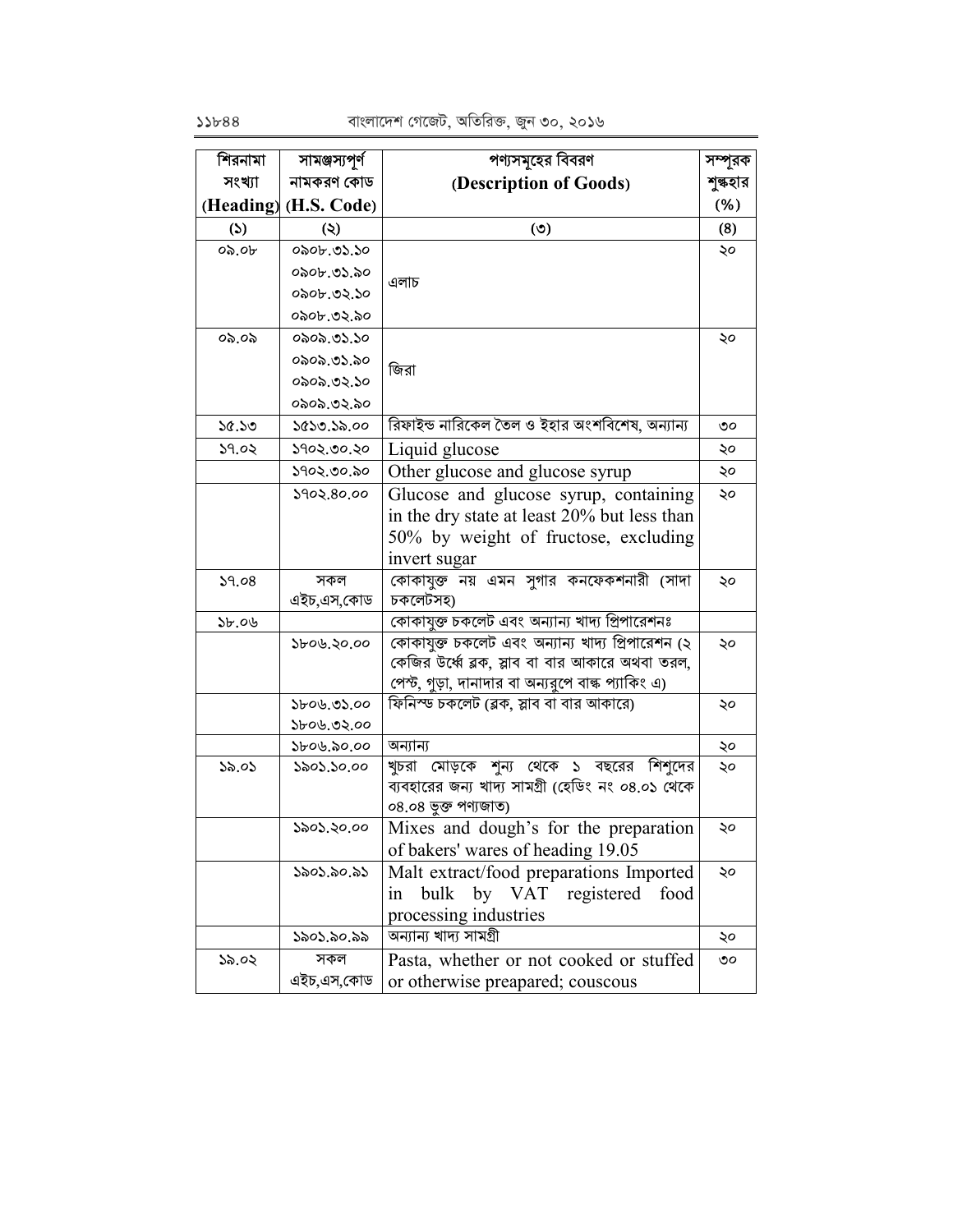| শিরনামা             | সামঞ্জস্যপূৰ্ণ        | পণ্যসমূহের বিবরণ                                     | সম্পূরক  |
|---------------------|-----------------------|------------------------------------------------------|----------|
| সংখ্যা              | নামকরণ কোড            | (Description of Goods)                               | শুল্কহার |
|                     | (Heading) (H.S. Code) |                                                      | (% )     |
| $\mathcal{L}$       | $\circledcirc$        | (5)                                                  | (8)      |
| $\mathcal{S}_0$ .08 | সকল                   | Prepared foods obtained by the swelling              | ৩০       |
|                     | এইচ,এস,কোড            | or roasting of cereals or cereal products;           |          |
|                     |                       | all types of cereals                                 |          |
| ১৯.০৫               | ১৯০৫.৩১.০০            | Sweet biscuits                                       | 8¢       |
|                     | ১৯০৫.৩২.০০            | Waffles and wafers                                   | 8¢       |
|                     | ১৯০৫.৪০.০০            | Rusks, toasted bread and similar toasted<br>products | 8¢       |
|                     | ১৯০৫.৯০.০০            | Other                                                | 8¢       |
| ২০.০৫               | ২০০৫.২০.০০            | পটেটো চিপস                                           | 8¢       |
| ২০.০৭               | সকল                   | রান্নার ফলে প্রাপ্ত জ্যাম, ফলের জেলি, মারমালেডস,     | ২০       |
|                     | এইচ,এস,কোড            | ফল বা বাদামযুক্ত পিউরি এবং ফল বা বাদামের পেস্ট,      |          |
|                     |                       |                                                      |          |
|                     |                       | চিনি বা অন্যান্য মিষ্টি পদাৰ্থ যুক্ত হউক বা না হউক   |          |
| ২০.০৯               | সকল                   | ফলের রস (আঙ্গুরের must সহ) বা সজির রস,               | ২০       |
|                     | এইচ,এস,কোড            | গাঁজানো নহে বা স্পিরিটযুক্ত নহে, চিনি বা অন্যান্য    |          |
|                     |                       | মিষ্টি পদাৰ্থ যুক্ত হউক বা না হউক                    |          |
| ২১.০৩               | সকল                   | সস এবং অনুরূপ পণ্য; mixed condiments,                | ২০       |
|                     | এইচ,এস,কোড            | সরিষার গুড়া এবং অন্যান্য পণ্য                       |          |
| ২১.০৫               | ২১০৫.০০.০০            | Ice cream and other edible ice, whether              | ২০       |
|                     |                       | or not containing cocoa                              |          |
| ২১.০৬               | ২১০৬.৯০.১০            | সুগন্ধি দ্রব্যের মিশ্রণ ব্যতীত কোমল পানীয় প্রস্ত্তে | ৩৫০      |
|                     |                       | ব্যবহৃত সামগ্ৰী, আয়তনভিত্তিক এ্যালকোহল ক্ষমতা       |          |
|                     |                       | ০.৫% এর উর্ধ্বে                                      |          |
|                     | ২১০৬.৯০.৪৯            | Other Stabilizer for milk                            | ১০       |
|                     | ২১০৬.৯০.৫০            | Coffee mate in bulk imported by VAT                  | ২০       |
|                     |                       | registered milk foodstuffs manufacturers             |          |
|                     | ২১০৬.৯০.৯০            | অন্যান্য                                             | ২০       |
| ২২.০১               | সকল                   | Waters, including natural or artificial              | ২০       |
|                     | এইচ,এস,কোড            | mineral waters and aerated waters, not               |          |
|                     |                       | added<br>other<br>containing<br>sugar<br>or          |          |
|                     |                       | sweetening matter nor flavoured; ice and             |          |
|                     |                       | snow                                                 |          |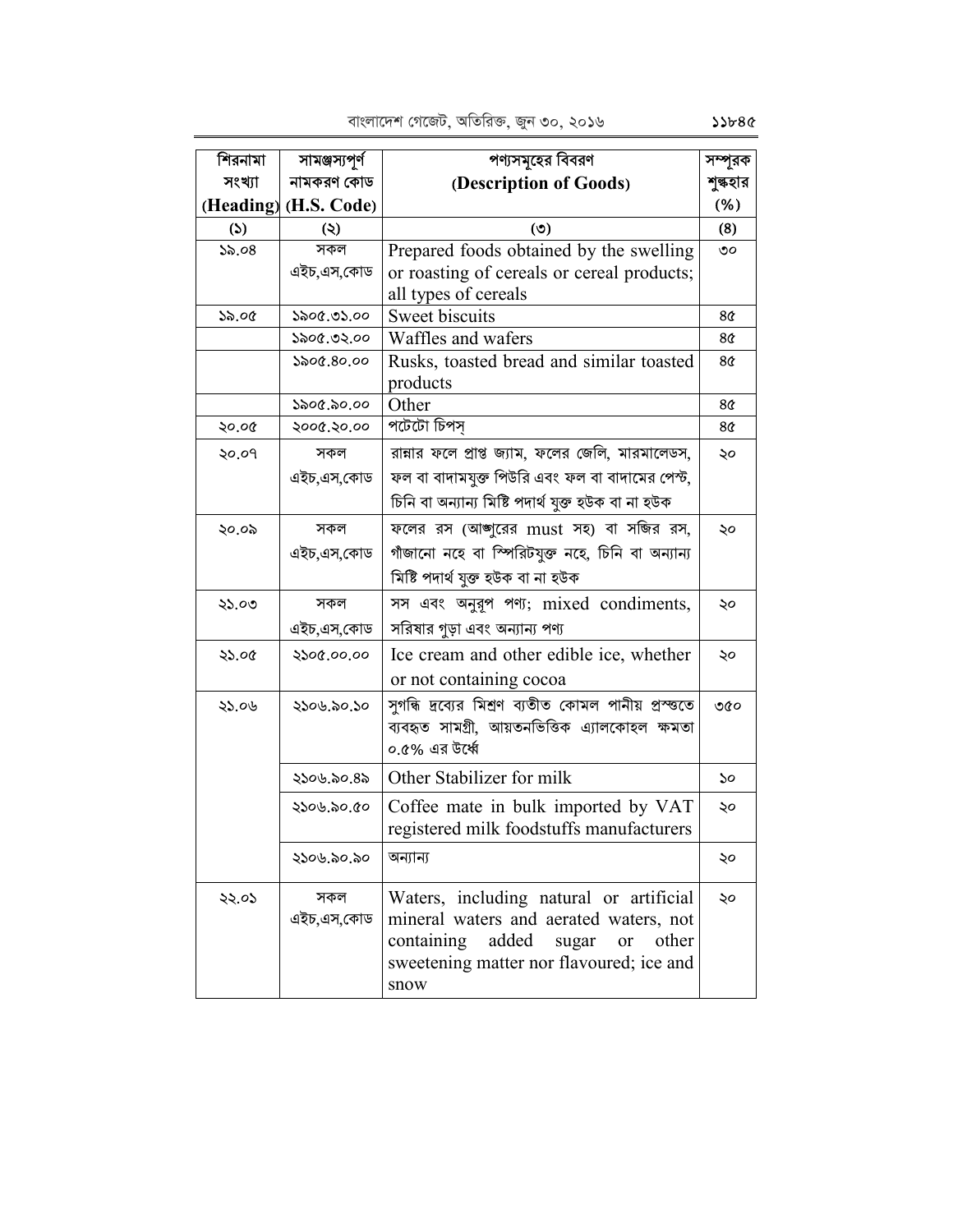| শিরনামা | সামঞ্জস্যপূর্ণ        | পণ্যসমূহের বিবরণ                                     | সম্পূরক  |
|---------|-----------------------|------------------------------------------------------|----------|
| সংখ্যা  | নামকরণ কোড            | (Description of Goods)                               | শুল্কহার |
|         | (Heading) (H.S. Code) |                                                      | (% )     |
| (5)     | (২)                   | (5)                                                  | (8)      |
| ২২.০২   | ২২০২.১০.০০            | কোমল পানীয়                                          | ১৫০      |
|         | ২২০২.৯০.০০            | নন-এ্যালকোহলিক বিয়ার                                | ১৫০      |
| ২২.০৩   | ২২০৩.০০.০০            | মল্ট হইতে প্ৰস্ত্ত বিয়ার                            | ২৫০      |
| ২২.০৪   | সকল                   | তাজা আজাুরের মদ্য, ফটিফাইড মদ্যসহ; (২০.০৯            | ৩৫০      |
|         | এইচ,এস,কোড            | হেডিংভুক্ত grape must ব্যতীত)                        |          |
| ২২.০৫   | সকল                   | ভারমুথ এবং তাজা আঙ্গুরের তৈরী মদ্য, সুবাসিত          | ৩৫০      |
|         | এইচ,এস,কোড            |                                                      |          |
| ২২.০৬   | ২২০৬.০০.০০            | অন্যান্য গাঁজানো পানীয় (উদাহরণস্বরুপ সিডার, পেরী)   | ৩৫০      |
| ২২.০৮   | সকল                   | ethyl<br>alcohol<br>of<br>Undenatured<br>an          | ৩৫০      |
|         | এইচ,এস,কোড            | alcoholic strength by volume of less                 |          |
|         |                       | than 80% volume, spirits, liquors and                |          |
|         |                       | other spirituous beverages                           |          |
| ২৪.০১   | সকল                   | Unmanufactured Tobacco,<br>Tobacco                   | ৬০       |
|         | এইচ,এস,কোড            | refuse                                               |          |
| ২৪.০২   | ২৪০২.১০.০০            | তামাকের তৈরী সিগার, চুরুট ও সিগারিল্লো               | ৩৫০      |
|         | २८०२.२०.००            | তামাকের তৈরী সিগারেট                                 | ৩৫০      |
|         | ২৪০২.৯০.০০            | হাতে বা অযান্ত্ৰিক পদ্ধতিতে তৈরী বিড়ি এবং অন্যান্য  | ১৫০      |
| ২৪.০৩   | সকল                   | অন্যান্য প্ৰস্ততকৃত তামাক এবং সমজাতীয় পদাৰ্থ;       | ১৫০      |
|         | এইচ,এস,কোড            | তামাকের "homogenised" বা "reconstituted"             |          |
|         |                       | নিৰ্জাস বা সুগন্ধি                                   |          |
| ২৫.০১   | ২৫০১.০০.২০            | Salt (other than pure sodium chloride)               | ২০       |
|         |                       | not in aqueous solution including salt               |          |
|         |                       | boulder for crushing and salt in bulk                |          |
|         | ২৫০১.০০.৩০            | Rock salt, bhit lobon                                | ২০       |
|         | ২৫০১.০০.৯৯            | অন্যান্য লবণ                                         | ২০       |
| ২৫.১৫   | ২৫১৫.১১.০০            | মার্বেল এবং ট্রেভারটিন (আপাতঃ আপেক্ষিক পুরুত্ব       | ২০       |
|         |                       | ২.৫% বা তার বেশী), ক্রুড বা স্থলভাবে কর্তিত          |          |
|         |                       |                                                      |          |
|         | ২৫১৫.১২.০০            | Merely cut, by sawing or otherwise, into             | ২০       |
|         |                       | blocks<br>slabs of a<br><sub>or</sub><br>rectangular |          |
|         |                       | (including square) shape                             |          |
|         | ২৫১৫.২০.০০            | other<br>Ecsussine<br>and<br>calcareous              | ২০       |
|         |                       | monumental or building stone; alabaster              |          |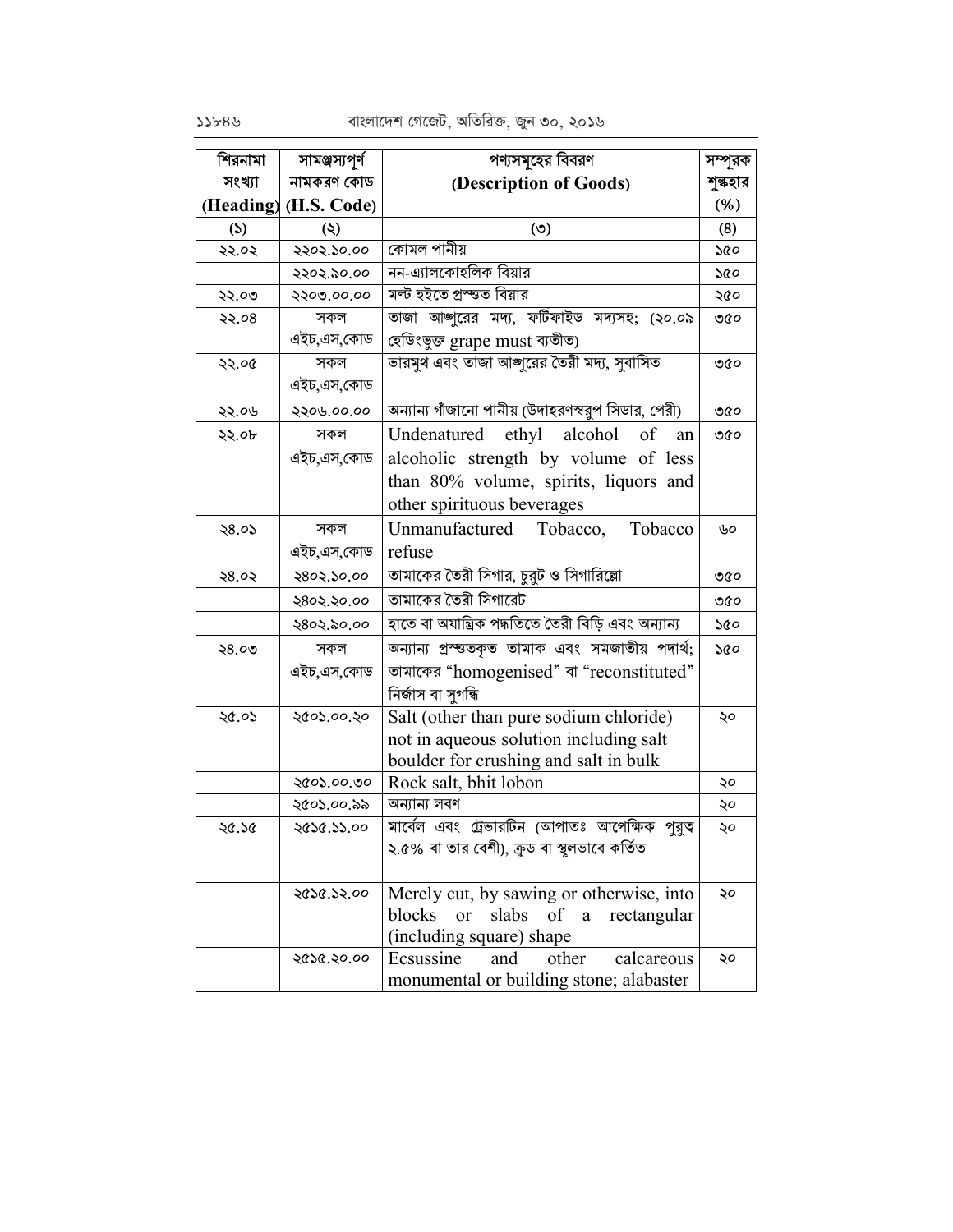| শিরনামা               | সামঞ্জস্যপূর্ণ           | পণ্যসমূহের বিবরণ                                            | সম্পূরক  |
|-----------------------|--------------------------|-------------------------------------------------------------|----------|
| সংখ্যা                | নামকরণ কোড               | (Description of Goods)                                      | শুল্কহার |
|                       | (Heading) (H.S. Code)    |                                                             | (% )     |
| $\boldsymbol{\omega}$ | $\circledcirc$           | (5)                                                         | (8)      |
| ২৫.১৬                 | ২৫১৬.১১.০০               | গ্ৰানাইট (স্থুলভাবে কৰ্তিত)                                 | ২০       |
|                       | ২৫১৬.১২.০০               | গ্রানাইট: করাত দ্বারা বা অন্য প্রকারে ব্লক অথবা             | ২০       |
|                       |                          | চতুৰ্ভুজ বা বৰ্গাকার স্লাব হিসাবে কর্তিত                    |          |
|                       | ২৫১৬.৯০.১০               | বোল্ডার স্টোন                                               | ১০       |
| 20.59                 | ২৫১৭.১০.৯০               | Pebbles, gravel, broken or crushed stone                    | ৩০       |
|                       |                          | (excl. imported by VAT registered                           |          |
|                       |                          | ceramic products manufacturing                              |          |
|                       |                          | industries)                                                 |          |
| ২৫.২৩                 | ২৫২৩.২১.০০               | পোৰ্টল্যান্ড সিমেন্ট: সাদা, কৃত্ৰিমভাবে রঙ্গীন করা হউক      | ২০       |
|                       |                          | বা না হউক                                                   |          |
|                       | ২৫২৩.২৯.০০               | অন্যান্য পোৰ্টল্যান্ড সিমেন্ট                               | ২০       |
| ২৭.১০                 | ২৭১০.১২.৩৯               | অন্যান্য হালকা তৈল ও প্রিপারেশন; অন্যান্য                   | ২০       |
|                       | ২৭১০.১২.৫০               | অন্যান্য মধ্যম তৈল ও প্রিপারেশন                             | ২০       |
|                       | ২৭১০.১২.৬৯               | গ্যাস তৈল: অন্যান্য                                         | ২০       |
|                       | ২৭১০.১৯.১৯               | জ্বালানী তৈল: অন্যান্য                                      | ২০       |
|                       | ২৭১০.১৯.৩৩               | আংশিক পরিশোধিত পেট্রোলিয়াম, টপক্রডসহ                       | ২০       |
|                       | ২৭১০.১৯.৩৯               | অন্যান্য ভারী তৈল ও প্রিপারেশনঃ (ট্রান্সফরমার অয়েল         | ২০       |
|                       |                          | ও হেভি নরম্যাল প্যারাফিন ব্যতীত)                            |          |
| 29.55                 | ২৭১১.২১.০০               | প্রাকৃতিক গ্যাস, গ্যাসীয় অবস্থায়                          | ১০০      |
| ২৮.০৭                 | 2609.00.00               | সালফিউরিক এসিড, ওলিয়াম                                     | ২০       |
| ২৯.১৫                 | ২৯১৫.৭০.৩১               | Sodium salt of palmitic acid (soap                          | ২০       |
|                       | ২৯১৫.৭০.৩২               | noodle) imported by other                                   |          |
| ২৯.১৭                 | ২৯১৭.৩২.১০               | Pharmaceutical grade imported under                         | ২০       |
|                       |                          | VAT registered<br>block<br>list<br>by                       |          |
|                       |                          | pharmaceutical industry<br>ডাইঅক্টাইল অৰ্থোথেলেটস (ডি ও পি) |          |
|                       | ২৯১৭.৩২.৯০<br>২৯১৭.৩৩.০০ | Dinonyl or didecyl orthophthalates                          | ১০<br>২০ |
|                       | ২৯১৭.৩৪.০০               | Other esters of orthophthalic acid                          | ২০       |
|                       | ২৯১৭.৩৯.০০               | Other plasticizer                                           | ২০       |
| ৩২.০৮                 | ৩২০৮.১০.১০               | Paints<br>varnishes<br>imported<br>and<br>by                | ২০       |
|                       |                          | Bangladesh<br>Biman,<br>flying<br>club,                     |          |
|                       |                          | concerned Government Department and                         |          |
|                       |                          | VAT registered manufacturer as raw                          |          |
|                       |                          | material for their product                                  |          |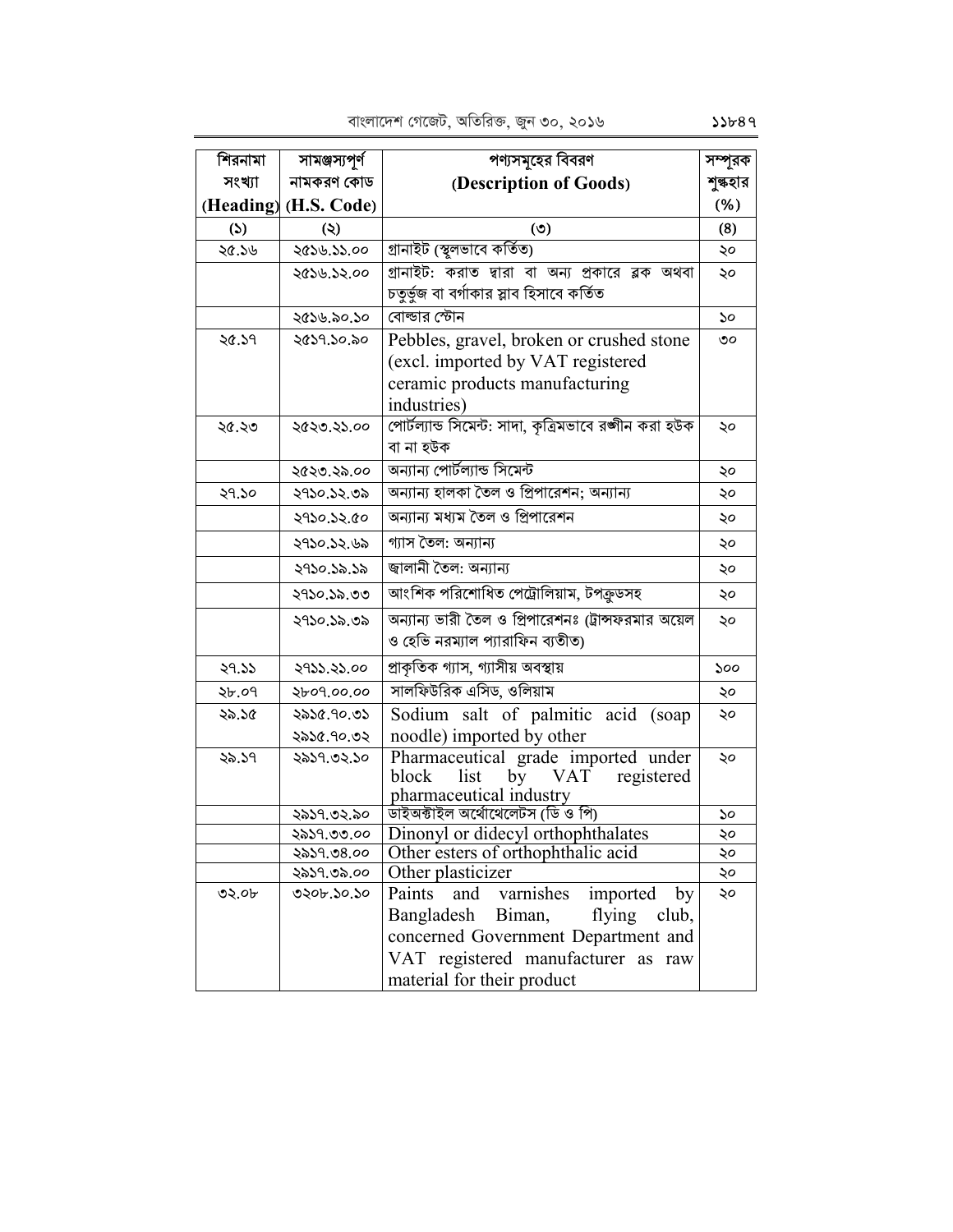| শিরনামা | সামঞ্জস্যপূর্ণ        | পণ্যসমূহের বিবরণ                                                                     | সম্পূরক  |
|---------|-----------------------|--------------------------------------------------------------------------------------|----------|
| সংখ্যা  | নামকরণ কোড            | (Description of Goods)                                                               | শুল্কহার |
|         | (Heading) (H.S. Code) |                                                                                      | $(\% )$  |
| (5)     | $\ddot{\bm{\omega}}$  | (5)                                                                                  | (8)      |
|         | ৩২০৮.১০.৯০            | পলিয়েস্টার বেইজড অন্যান্য পেইন্টস, ভার্ণিশ (এনামেল                                  | ২০       |
|         |                       | লেকারসহ)                                                                             |          |
|         | ৩২০৮.২০.১০            | and varnishes<br>Paints<br>imported<br>by                                            | ২০       |
|         |                       | Biman,<br>Bangladesh<br>flying<br>club,                                              |          |
|         |                       | concerned Government Department and                                                  |          |
|         |                       | VAT registered manufacturer as raw                                                   |          |
|         |                       | material for their product                                                           |          |
|         | ৩২০৮.২০.৯৯            | Other paints based on acrylic or vinyl                                               | ২০       |
|         |                       | polymers, in a non-aqueous medium                                                    |          |
|         | ৩২০৮.৯০.১০            | Paints<br>varnishes<br>and<br>imported<br>by                                         | ২০       |
|         |                       | Bangladesh Biman,<br>flying club,                                                    |          |
|         |                       | concerned Government Department and                                                  |          |
|         |                       | VAT registered manufacturer as raw                                                   |          |
|         |                       | material for their product                                                           |          |
|         | ৩২০৮.৯০.৯০            | অন্যান্য পেইন্টস, ভার্ণিশ এবং লেকার                                                  | ২০       |
| ৩২.০৯   | ৩২০৯.১০.১০            | varnishes<br>Paints<br>and<br>imported<br>by                                         | ২০       |
|         |                       | Bangladesh Biman,<br>flying<br>club,                                                 |          |
|         |                       | concerned Government Department and                                                  |          |
|         |                       | VAT registered manufacturer as raw                                                   |          |
|         |                       | material for their product                                                           |          |
|         | ৩২০৯.১০.৯০            | এক্রেলিক ভিনাইল পলিমার বেইজড অন্যান্য পেইন্ট                                         | ২০       |
|         |                       | এন্ড ভার্ণিশ (এনামেল ও লেকারসহ)                                                      |          |
|         | ৩২০৯.৯০.১০            | Paints<br>and varnishes<br>imported<br>by<br>Bangladesh<br>Biman,<br>flying<br>club, | ২০       |
|         |                       | concerned Government Department and                                                  |          |
|         |                       | VAT registered manufacturer as raw                                                   |          |
|         |                       | material for their product                                                           |          |
|         | ৩২০৯.৯০.৯০            | অন্যান্য পেইন্টস, ভার্ণিশ এবং লেকার                                                  | ২০       |
| ৩২.১০   | ৩২১০.০০.১০            | Paints and varnishes imported by<br>Bangladesh Biman,                                |          |
|         |                       | flying club,<br>concerned Government Department and                                  |          |
|         |                       | VAT registered manufacturer as raw                                                   |          |
|         |                       | material for their product                                                           |          |
|         | ৩২১০.০০.২০            | Prepared water pigments of a kind used                                               | ২০       |
|         |                       | finishing leather, for<br>for<br>cleaning                                            |          |
|         |                       | footwear in tablet form                                                              |          |

 $55b8b$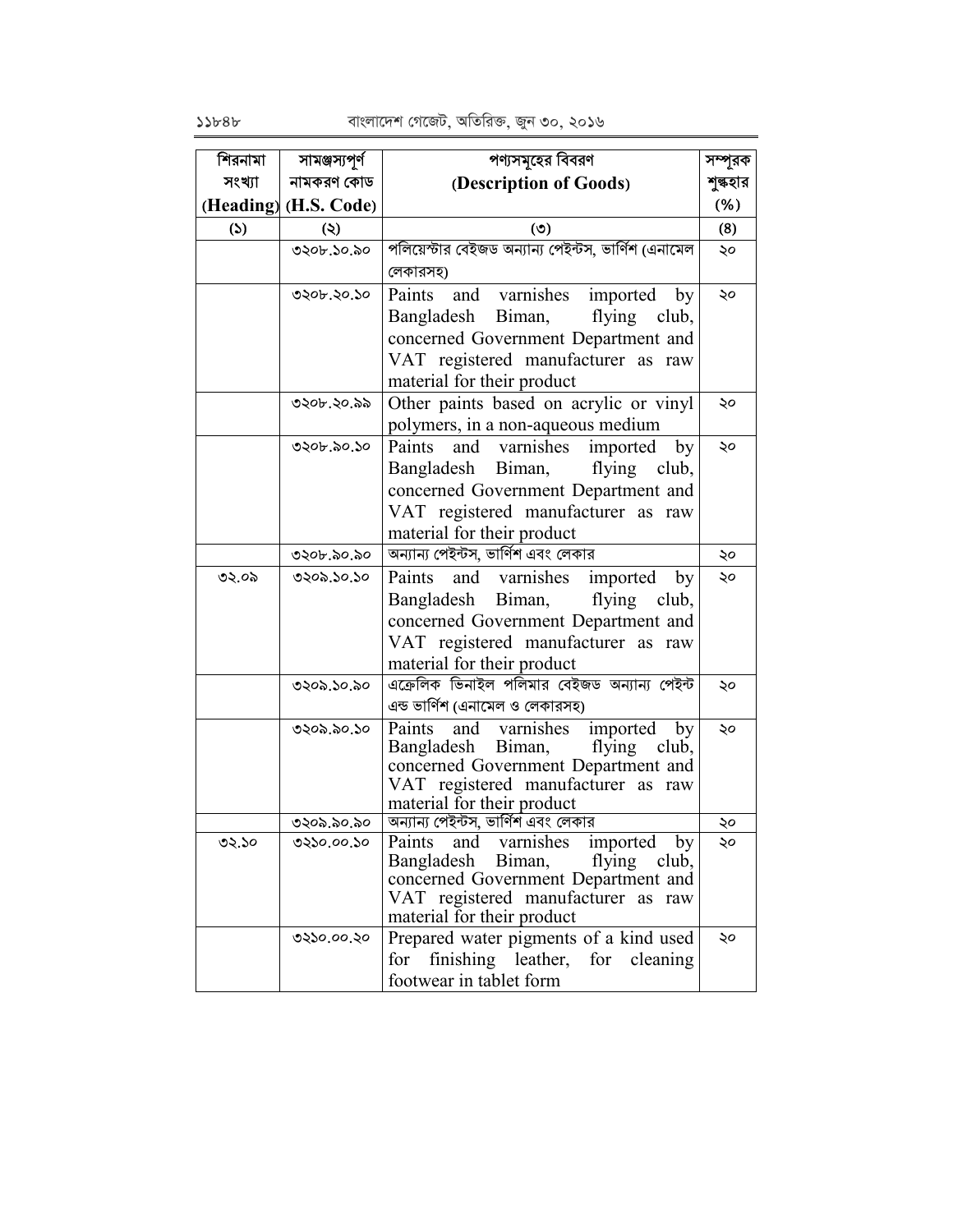| শিরনামা    | সামঞ্জস্যপূৰ্ণ        | পণ্যসমূহের বিবরণ                                                                                        | সম্পূরক  |
|------------|-----------------------|---------------------------------------------------------------------------------------------------------|----------|
| সংখ্যা     | নামকরণ কোড            | (Description of Goods)                                                                                  | শুল্কহার |
|            | (Heading) (H.S. Code) |                                                                                                         | (% )     |
| (5)        | $\circledcirc$        | (5)                                                                                                     | (8)      |
|            | ৩২১০.০০.৯০            | বার্ণিশ (এনামেল, লেকার<br>অন্যান্য পেইন্ট,<br>ও                                                         | ২০       |
|            |                       | ডিস্টেম্পারসহ)                                                                                          |          |
| ৩৩.০৩      | ৩৩০৩.০০.০০            | সুগন্ধি ও প্ৰসাধনী পানি                                                                                 | ৩০       |
| ಲಿಲಿ. $08$ | সকল                   | সৌন্দর্য অথবা প্রসাধন সামগ্রী এবং ত্বক পরিচর্যার                                                        | 8¢       |
|            | এইচ,এস,কোড            | প্ৰসাধন সামগ্ৰী (ঔষধে ব্যবহৃত পদাৰ্থ ব্যতীত),                                                           |          |
|            |                       | সানক্ষিন বা সান ট্যান সামগ্রী; হাত, নখ বা পায়ের                                                        |          |
|            |                       | প্ৰসাধন সামগ্ৰীসহ                                                                                       |          |
| ৩৩.০৫      | সকল                   | কেশ পরিচর্যায় ব্যবহৃত সামগ্রী                                                                          | ৬০       |
|            | এইচ,এস,কোড            |                                                                                                         |          |
| ৩৩.০৬      | ৩৩০৬.১০.০০            | ডেনটিফ্রিস                                                                                              | ২০       |
|            | ৩৩০৬.৯০.০০            | মুখগহবর বা দাঁতের জন্য ব্যবহৃত অন্যান্য সামগ্রী                                                         | ২০       |
| ಲಿಲಿ. $O9$ | সকল                   | শেভের আগে, শেভের পরে বা শেভের সময় ব্যবহার্য                                                            | ২০       |
|            | এইচ,এস,কোড            | সামগ্রী; শরীরের দুর্গন্ধ দূরীকরণে ব্যবহৃত সামগ্রী,                                                      |          |
|            | (৩৩০৭.৯০.০০           | ডিপাইলেটরী এবং অন্যান্য সুগন্ধি, প্রসাধনী ও টয়লেট                                                      |          |
|            | ব্যতীত)               | সামগ্ৰী যা অন্য কোথাও বৰ্ণিত বা অন্তৰ্ভুক্ত নহে; কক্ষের<br>দুৰ্গৰূ নাশক (সুগৰিযুক্ত হউক বা না হউক) অথবা |          |
|            |                       | জীবাণুনাশক ক্ষমতা থাকুক বা না থাকুক)                                                                    |          |
|            | ৩৩০৭.৯০.০০            | অন্যান্য                                                                                                | ৩০       |
| ৩ $8.0$ ১  | সকল                   | সাবান এবং সাবান হিসাবে ব্যবহৃত সারফেস একটিভ                                                             | ২০       |
|            | এইচ,এস,কোড            | সামগ্ৰী এবং সমজাতীয় পণ্য                                                                               |          |
|            |                       |                                                                                                         |          |
| ৩৪.০২      | ৩৪০২.৯০.১০            | ডিটারজেন্ট                                                                                              | ২০       |
| 08.00      | 0.06, 0.00            | Polishes,<br>similar<br>and<br>creams                                                                   | ২০       |
|            |                       | preparations for footwear or leather                                                                    |          |
| ৩৬.০১      | ৩৬০১.০০.০০            | বিক্ষোরক পাউডার                                                                                         | ৩০       |
| ৩৬.০২      | ৩৬০২.০০.০০            | তৈরী বিস্ফোরক, বিস্ফোরক পাউডার ব্যতীত                                                                   | ৩০       |
| 0.08       | সকল                   | আতশবাজি সিগনালিং ফ্লেয়ার, রেইন রকেট, ফগ                                                                | ৩০       |
|            | এইচ,এস,কোড            | সিগনাল এবং অন্যান্য পাইরোটেকনিক পণ্য                                                                    |          |
| ৩৬.০৫      | ৩৬০৫.০০.০০            | দিয়াশলাই; শিরনামা সংখ্যা<br>এর<br>৩৬.০ $8$                                                             | ২০       |
|            |                       | পাইরোটেকনিক পণ্য সামগ্রী ব্যতীত                                                                         |          |
| Ob.        | ৩৮০৮.৯১.২১            | Mosquito<br>coil;<br>aerosol:<br>mosquito                                                               | ২০       |
|            |                       | repellent                                                                                               |          |
| ৩৮.২৪      | ৩৮২৪.৯০.২০            | Chlorinated parafin wax                                                                                 | ১০       |
|            |                       |                                                                                                         |          |
| ৩৯.১৭      | ৩৯১৭.২১.০০            | pipes and<br>Tubes,<br>hoses,<br>rigid<br>of                                                            | ৩০       |
|            |                       | polymers of ethylene                                                                                    |          |

 $55b8$ ৯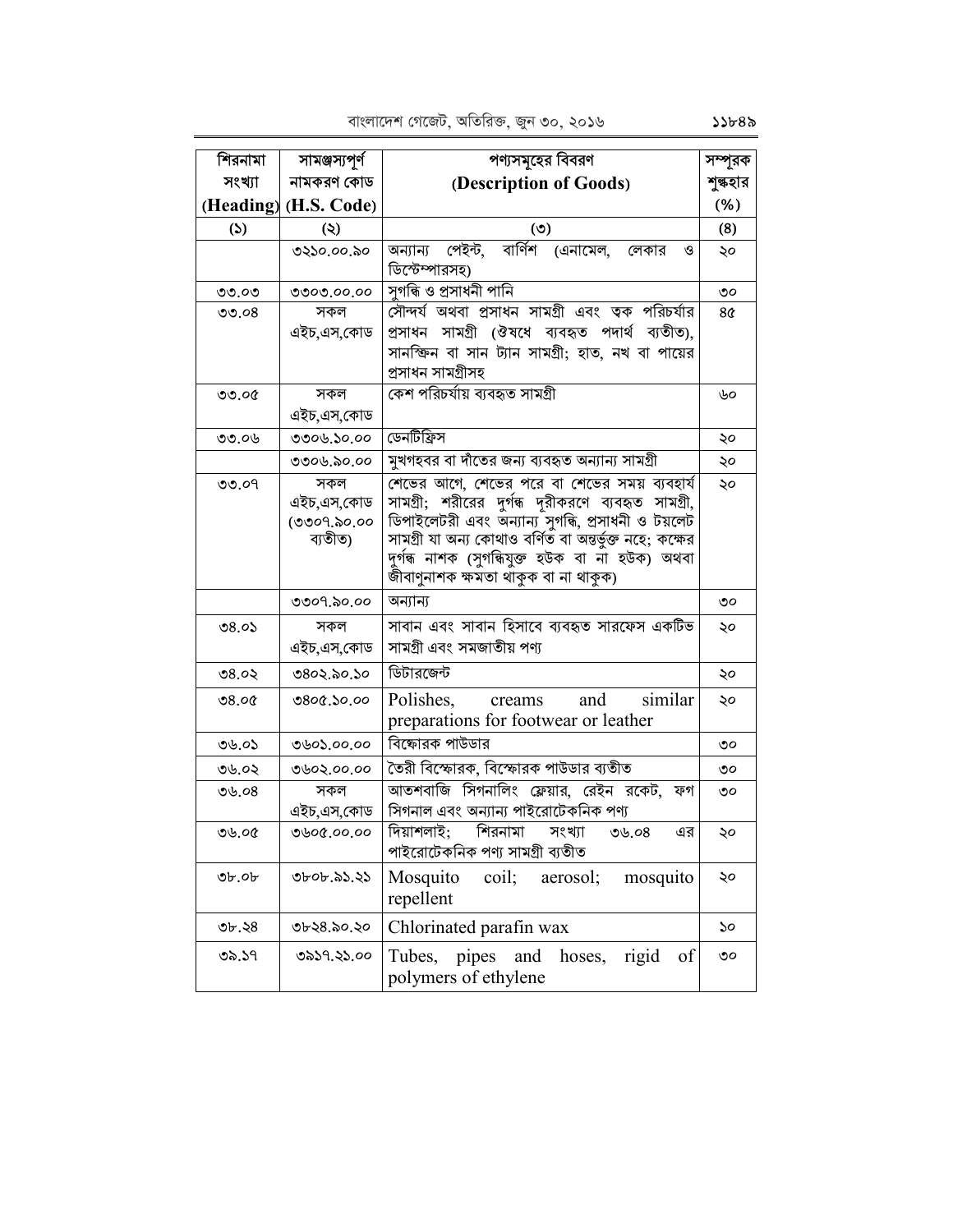| শিরনামা       | সামঞ্জস্যপূর্ণ        | পণ্যসমূহের বিবরণ                                                                 | সম্পূরক  |
|---------------|-----------------------|----------------------------------------------------------------------------------|----------|
| সংখ্যা        | নামকরণ কোড            | (Description of Goods)                                                           | শুল্কহার |
|               | (Heading) (H.S. Code) |                                                                                  | (% )     |
| $\mathcal{L}$ | $\ddot{\bm{\omega}}$  | (5)                                                                              | (8)      |
|               | ৩৯১৭.২২.০০            | Tubes, pipes and hoses,<br>rigid<br>of                                           | ৩০       |
|               |                       | polymers of propylene                                                            |          |
|               | ৩৯১৭.২৩.৯০            | Tubes, pipes and hoses, rigid<br>of<br>polymers of vinyl chloride (excluding     | ৩০       |
|               |                       | PVC shrinkable tube (plain))                                                     |          |
|               | ৩৯১৭.২৯.৯১            | Fibre glass imported by VAT registered<br>electric fan manufacturers             | ৩০       |
|               | ৩৯১৭.২৯.৯৯            | Tubes, pipes and hoses, rigid of other                                           | ৩০       |
|               |                       | plastics (excluding Silicone tubing for<br>laboratory use; Hoses pipe<br>for gas |          |
|               |                       | cylinder)                                                                        |          |
| ৩৯.১৮         | সকল                   | প্লাস্টিকের তৈরী ফ্লোর কাভারিং, ওয়াল অথবা সিলিং                                 | ২০       |
|               | এইচ,এস,কোড            | কাভারিং, সেলফ এডহেসিভ হউক বা না হউক (রোল                                         |          |
|               |                       | অথবা টাইল আকারে)                                                                 |          |
| ৩৯.১৯         | ৩৯১৯.৯০.৯৯            | প্লাস্টিকের তৈরী সেলফ এডহেসিভ প্লেট, শীট, ফিল্ম,                                 | ১০       |
|               |                       | ফয়েল, টেপ, স্ট্রীপ এবং অন্যান্য ফ্ল্যাট আকৃতি (রোল                              |          |
|               |                       | আকারে) (মুসক নিবন্ধিত প্রতিষ্ঠান ব্যতিত)                                         |          |
| ৩৯.২০         |                       | প্লাস্টিকের প্লেট, শীট, ফিল্ম, ফয়েল, স্ট্রীপ (নন-                               |          |
|               |                       | সেলুলার, রিইনফোর্সড নহে, অন্য কোন পদার্থ দ্বারা                                  |          |
|               |                       | ল্যামিনেটেড, সাপোর্টেড বা অন্য কোন পদার্থের সাথে                                 |          |
|               |                       | অনুরুপ উপায়ে সমন্বিত):                                                          |          |
|               | ৩৯২০.২০.১০            | ছাপানো আকারে প্রোপাইলিন পলিমারের তৈরী (ঔষধ                                       | ১০       |
|               |                       | শিল্প কর্তৃক আমদানিকৃত ঔষধ প্রশাসনের প্রত্যয়নকৃত                                |          |
|               |                       | ব্লকলিস্টভূক্ত পণ্য ব্যতীত)                                                      |          |
|               | ৩৯২০.৪৯.২১            | Printed PVC sheet Imported by VAT                                                | ২০       |
|               |                       | registered SIM card or Smart card                                                |          |
|               |                       | manufacturing industry                                                           |          |
|               | ৩৯২০.৪৯.২৯            | প্ৰিন্টেড পিভিসি শীট                                                             | ২০       |
|               | ৩৯২০.৬২.১০            | ছাপানো আকারে পলি ইথাইলিন টেরেফথেলেটের তৈরী                                       | ২০       |
|               | ৩৯২০.৬৯.১০            | ছাপানো আকারে অন্যান্য পলিয়েস্টারের তৈরী                                         | ১০       |
|               | ৩৯২০.৯২.১০            | ছাপানো আকারে প্লাস্টিকের তৈরী পলিমাইডস                                           | ১০       |
|               | ৩৯২০.৯৯.৯০            | অন্যান্য প্লাস্টিক শীট                                                           | ১০       |
| ৩৯.২১         |                       | প্লাস্টিকের তৈরী অন্যান্য প্লেট, শীট, ফিল্ম, ফয়েল ও                             |          |
|               |                       | স্ট্রীপ (সেলুলার, রিইনফোর্সড, অন্য কোন পদার্থ দ্বারা                             |          |
|               |                       | ল্যামিনেটেড, সাপোর্টেড বা অন্য কোন পদার্থের সাথে                                 |          |
|               |                       | অনুরুপ উপায়ে সমন্বিত):                                                          |          |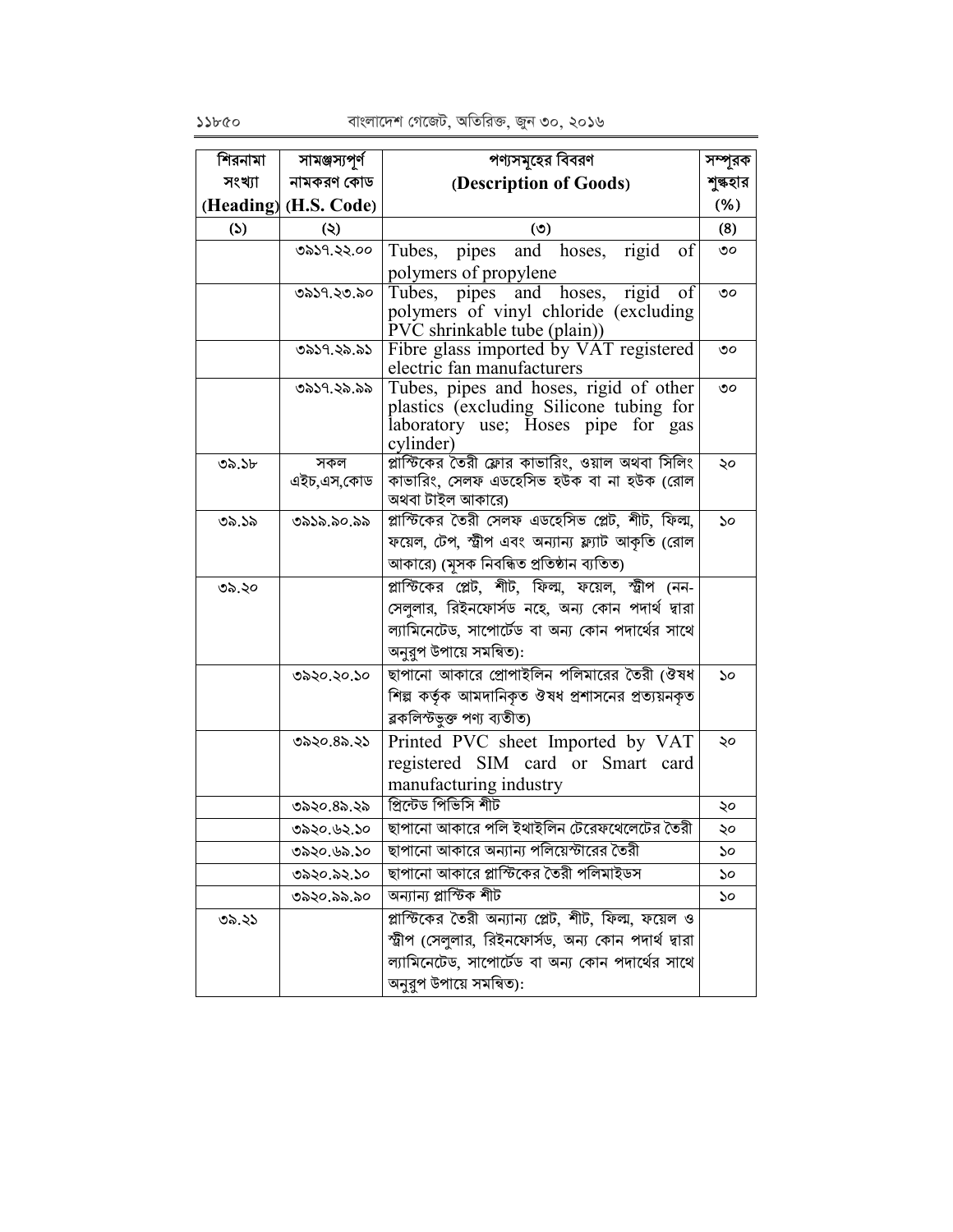| শিরনামা       | সামঞ্জস্যপূর্ণ        | পণ্যসমূহের বিবরণ                                                    | সম্পূরক        |
|---------------|-----------------------|---------------------------------------------------------------------|----------------|
| সংখ্যা        | নামকরণ কোড            | (Description of Goods)                                              | শুল্কহার       |
|               | (Heading) (H.S. Code) |                                                                     | (% )           |
| $\mathcal{L}$ | $\circledcirc$        | (5)                                                                 | (8)            |
|               | ৩৯২১.১৯.৯০            | celluer plate/sheet/film/foil<br>Other<br>of                        | ২০             |
|               |                       | plastic                                                             |                |
|               | ৩৯২১.৯০.৯১            | ছাপানো আকারে অন্যান্য প্লাস্টিকের তৈরী সেলুলার,                     | ৩০             |
|               |                       | ভলকানাইজড, মেটালাইজড বা অনুরূপ প্লাস্টিক                            |                |
|               | ৩৯২১.৯০.৯৯            | ছাপানো ব্যতীত অন্যান্য প্লাস্টিকের তৈরী সেলুলার,                    | ২০             |
|               |                       | ভলকানাইজড, মেটালাইজড বা অনুরূপ প্লাস্টিক                            |                |
| ৩৯.২২         | সকল                   | স্লাস্টিকের তৈরী বাথটাব, শাওয়ার বাথ, সিজ্ঞ, ওয়াশ                  | ২০             |
|               | এইচ,এস,কোড            | বেসিন, বিডেট, ল্যাভেটরী প্যান, সীট ও কভার, ফ্লাশিং                  |                |
|               |                       | সিস্টার্ণস এবং অনুরূপ স্যানিটারী ওয়্যারস্                          |                |
| ৩৯.২৩         |                       | পণ্য বহন বা প্যাকিং এর জন্য ব্যবহৃত প্লাস্টিকের তৈরী                |                |
|               |                       | দ্ৰব্যাদিঃ                                                          |                |
|               | ৩৯২৩.১০.০০            | প্লাস্টিকের তৈরী বাক্স, কেইস, ক্রেট এবং সমজাতীয়                    | 8 <sub>0</sub> |
|               |                       | পণ্য                                                                |                |
|               | ৩৯২৩.২১.০০            | Sacks and bags (including cones) of                                 | 8¢             |
|               |                       | polymers of ethylene other than plastics                            |                |
|               | ৩৯২৩.২৯.৯০            |                                                                     | 8৫             |
|               |                       | Sacks and bags (including cones) of<br>other plastics               |                |
|               |                       |                                                                     |                |
|               | ৩৯২৩.৩০.৯০            | কার্বয়, বোতল, ফ্লাস্ক ও সমজাতীয় পণ্য (ঔষধের স্যাশে                | 8 <sub>0</sub> |
|               |                       | ও ইনহেলারের কন্টেইনার ব্যতীত)                                       |                |
|               | ৩৯২৩.৪০.৯০            | Other Spools, caps, bobbins and similar<br>supports                 | 8¢             |
|               | ৩৯২৩.৫০.০০            | Stoppers, lids, caps and other closures                             | 8¢             |
|               | ৩৯২৩.৯০.৯০            | প্লাস্টিক প্যালেটস                                                  | 8¢             |
| ৩৯.২৪         | ৩৯২৪.১০.০০            | প্লাস্টিকের টেবিলওয়্যার বা কিচেনওয়্যার                            | 8¢             |
|               | ৩৯২৪.৯০.১০            | Feeding Bottles                                                     | ২০             |
|               | ৩৯২৪.৯০.৯০            | অন্যান্য                                                            | 8¢             |
| ৩৯.২৫         | ৩৯২৫.২০.০০            | প্লাস্টিকের তৈরী দরজা, জানালা ও উহাদের ফ্রেম এবং<br>দরজার threshold | 8¢             |
|               |                       | প্লাস্টিকের তৈরী শাটার, ব্লাইন্ড এবং উহাদের পার্টস                  |                |
|               | ৩৯২৫.৩০.০০            |                                                                     | ২০             |
|               | ৩৯২৫.৯০.০০            | প্লাস্টিকের তৈরী অন্যান্য বিল্ডার্স ওয়্যার                         | ২০             |
| ৩৯.২৬         | ৩৯২৬.১০.০০            | প্লাস্টিকের তৈরী অফিস এবং স্কুল সামগ্রী                             | ২০             |
|               | ৩৯২৬.৪০.০০            | Statuettes এবং অন্যান্য গৃহসজ্জার দ্রব্যাদি                         | ৩০             |
|               | ৩৯২৬.৯০.৯৯            | প্লাস্টিকের তৈরী অন্যান্য দ্রব্যাদি                                 | ৩০             |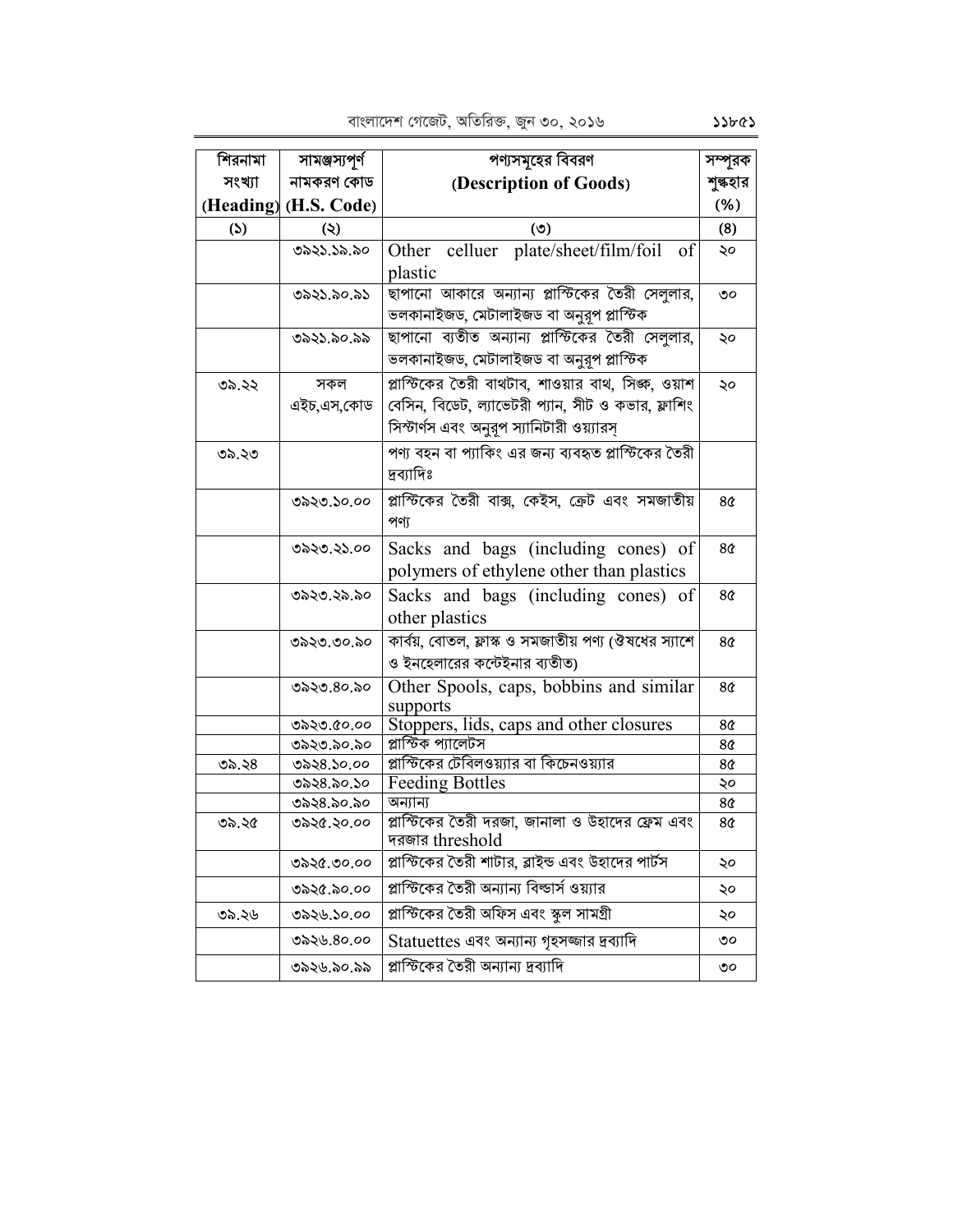বাংলাদেশ গেজেট, অতিরিক্ত, জুন ৩০, ২০১৬

| শিরনামা           | সামঞ্জস্যপূর্ণ        | পণ্যসমূহের বিবরণ                                                                                 | সম্পূরক  |
|-------------------|-----------------------|--------------------------------------------------------------------------------------------------|----------|
| সংখ্যা            | নামকরণ কোড            | (Description of Goods)                                                                           | শুল্কহার |
|                   | (Heading) (H.S. Code) |                                                                                                  | $(\% )$  |
| (5)               | $\ddot{\bm{\omega}}$  | (5)                                                                                              | (8)      |
| 80.55             | 80১১.১০.০০            | মোটর গাড়ির টায়ার                                                                               | ২০       |
| 80.56             | 80১৬.৯১.০০            | Floor coverings and mats                                                                         | ২০       |
| 85.05             | সকল                   | Trunks,<br>suit-case, vanity-cases,                                                              | ২০       |
|                   | এইচ,এস,কোড            | executive-cases, brief-cases,<br>school                                                          |          |
|                   |                       | satchels, spectacle cases, binocular cases,                                                      |          |
|                   |                       | camera cases, musical instrument cases,                                                          |          |
|                   |                       | holsters<br>and<br>similar<br>guncases,                                                          |          |
|                   |                       | containers; travelling-bags, insulated                                                           |          |
|                   |                       | food or beverages bags toilet bags,                                                              |          |
|                   |                       | rucksacks, handbags, shopping bags,                                                              |          |
|                   |                       | wallets, purses, map-cases, cigarette-                                                           |          |
|                   |                       | cases, tobacco pouches, tool bags, sports                                                        |          |
|                   |                       | bags, bottle-cases, ewellery boxes,                                                              |          |
|                   |                       | powder-boxes, cutlery cases and similar                                                          |          |
|                   |                       | containers, of leather or of composition                                                         |          |
|                   |                       | leather, of sheeting of plastics, of textile                                                     |          |
|                   |                       | materials, of vulcanised fibre or of                                                             |          |
|                   |                       | paperboard, or wholly or mainly covered                                                          |          |
|                   |                       | with such materials or with paper.                                                               |          |
| 85.00             | 8২०७.७०.००            | Belts and bandoliers                                                                             | ২০       |
|                   | 8২০৩.8০.০০            | Other clothing accessories                                                                       | ২০       |
| ৪৪.১০ হতে         | সকল                   | সকল প্রকার পার্টিক্যাল বোর্ড, ওরিয়েন্টেড স্ট্রান্ড বোর্ড                                        | ১০       |
| 88.52             | এইচ,এস,কোড            | ও সমজাতীয় বোর্ড, ফাইবার বোর্ড, হার্ড বোর্ড, প্লাইউড,                                            |          |
|                   | (8833.52.00,          | ভিনিয়ার্ড প্যানেলস্ ও সমজাতীয় লেমিনেটেড পণ্য                                                   |          |
|                   | $88$ ১১.১৩.০০ ও       |                                                                                                  |          |
|                   | 8855.58.00<br>ব্যতীত) |                                                                                                  |          |
|                   |                       |                                                                                                  |          |
| 88.5 <sub>b</sub> | সকল<br>এইচ,এস,কোড     | দরজা, জানালা, উহাদের ফ্রেম ও থ্রেশহোল্ড, প্যারকিট<br>প্যানেল, শাটারিং, শিংগেল ও শেক এবং সমজাতীয় | ১০       |
|                   |                       |                                                                                                  |          |
|                   |                       | পণ্য                                                                                             |          |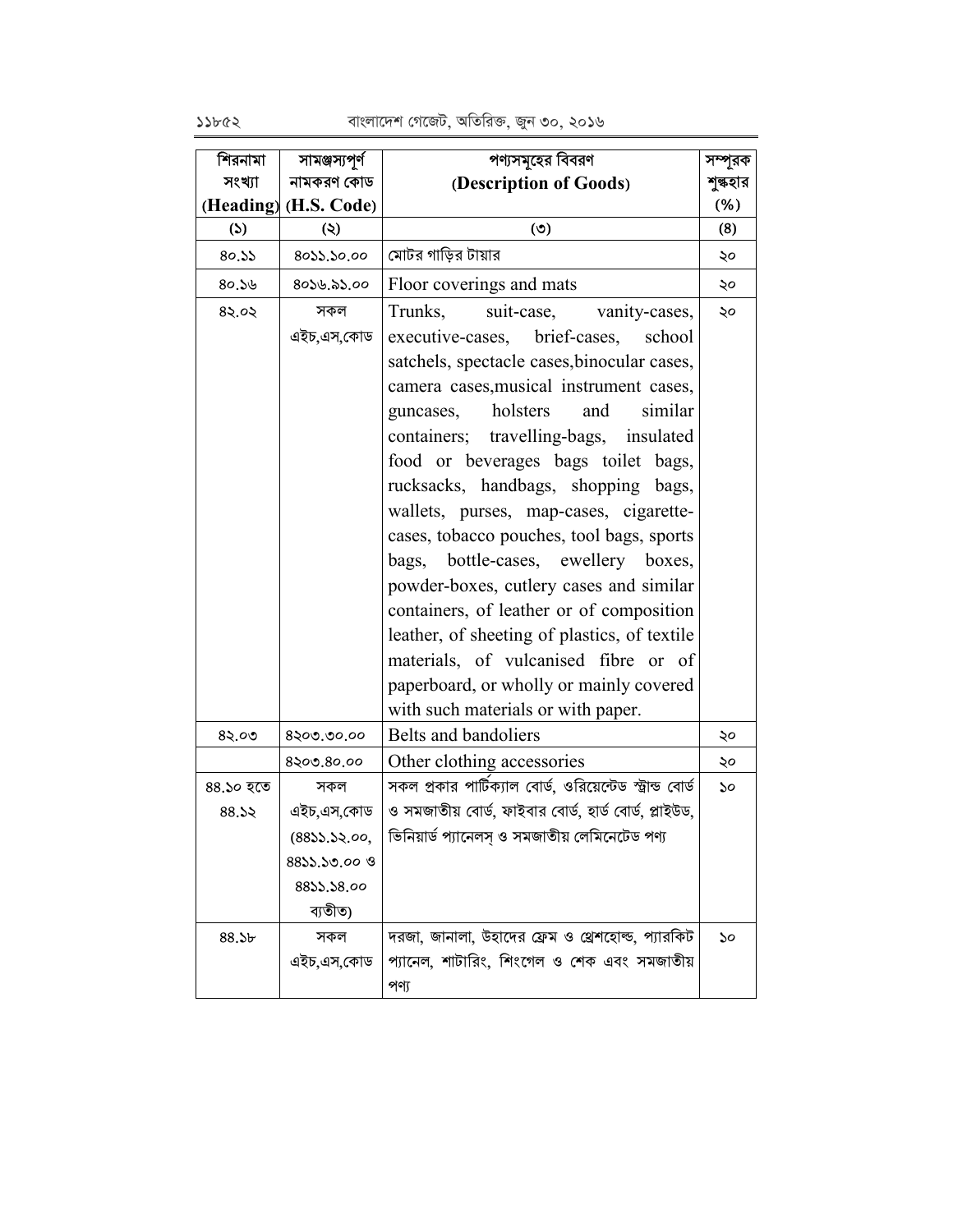| শিরনামা | সামঞ্জস্যপূর্ণ        | পণ্যসমূহের বিবরণ                                                        | সম্পূরক  |
|---------|-----------------------|-------------------------------------------------------------------------|----------|
| সংখ্যা  | নামকরণ কোড            | (Description of Goods)                                                  | শুল্কহার |
|         | (Heading) (H.S. Code) |                                                                         | (% )     |
| (5)     | $\ddot{\bm{\omega}}$  | (5)                                                                     | (8)      |
| 8b.02   | ৪৮০২.৫৪.১০            | Other<br>and<br>paperboard,<br>paper<br>not                             | ১০       |
|         | 8৮০২.৫৪.৯০            | obtained<br>containing fibres<br>by<br>a                                |          |
|         |                       | mechanical or chemi-mechanical process                                  |          |
|         |                       | or of which not more than 10% by weight                                 |          |
|         |                       | of the total fibre content consists of such                             |          |
|         |                       | fibres of weighing less than 40 $g/m^2$ (Excl.                          |          |
|         |                       | imported<br><b>VAT</b><br>by<br>registered                              |          |
|         |                       | manufacturing industries)                                               |          |
| 8b.50   | সকল                   | সিগারেট পেপার, সাইজ মত কর্তিত হউক বা না হউক                             | 500      |
|         | এইচ,এস,কোড            | অথবা বুকলেট বা টিউবের আকারে                                             |          |
| 8b.5b   | সকল                   | টয়লেট পেপার, টিস্য পেপার, টাওয়েল বা ন্যাপকিন                          | ৩০       |
|         | এইচ,এস,কোড            | পেপার বা সমজাতীয় পণ্য, গৃহস্থালী, সেনিটারী বা                          |          |
|         |                       | অনুরুপ কাজে ব্যবহৃত                                                     |          |
| 8b.3b   | $8b$ ১৯.১০.০০         | Cartons, boxes and cases, of corrugated                                 | ১০       |
|         |                       | paper and paperboard<br>ম্যাচ কাঠি প্যাকিংয়ের জন্য ডুপ্লেক্স আউটার শেল |          |
|         | 8632.20.00            | ব্যতীত নন-করোগেটেড পেপার ও পেপার বোর্ডের তৈরী                           | 50       |
|         |                       | ফোল্ডিং কাৰ্টুন, বাক্স ও কেস                                            |          |
|         | $8b$ ১৯.৩০.০০         | স্যাকস এবং ব্যাগস (৪০ সে. মি ও তদর্ধ্ব প্রস্থ বেজ                       | ১০       |
|         |                       | বিশিষ্ট)                                                                |          |
| 8b.35   | 8b3.50.00             | প্ৰিন্টেড লেভেলস                                                        | ২০       |
| 8b.50   | ৪৮২৩.৯০.৯৩            | Surface coloured or printed paper or                                    | ২০       |
|         | $8b$ 20.20.28         | paper board                                                             |          |
|         |                       |                                                                         |          |
| 85.05   | ৪৯০১.১০.০০            | Printed Books, Brochures, leaflets,                                     | ১০       |
|         |                       | similar printed matter in single sheets,                                |          |
|         |                       | wheather or not folded                                                  |          |
| 85.55   | সকল                   | ছাপানো ছবি, ফটোগ্ৰাফসসহ অন্যান্য ছাপানো পণ্য                            | ১০       |
|         | এইচ,এস,কোড            | সামগ্ৰী                                                                 |          |
| 0.09    | সকল                   | Woven fabrics of silk or of silk waste.                                 | 8¢       |
|         | এইচ,এস,কোড            |                                                                         |          |
| Q > 0   | সকল                   | ওভেন ফেব্রিক্স                                                          | ২০       |
| হইতে    | এইচ,এস,কোড            |                                                                         |          |
| 62.52   |                       |                                                                         |          |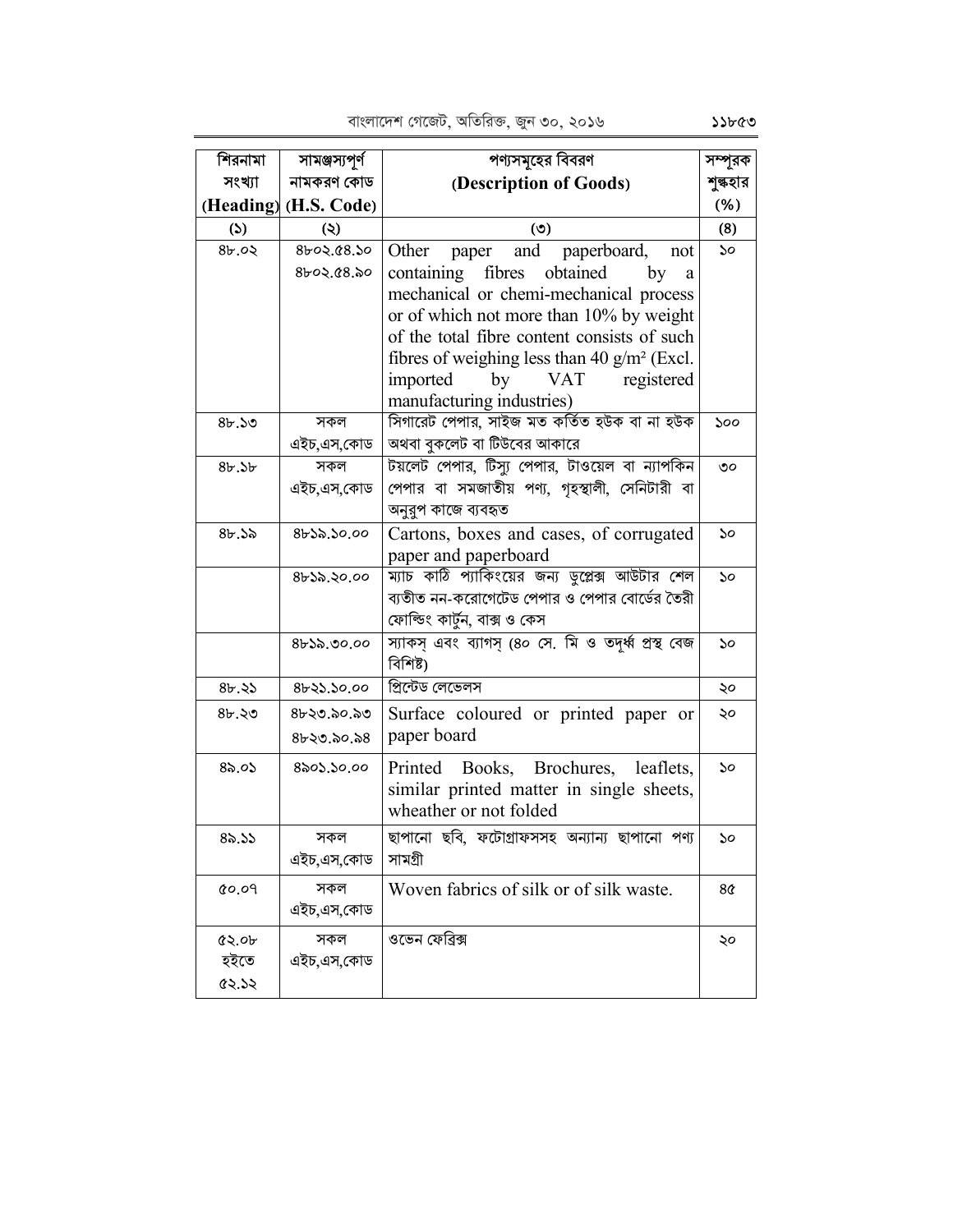| শিরনামা      | সামঞ্জস্যপূর্ণ          | পণ্যসমূহের বিবরণ                                                                                                                                                                                | সম্পূরক  |
|--------------|-------------------------|-------------------------------------------------------------------------------------------------------------------------------------------------------------------------------------------------|----------|
| সংখ্যা       | নামকরণ কোড              | (Description of Goods)                                                                                                                                                                          | শুল্কহার |
|              | (Heading) (H.S. Code)   |                                                                                                                                                                                                 | (% )     |
| (5)          | $\circledcirc$          | (৩)                                                                                                                                                                                             | (8)      |
| ৫8.০৭ এবং    | সকল                     | ওভেন ফেব্রিক্স                                                                                                                                                                                  | ২০       |
| 0.89         | এইচ,এস,কোড              |                                                                                                                                                                                                 |          |
|              | (6809.50.50)<br>ব্যতীত) |                                                                                                                                                                                                 |          |
| 56.55        | সকল                     | ওভেন ফেব্রিক্স                                                                                                                                                                                  | ২০       |
| হইতে         | এইচ,এস,কোড              |                                                                                                                                                                                                 |          |
| 0.50         |                         |                                                                                                                                                                                                 |          |
| 86.00        | ৫৬০৫.০০.১০              | Metalized round yarn                                                                                                                                                                            | ২০       |
| ৫৭.০১        | সকল                     | কার্পেট ও অন্যান্য টেক্সটাইল ফ্লোর আচ্ছাদন                                                                                                                                                      | ২০       |
| হইতে         | এইচ.এস.কোড              |                                                                                                                                                                                                 |          |
| <b>89.08</b> |                         |                                                                                                                                                                                                 |          |
| 85.05        | সকল<br>এইচ,এস,কোড       | Woven pile fabrics and chenille fabrics,<br>other than fabrics of heading 58.02 or<br>58.06.                                                                                                    | ২০       |
| 80.49        | সকল<br>এইচ,এস,কোড       | net fabrics,<br>and other<br>Tulles<br>not<br>including woven, knitted or crocheted<br>fabrics; lace in the piece, in strips or in<br>motifs, other than fabrics of headings<br>60.02 to 60.06. | ২০       |
| (65.00)      | ৫৯০৩.১০.৯০              | textile<br>fabrics,<br>Other<br>impregnated,<br>laminated<br>coated,<br>covered<br><sub>or</sub><br>with<br>polyvinyl chloride                                                                  | ২০       |
|              | ৫৯০৩.২০.৯০              | textile<br>fabrics, impregnated,<br>Other<br>coated,<br>covered<br>laminated<br>or<br>with<br>polyurethane                                                                                      | ২০       |
|              | (500, 50, 50)           | Other textile fabrics with polyurethane                                                                                                                                                         | ২০       |
| ৬০.০১        | সকল                     | Pile fabrics, including "long pile" fabrics                                                                                                                                                     | ২০       |
|              | এইচ,এস,কোড              | and terry fabrics, knitted or crocheted.                                                                                                                                                        |          |
| ৬০.০২        | সকল<br>এইচ.এস.কোড       | Knitted or crocheted fabrics of a width<br>not exceeding 30 cm, containing by<br>weight 5% or more of elastomeric yarn<br>or rubber thread, other than those of<br>heading $60.01$ .            | ২০       |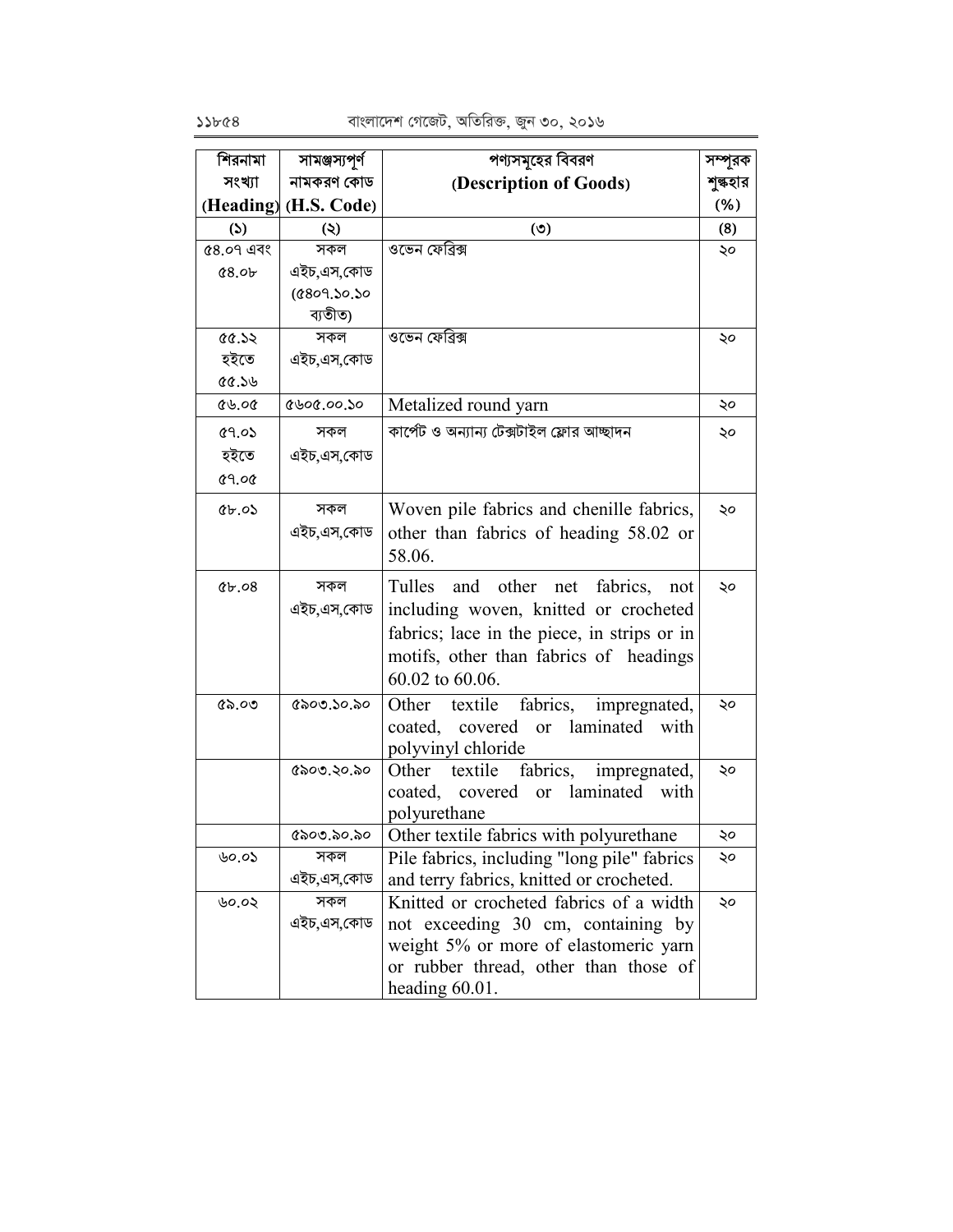পণ্যসমূহের বিবরণ শিরনামা সামঞ্জস্যপূর্ণ সম্পূরক সংখ্যা নামকরণ কোড (Description of Goods) শুল্কহার (Heading) (H.S. Code)  $(% )$  $(5)$  $(8)$  $(5)$  $\ddot{\bm{\omega}}$ ৬০.০৩ সকল Knitted or crocheted fabrics of a width ২০ এইচ.এস.কোড not exceeding 30 cm, other than those of heading  $60.01$  or  $60.02$ ৬০.০ $8$ সকল Knitted or crocheted fabrics of a width ২০ এইচ.এস.কোড exceeding 30 cm, containing by weight 5% or more of elastomeric yarn or rubber thread, other those of heading 60.01 Warp knit fabrics (including those made  $15000$ সকল ১০ এইচ,এস,কোড on galloon knitting machines), other than of headings  $60.01$  to  $60.04$ Other knitted or crocheted fabrics ৬০.০৬ সকল ২০ এইচ,এস,কোড ওভারকোট, কার-কোট, কেইপ, ক্লোক, অ্যানোর্যাক সকল ৬১.০১ এবং  $8<sub>0</sub>$ (স্কি-জ্যাকেটসহ), উইন্ডচিটার, উইন্ড-জ্যাকেট এবং ৬১.০২ এইচ,এস,কোড সমজাতীয় পণ্য, নিটেড বা ক্রশেটেড ছেলেদের স্যট, ইনসিম্বল, জ্যাকেট, ব্লেজার, ট্রাউজার, সকল  $0.00$  $8\alpha$ বিব ও ব্রেস ওভারঅল. ব্রিচ ও শর্টস (সাঁতারের পোশাক এইচ.এস.কোড ছাড়া), নিটেড বা ক্ৰশেটেড মেয়েদের স্যট, ইনসিম্বল, জ্যাকেট, ব্লেজার, ড্রেস, স্কার্ট, ৬১.০ $8$ সকল  $8<sub>0</sub>$ ডিভাইডেড স্কার্ট, ট্রাউজার, বিব ও ব্রেস ওভারঅল, ব্রিচ এইচ.এস.কোড ও শর্টস (সাঁতারের পোশাক ছাড়া), নিটেড বা ক্রশেটেড ছেলেদের শার্ট, নিটেড বা ক্রশেটেড সকল  $85.00$  $8<sub>0</sub>$ এইচ.এস.কোড সকল মেয়েদের ব্লাউজ, শার্ট এবং শার্ট-ব্লাউজ, নিটেড বা  $0.06$  $80<sup>°</sup>$ ক্ৰশেটেড এইচ.এস.কোড ছেলেদের আন্ডারপ্যান্ট, ব্রিফ, নাইটশার্ট, পায়জামা, সকল  $8<sub>0</sub>$ ৬১.০৭ বাথরোব, ড্রেসিং গাউন এবং সমজাতীয় পণ্য, নিটেড বা এইচ.এস.কোড ক্ৰশেটেড মেয়েদের স্লিপ, পেটিকোট, ব্রিফ, প্যান্টি, নাইটডেস, সকল  $05.0<sub>b</sub>$  $8\alpha$ পায়জামা, নেগলেজি, বাথরোব, ড্রেসিং গাউন এবং এইচ.এস.কোড সমজাতীয় পণ্য, নিটেড বা ক্রশেটেড টি-শার্ট, সিংলেট এবং অন্যান্য ভেস্ট, নিটেড বা  $0.06$ সকল  $8<sub>0</sub>$ এইচ,এস,কোড | ক্ৰশেটেড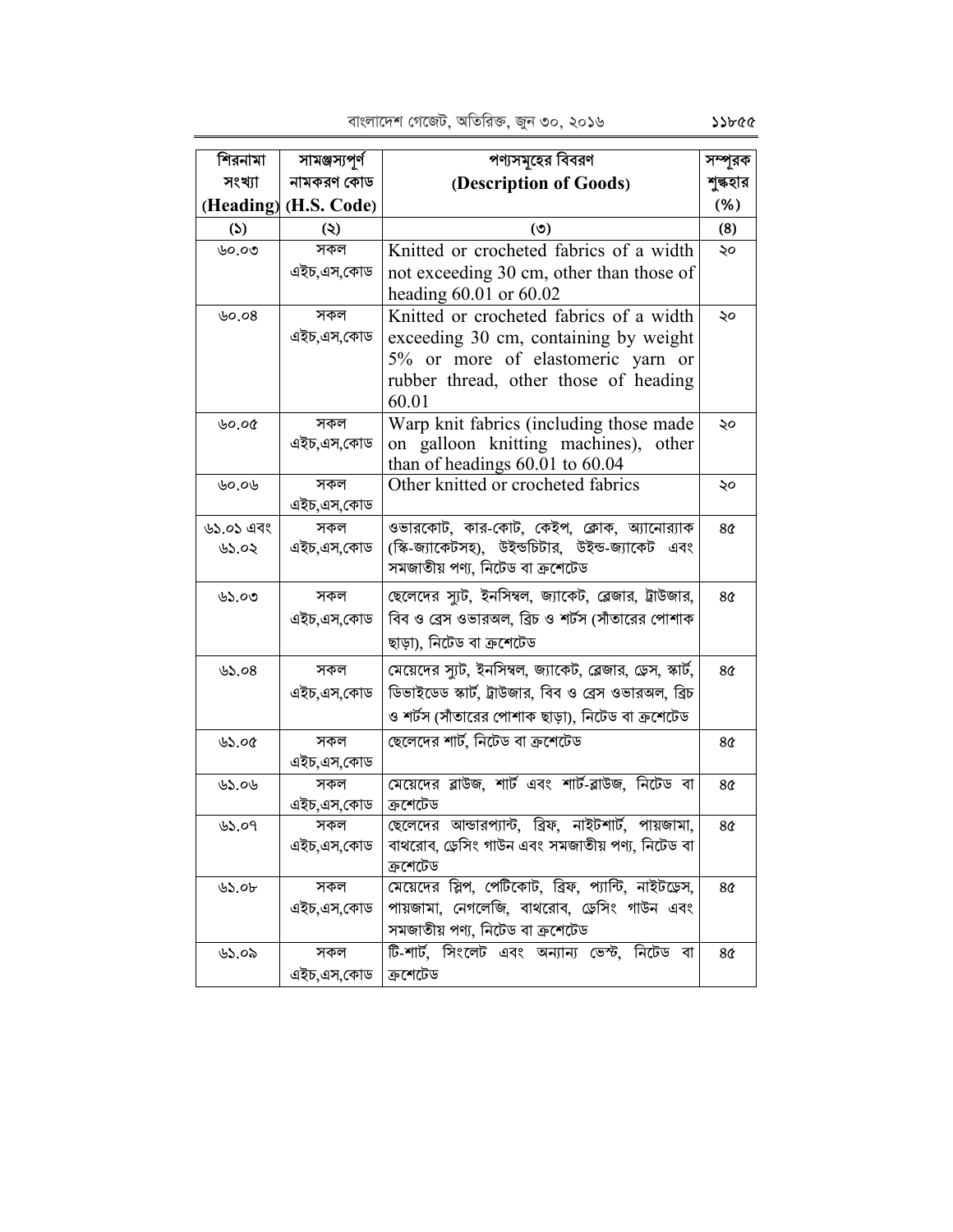| শিরনামা       | সামঞ্জস্যপূর্ণ        | পণ্যসমূহের বিবরণ                                       | সম্পূরক        |
|---------------|-----------------------|--------------------------------------------------------|----------------|
| সংখ্যা        | নামকরণ কোড            | (Description of Goods)                                 | শুল্কহার       |
|               | (Heading) (H.S. Code) |                                                        | (% )           |
| $\mathcal{L}$ | $\circledcirc$        | (৩)                                                    | (8)            |
| ৬১.১০         | সকল                   | জার্সি, পুলওভার, কার্ডিগান, ওয়েস্টকোট<br>এবং          | 8¢             |
|               | এইচ,এস,কোড            | সমজাতীয় পণ্য, নিটেড বা ক্রশেটেড (কাশ্মিরী ছাগল বা     |                |
|               | (৬১১০.১২.০০           | অন্য প্রাণীর সরু লোম দ্বারা তৈরী সামগ্রী ব্যতীত)       |                |
|               | ও ৬১১০.১৯.০০          |                                                        |                |
|               | ব্যতীত)               |                                                        |                |
| 85.55         | সকল                   | শিশুদের গার্মেন্টস ও ক্লোদিং এক্সেসরিজ, নিটেড বা       | 8¢             |
|               | এইচ,এস,কোড            | ক্ৰশেটেড                                               |                |
| ৬১.১৩         | ৬১১৩.০০.০০            | নিটেড বা ক্রশেটেড ফেব্রিক্সের (৫৯.০৩, ৫৯.০৬ বা         | 8¢             |
|               |                       | ৫৯.০৭ হেডিং এর) তৈরী গার্মেন্টস                        |                |
| 82.58         | সকল                   | অন্যান্য গার্মেন্টস, নিটেড বা ক্রশেটেড                 | 8 <sub>0</sub> |
|               | এইচ,এস,কোড            |                                                        |                |
| 32.50         | সকল                   | প্যান্টি হোস, টাইটস, স্টকিংস, সকস এবং অন্যান্য         | 8¢             |
|               | এইচ,এস,কোড            | হোসিয়ারী (ভেরিকোজ শিরার জন্য স্টকিংস এবং              |                |
|               |                       | সোলবিহীন জুতাসহ), নিটেড বা ক্রশেটেড                    |                |
| 85.56         | সকল                   | গ্লাভস, মিটেনস এবং মিটস, নিটেড বা ক্রশেটেড             | 8¢             |
|               | এইচ,এস,কোড            |                                                        |                |
|               |                       |                                                        |                |
| 85.59         | সকল                   | অন্যান্য নিটেড বা ক্রশেটেড ক্লোদিং এক্সেসরিজ;          | 8 <sub>0</sub> |
|               | এইচ,এস,কোড            | গার্মেন্টস বা ক্লোদিং এক্সেসরিজের অংশ (স্পোর্টস        |                |
|               | (৬১১৭.৮০.৯০           | আউটিফিট হিসাবে ব্যবহৃত নি-ক্যাপ, অ্যাজ্জলেট            |                |
|               | ব্যতীত)               | ইত্যাদি ব্যতীত)                                        |                |
| ৬২.০১         | সকল                   | পুরুষ, মহিলা ও শিশুদের সকল ধরনের তৈরী পোশাক,           | 8 <sub>0</sub> |
| থেকে          | এইচ,এস,কোড            | অন্তর্বাস ও সমজাতীয় পণ্য (সাঁতারের পোশাক ছাড়া)       |                |
| ৬২.১০ পৰ্যন্ত |                       |                                                        |                |
| ৬২.১১         | ৬২১১.৩২.০০            | ট্র্যাক স্যুট ও অন্যান্য গার্মেন্টস (সাঁতারের পোষাক ও  | ২০             |
|               | ৬২১১.৩৩.০০            | স্কি-স্যুট ব্যতীত)                                     |                |
|               | ৬২১১.৩৯.০০            |                                                        |                |
|               | ৬২১১.৪২.০০            |                                                        |                |
|               | 0.00,000              |                                                        |                |
|               | ৬২১১.৪৯.০০            |                                                        |                |
| ৬২.১২         | সকল                   | ব্রেসিয়ার, গার্ডল, করসেট, ব্রেস, সাসপেন্ডার, গার্টার, | 8¢             |
| থেকে          | এইচ,এস,কোড            | রমাল, শাল, স্কার্ফ, মাফলার, ম্যান্টিলা, ভেইল, টাই,     |                |
| ৬২.১৭ পর্যন্ত |                       | বো-টাই, ক্র্যুভেট, গ্লাভস, মিটেন্স, মিটস এবং           |                |
|               |                       | সমজাতীয় ক্লোদিং এক্সেসরিজ ও তার অংশ                   |                |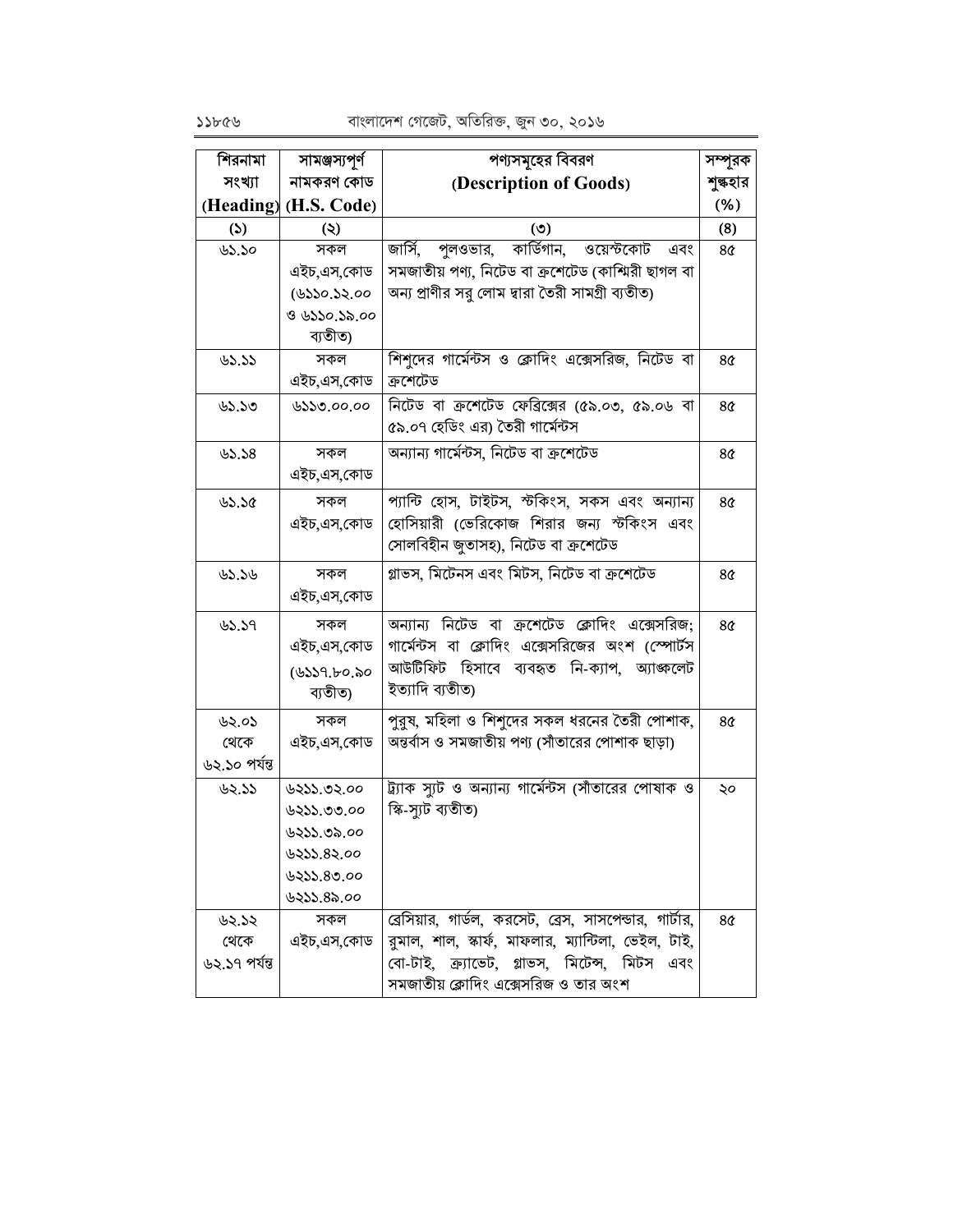| শিরনামা       | সামঞ্জস্যপূর্ণ        | পণ্যসমূহের বিবরণ                                             | সম্পূরক        |
|---------------|-----------------------|--------------------------------------------------------------|----------------|
| সংখ্যা        | নামকরণ কোড            | (Description of Goods)                                       | শুল্কহার       |
|               | (Heading) (H.S. Code) |                                                              | (%)            |
| $\mathcal{L}$ | $\ddot{\bm{\omega}}$  | (5)                                                          | (8)            |
| ৬৩.০১         | সকল                   | সকল প্রকার পশমী কম্বল                                        | ২০             |
|               | এইচ,এস,কোড            |                                                              |                |
| ৬৩.০২         | সকল                   | বেড লিনেন, টেবিল লিনেন, টয়লেট লিনেন এবং                     | ২০             |
|               | এইচ,এস,কোড            | কিচেন লিনেন                                                  |                |
|               |                       |                                                              |                |
| ৬৩.০৩         | সকল                   | পর্দা (ড্রেপসহ) এবং ইন্টেরিয়র বাইন্ড; পর্দা বা বেড          | ২০             |
|               | এইচ,এস,কোড            | ভ্যালান্স                                                    |                |
| ৬৩.০ $8$      | সকল                   | অন্যান্য আসবাব (৯৪.০৪ হেডিং এর পণ্য ব্যতীত)                  | ২০             |
|               | এইচ,এস,কোড            |                                                              |                |
| ৬8.০২         | সকল                   | Other footwear with outer soles and                          | 8 <sub>0</sub> |
|               | এইচ,এস,কোড            | uppers of rubber or plastics.                                |                |
| ৬৪.০৩         | সকল                   | Footwear with outer soles of rubber,                         | 8 <sub>0</sub> |
|               | এইচ,এস,কোড            | plastics, leather or composition leather                     |                |
|               |                       | and uppers of leather.                                       |                |
| 0.89          | সকল                   | Footwear with outer soles of rubber,                         | 8 <sub>0</sub> |
|               | এইচ,এস,কোড            | plastics, leather or composition leather                     |                |
|               |                       | and uppers of textile materials.                             |                |
| 0.800         | সকল                   | Other footwear.                                              | 8 <sub>0</sub> |
|               | এইচ,এস,কোড            |                                                              |                |
| ৬8.০৬         | ৬৪০৬.১০.১০            | Upper and outer soles and heels                              | ২০             |
|               | ৬৪০৬.১০.৯০            |                                                              |                |
|               | ৬৪০৬.২০.১০            |                                                              |                |
|               | ৬৪০৬.২০.৯০            |                                                              |                |
| ৬৭.০২         | সকল                   | Artificial flowers, foliage and fruit and                    | ২০             |
|               | এইচ,এস,কোড            | parts thereof; articles made of artificial                   |                |
|               |                       | flowers, foliage or fruit                                    |                |
| ৬৮.০২         | সকল<br>এইচ,এস,কোড     | Granite, marble, travertine and alabaster<br>and other stone | ৬০             |
| ৬৯.০৪         | সকল                   | building<br>Ceramic<br>bricks,<br>flooring                   | ২০             |
|               | এইচ,এস,কোড            | blocks, support or filler tiles and the                      |                |
|               |                       | like.                                                        |                |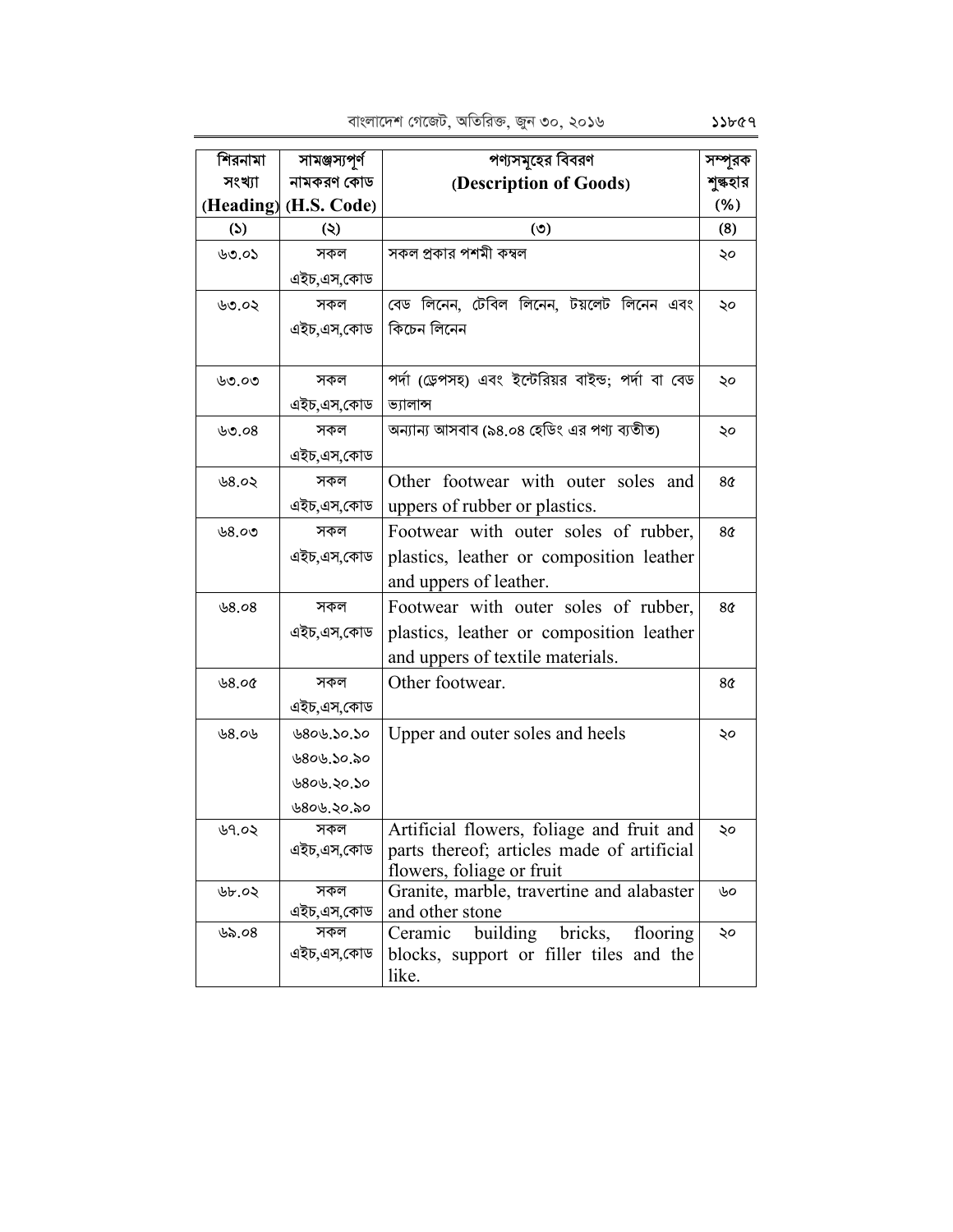বাংলাদেশ গেজেট, অতিরিক্ত, জুন ৩০, ২০১৬

| শিরনামা       | সামঞ্জস্যপূৰ্ণ        | পণ্যসমূহের বিবরণ                                   | সম্পূরক |
|---------------|-----------------------|----------------------------------------------------|---------|
| সংখ্যা        | নামকরণ কোড            | (Description of Goods)                             | শুৰুহার |
|               | (Heading) (H.S. Code) |                                                    | (% )    |
| $\mathcal{L}$ | $\circledcirc$        | $\circ$                                            | (8)     |
| ৬৯.০৫         | সকল                   | Roofing tiles, chimney-pots, cowls,                | ২০      |
|               | এইচ,এস,কোড            | chimney liners, architectural ornaments            |         |
|               |                       | and other ceramic constructional goods.            |         |
| ৬৯.০৬         | ৬৯০৬.০০.০০            | Ceramic pipes, conduits, guttering and             | ২০      |
|               |                       | pipe fittings.                                     |         |
| ৬৯.০৭         | সকল                   | অনুজ্জ্বল সিরামিক প্রস্তর ফলক এবং উনানের           | ৬০      |
|               | এইচ,এস,কোড            | প্রস্তর অথবা দেয়ালের টাইলস; অনুজ্জ্ল সিরামিক      |         |
|               |                       | মোজাইক কিউব এবং সমজাতীয় পণ্য, কোন বস্ত্তর         |         |
|               |                       | উপর স্থাপিত হউক বা না হউক                          |         |
| ৬৯.০৮         | সকল                   | উজ্জ্বল সিরামিক প্রস্তর ফলক এবং উনানের প্রস্তর     | ৬০      |
|               | এইচ,এস,কোড            | অথবা দেয়ালের টাইলস; চকচকে সিরামিক মোজাইক          |         |
|               |                       | কিউব এবং সমজাতীয় পণ্য, কোন বস্তুর উপর স্থাপিত     |         |
|               |                       | হউক বা না হউক                                      |         |
| ৬৯.১০         | সকল                   | সিরামিকের সিজ্ঞ, ওয়াশ বেসিন, ওয়াশ বেসিন          | ৬০      |
|               | এইচ.এস.কোড            | প্যাডেস্টাল, বাথটাব, বিডে, ওয়াটার ক্লজেট প্যান,   |         |
|               |                       | ফ্লাশিং সিস্টার্ন, ইউরিনাল ও সমজাতীয় সেনিটারী     |         |
|               |                       | ফিক্সার্স                                          |         |
| ৬৯.১১         | সকল                   | চিনামাটি বা পোরসিলিনের তৈরী টেবিল ওয়্যার, কিচেন   | ৬০      |
|               | এইচ,এস,কোড            | ওয়্যার ও অন্যান্য গৃহস্থালী এবং টয়লেট সামগ্রী    |         |
| ৬৯.১২         | ৬৯১২.০০.০০            | সিরামিকের তৈরী টেবিল ওয়্যার, কিচেন ওয়্যার ও      | ৬০      |
|               |                       | অন্যান্য গৃহস্থালী সামগ্ৰী                         |         |
| ৬৯.১৩         | সকল                   | Statuettes and other ornamental ceramic            | ৬০      |
|               | এইচ,এস,কোড            | articles.                                          |         |
| ৬৯.১৪         | সকল                   | অন্যান্য সিরামিক সামগ্রী                           | ৬০      |
|               | এইচ,এস,কোড            |                                                    |         |
| 90.02         | ৭০০২.৩৯.৯০            | গ্লাস টিউব                                         | ২০      |
| ৭০.০৩         | 9000.32.00            | সম্পূর্ণভাবে রংকৃত নন ওয়্যারড শীট আকারে কাস্ট     | ২০      |
|               |                       | অথবা রোল গ্লাস (অস্বচ্ছ, ফ্লাশড়/এ্যাবজরবেন্টসহ,   |         |
|               |                       | রিফ্লেক্টিং হউক বা না হউক)                         |         |
|               | ৭০০৩.১৯.০০            | অন্যান্য কাস্ট অথবা রোল গ্লাস নন-ওয়্যার্ড শীট     | ২০      |
|               | 9000.20.00            | কাস্ট অথবা রোল গ্লাস ওয়্যার্ড শীট                 | ২০      |
|               | 9000.00.00            | কাস্ট অথবা রোল গ্লাস প্রোফাইলস                     | ২০      |
| 90.08         | সকল                   | ডুন গ্লাস এবং বোন গ্লাস শীট, এ্যাবজরবেন্ট থাকুক বা | ২০      |
|               | এইচ,এস,কোড            | না থাকুক, রিফ্লেক্টিং হউক বা না হউক                |         |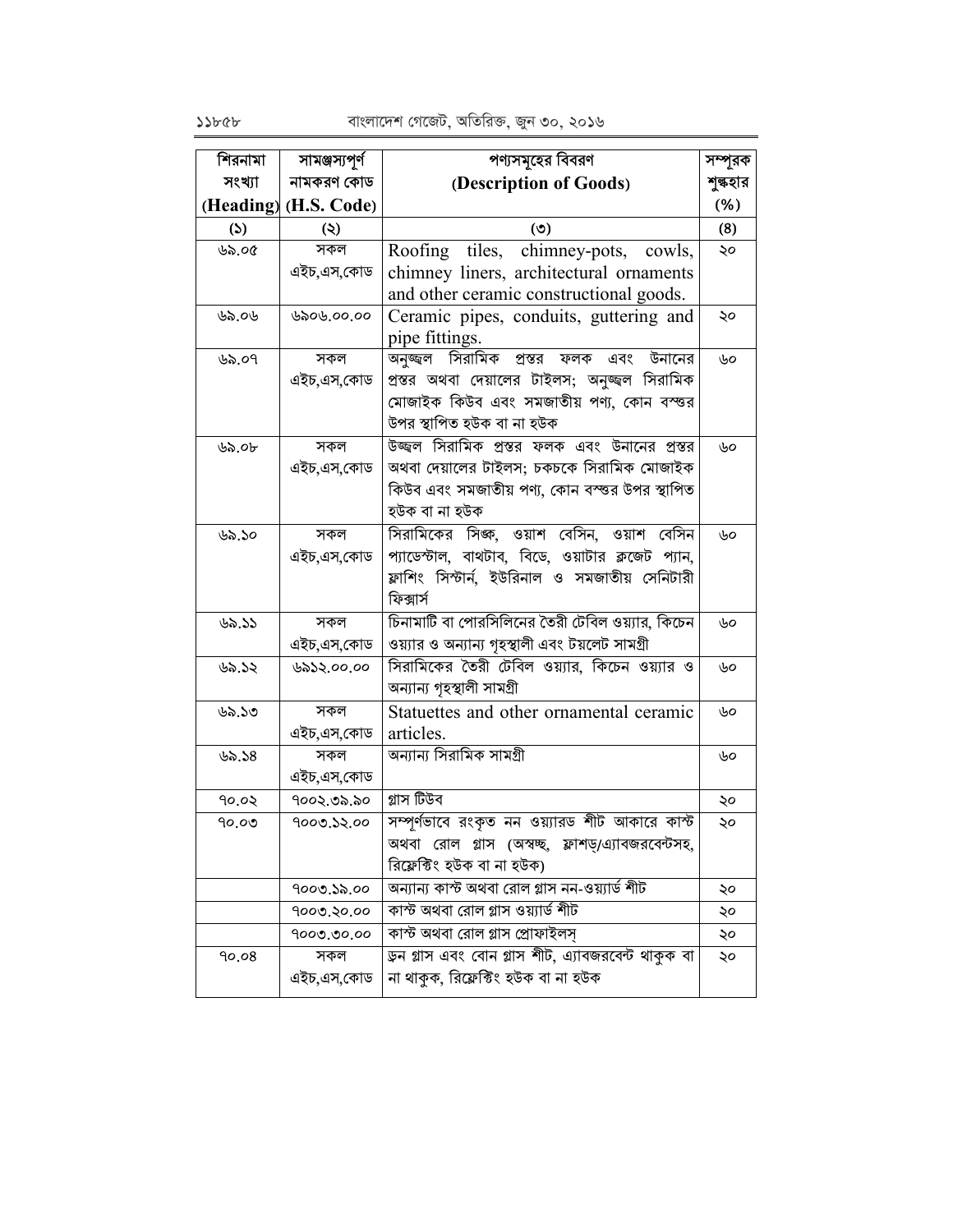| শিরনামা           | সামঞ্জস্যপূৰ্ণ        | পণ্যসমূহের বিবরণ                                                                                                                                                                                                                                                                                                                                                                                                                                           | সম্পূরক         |
|-------------------|-----------------------|------------------------------------------------------------------------------------------------------------------------------------------------------------------------------------------------------------------------------------------------------------------------------------------------------------------------------------------------------------------------------------------------------------------------------------------------------------|-----------------|
| সংখ্যা            | নামকরণ কোড            | (Description of Goods)                                                                                                                                                                                                                                                                                                                                                                                                                                     | শুল্কহার        |
|                   | (Heading) (H.S. Code) |                                                                                                                                                                                                                                                                                                                                                                                                                                                            | (% )            |
| (5)               | $\ddot{\bm{\omega}}$  | (৩)                                                                                                                                                                                                                                                                                                                                                                                                                                                        | (8)             |
| 90.00             | সকল                   | শীট আকারে ফ্লোট গ্লাস এবং সারফেস গ্রাউন্ড বা                                                                                                                                                                                                                                                                                                                                                                                                               | 8 <sub>0</sub>  |
|                   | এইচ,এস,কোড            | পলিশড গ্লাস, শোষকযুক্ত, প্ৰতিফলন বা প্ৰতিফলনহীন                                                                                                                                                                                                                                                                                                                                                                                                            |                 |
|                   |                       | স্তরবিশিষ্ট হউক বা না হউক, অন্য কোন কাজ করা নয়                                                                                                                                                                                                                                                                                                                                                                                                            |                 |
| 90.09             | 9009.১৯.০০            | Other tempered safety glass                                                                                                                                                                                                                                                                                                                                                                                                                                | ২০              |
|                   | १००१.२৯.००            | Other laminated safety glass                                                                                                                                                                                                                                                                                                                                                                                                                               | ২০              |
| ৭০.০৯             | ৭০০৯.৯১.৯০            | ফ্রেমবিহীন অন্যান্য কাঁচের আয়না                                                                                                                                                                                                                                                                                                                                                                                                                           | ২০              |
|                   | ৭০০৯.৯২.৯০            | ফ্রেমযুক্ত অন্যান্য কাঁচের আয়না                                                                                                                                                                                                                                                                                                                                                                                                                           | ২০              |
| ৭০.১৩             | সকল<br>এইচ,এস,কোড     | টেবিল, রান্নাঘর, টয়লেট, অফিস,<br>ইনডোর<br>ডেকোরেশন অথবা একইরূপ উদ্দেশ্যে ব্যবহারের<br>উপযোগী কাঁচের তৈজসপত্র (৭০.১০ ও ৭০.১৮ হেডিং<br>এর পণ্য ব্যতীত)                                                                                                                                                                                                                                                                                                      | 80 <sup>°</sup> |
| 90.56             | সকল<br>এইচ,এস,কোড     | Paving blocks, slabs, bricks, squares,<br>tiles and other articles of pressed or<br>moulded glass, whether or not wired, of<br>a kind used for building or construction<br>purposes; glass cubes and other glass<br>smallwares, whether or<br>not<br>on<br>a<br>backing, for mosaics<br>similar<br><b>or</b><br>decorative purposes; leaded lights and<br>the like; multi-cellular or foam glass in<br>blocks, panels, plates, shells or similar<br>forms. | ২০              |
| 90.5 <sub>b</sub> | 9036.30.00            | Glass beads, imitation pearls, imitation<br>precious or semi-precious stones and<br>similar glass small wares                                                                                                                                                                                                                                                                                                                                              | ১০              |
| 95.02             | 9202.20.00            | অমসৃণ হীরা                                                                                                                                                                                                                                                                                                                                                                                                                                                 | ২০              |
|                   | 9202.02.00            |                                                                                                                                                                                                                                                                                                                                                                                                                                                            |                 |
|                   | ৭১০২.৩৯.০০            | মসৃণ হীরা                                                                                                                                                                                                                                                                                                                                                                                                                                                  | ৬০              |
| 95.59             | সকল                   | ইমিটেশন জুয়েলারী                                                                                                                                                                                                                                                                                                                                                                                                                                          | ২০              |
|                   | এইচ,এস,কোড            |                                                                                                                                                                                                                                                                                                                                                                                                                                                            |                 |
| ৭২.১৩             | সকল                   | Bars and rods, hot-rolled, in irregularly                                                                                                                                                                                                                                                                                                                                                                                                                  | 8 <sub>0</sub>  |
|                   | এইচ,এস,কোড            | wound coils, of iron or non-alloy steel.                                                                                                                                                                                                                                                                                                                                                                                                                   |                 |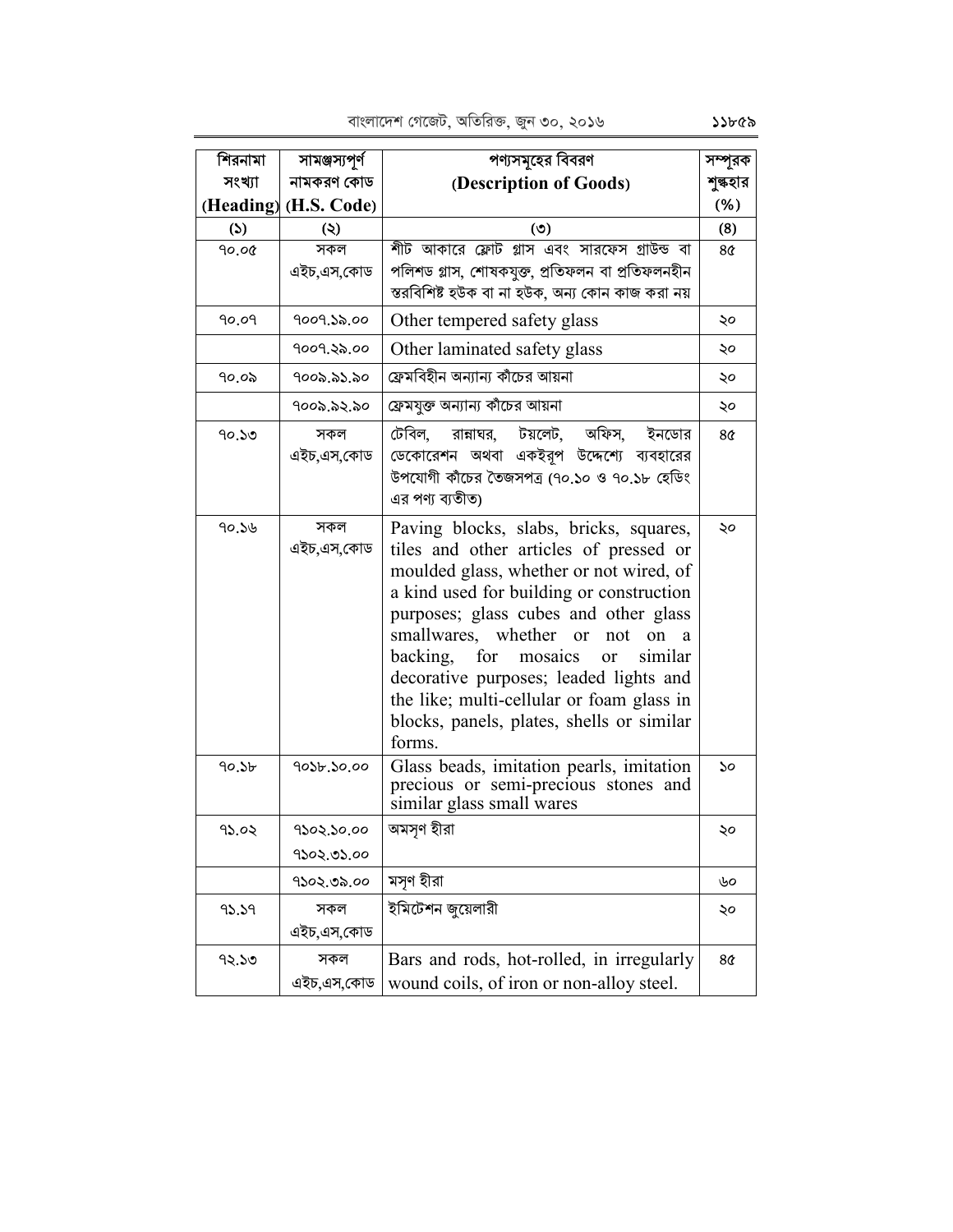বাংলাদেশ গেজেট, অতিরিক্ত, জুন ৩০, ২০১৬

| শিরনামা | সামঞ্জস্যপূর্ণ         | পণ্যসমূহের বিবরণ                                                                 | সম্পূরক         |
|---------|------------------------|----------------------------------------------------------------------------------|-----------------|
| সংখ্যা  | নামকরণ কোড             | (Description of Goods)                                                           | শুল্কহার        |
|         | (Heading) (H.S. Code)  |                                                                                  | (% )            |
| (5)     | $\ddot{\bm{\epsilon}}$ | $\circ$                                                                          | (8)             |
| 92.58   | সকল                    | Other bars and rods of iron or non-alloy                                         | 80 <sup>°</sup> |
|         | এইচ,এস,কোড             | steel, not further worked than forged,                                           |                 |
|         |                        | hot-rolled, hot-drawn or hot-extruded,                                           |                 |
|         |                        | but including those twisted after rolling.                                       |                 |
| 92.50   | সকল                    | Other bars and rods of iron or non-alloy                                         | 8¢              |
|         | এইচ,এস,কোড             | steel. Of free-cutting steel, not further                                        |                 |
|         |                        | than<br>cold-formed<br>worked<br>$\alpha$                                        |                 |
|         |                        | cold-finished                                                                    |                 |
| 92.56   | সকল                    | Angles, shapes and sections of iron or                                           | ২০              |
|         | এইচ,এস,কোড             | non-alloy steel.                                                                 |                 |
| ৭৩.০৩   | 9000.00.00             | কাস্ট আয়রনের তৈরী টিউব পাইপস                                                    | ২০              |
| 90.08   | 9008.33.50             | অয়েল অথবা গ্যাস পাইপ লাইনে ব্যবহৃত লাইন পাইপঃ                                   | ২০              |
|         | 9008.32.30             | ভিতরের ব্যাস ৮ ইঞ্চি অথবা তার নিম্নে                                             |                 |
|         | 9008,000               | আয়রন অথবা ষ্টীলের তৈরী অন্যান্য টিউব, পাইপ এবং                                  | ২০              |
|         |                        | ফাঁপা প্ৰোফাইল, সিমলেস (Seamless)                                                |                 |
| ৭৩.০৬   | 9006.55.20             | অয়েল অথবা গ্যাস পাইপ লাইনে ব্যবহৃত লাইন পাইপ,                                   | ২০              |
|         | ৭৩০৬.১৯.২০             | (ভিতরের ব্যাস ৮ ইঞ্চি অথবা তার নিম্নে)                                           |                 |
|         | ৭৩০৬.২১.২০             | অয়েল ও গ্যাসের ড্রিলিং এর কাজে ব্যবহৃত কেসিং                                    | ২০              |
|         | ৭৩০৬.২৯.২০             | এবং টিউবিং (ভিতরের ব্যাস ৮ ইঞ্চি অথবা তার নিম্নে)                                |                 |
|         | 9006.00.00             | Other, welded, of circular cross-section                                         | ২০              |
|         |                        | of iron or non-alloy steel                                                       |                 |
|         | 9006.80.00             | Other, welded, of circular cross-section,                                        | ২০              |
|         |                        | of stainless steel                                                               |                 |
|         | 9009.00.00             | Other, welded, of circular cross-section,                                        | ২০              |
|         |                        | of other alloy steel                                                             |                 |
|         | 9006.65.00             | Other, welded, of non-circular cross-<br>section of square or rectangular cross- | ২০              |
|         |                        | section                                                                          |                 |
|         | ৭৩০৬.৬৯.০০             | Other, welded, of non-circular cross-                                            | ২০              |
|         |                        | section of other non-circular cross-section                                      |                 |
|         | १७०७.৯०.००             | Other, welded, of non-circular cross-                                            | ২০              |
|         |                        | section: Other                                                                   |                 |
| ৭৩.২০   | ৭৩২০.১০.০০             | লীফ স্প্ৰীং                                                                      | ২০              |
| ৭৩.২১   | ৭৩২১.১১.০০             | গ্যাস জ্বালানীর উপযোগী বা গ্যাস এবং অন্যান্য উভয়                                | ২০              |
|         |                        | জ্বালানীর উপযোগী রান্নার তৈজসপত্র এবং প্লেট                                      |                 |
|         |                        | গরমকারক                                                                          |                 |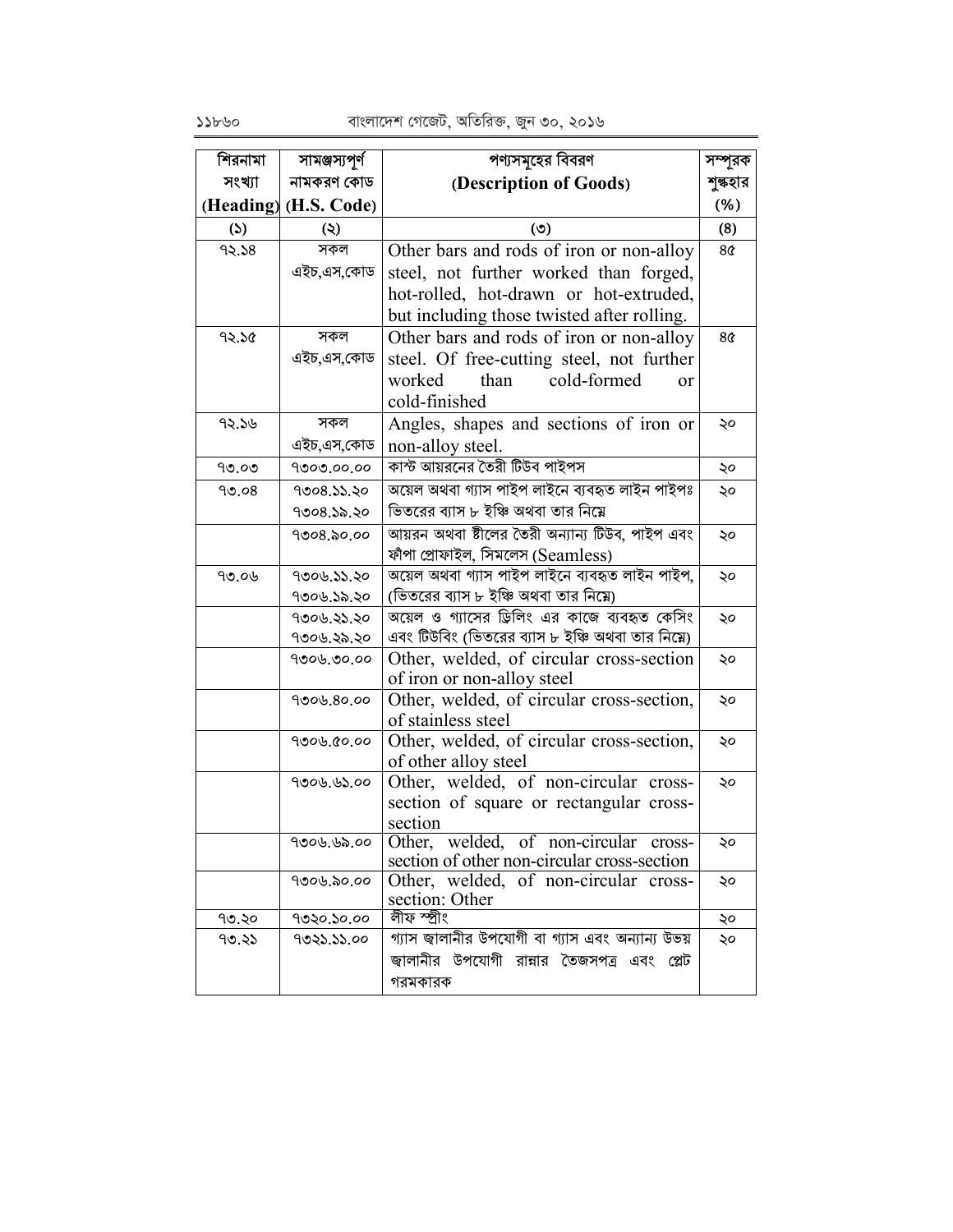| শিরনামা           | সামঞ্জস্যপূর্ণ        | পণ্যসমূহের বিবরণ                                                                             | সম্পূরক  |
|-------------------|-----------------------|----------------------------------------------------------------------------------------------|----------|
| সংখ্যা            | নামকরণ কোড            | (Description of Goods)                                                                       | শুল্কহার |
|                   | (Heading) (H.S. Code) |                                                                                              | (% )     |
| $\mathcal{L}$     | $\circledcirc$        | (5)                                                                                          | (8)      |
| ৭৩.২৩             | ৭৩২৩.৯৩.০০            | Table/kitchenware of stainless steel                                                         | ২০       |
|                   | ৭৩২৩.৯৪.০০            |                                                                                              |          |
|                   | ৭৩২৩.৯৯.০০            |                                                                                              |          |
| 90.38             | সকল                   | স্টেইনলেস স্টীলের সিজ্ঞ, ওয়াস বেসিন উহার যন্ত্রাংশ,                                         | ২০       |
|                   | এইচ,এস,কোড            | ওয়াটার ট্যাপ এবং বাথরমের অন্যান্য ফিটিংস ও                                                  |          |
|                   |                       | ফিক্সার্স                                                                                    |          |
| 98.5 <sub>b</sub> | 9826.20.00            | কপারের তৈরী সেনিটারী ওয়্যার ও উহার যন্ত্রাংশ                                                | ২০       |
| 9৬.০9             | ৭৬০৭.২০.১০            | পেপার/পেপার বোর্ড দ্বারা ব্যাল্ড এ্যাল্যুমিনিয়াম ফয়েল,                                     | ২০       |
|                   |                       | রজ্গিন হউক বা না হউক, রোল/রিল/ববিন আকারে                                                     |          |
| 96.50             | 9428.20.00            | এ্যালুমিনিয়াম স্যানিটারী ওয়্যার ও যন্ত্রাংশ                                                | ২০       |
| ৮২.১২             | ৮২১২.১০.০০            | রেজর                                                                                         | ২০       |
|                   | ৮২১২.২০.১৯            | স্টেইনলেস স্টীল ব্লেড                                                                        | ২০       |
|                   | ৮২১২.২০.৯০            | অন্যান্য                                                                                     | ২০       |
|                   | ৮২১২.৯০.০০            | রেজর পার্টস                                                                                  | ২০       |
| $b \circ o$       | সকল                   | Padlocks and locks (key, combination or                                                      | ২০       |
|                   | এইচ.এস.কোড            | electrically operated), of base metal; clasps                                                |          |
|                   |                       | and frames with clasps, incorporating                                                        |          |
|                   |                       | locks, of base metal; keys for any of the                                                    |          |
| ৮৪.০৭ এবং         | b809.05.50            | foregoing articles, of base metal.<br>দুই স্ট্রোকবিশিষ্ট অটো রিক্সা/থ্রি হুইলারের ইঞ্জিন     | ২০       |
| b8.0b             | b809.02.50            |                                                                                              |          |
|                   | ৮৪০৭.৩৩.১০            |                                                                                              |          |
|                   | ৮৪০৮.২০.১০            |                                                                                              |          |
|                   | b809.05.50            | চার স্ট্রোকবিশিষ্ট অটো রিক্সা/থ্রি হুইলারের ইঞ্জিন                                           | ২০       |
|                   | ৮৪০৭.৩২.২০            |                                                                                              |          |
|                   | b809.00.80            |                                                                                              |          |
|                   | ৮৪০৮.২০.২০            |                                                                                              |          |
| b8.58             | b858.05.00            | ১২৫ ওয়াট বা তার নিয়ের মটরযুক্ত টেবিল, ফ্লোর,<br>ওয়াল, সিলিং, উইন্ডো, জানালা ও ছাদের ফ্যান | 8¢       |
|                   | $b8$ ১৪.৯০.১০         | ফ্যান এর যন্ত্রাংশ                                                                           | 8¢       |
| b8.50             | ৮৪১৫.১০.৯০            | মটরচালিত পাখাযুক্ত এবং উষ্ণতা ও আর্দ্রতা পরিবর্তন                                            | ১০০      |
|                   | ৮৪১৫.২০.৯০            | এর সুবিধা সম্বলিত, আর্দ্রতা পৃথকভাবে নিয়ন্ত্রণ করা                                          |          |
|                   | ৮৪১৫.৮১.৯০            | যায় না এইরূপ বৈশিষ্ট্য সম্বলিত শীতাতপ নিয়ন্ত্রণকারী                                        |          |
|                   | ৮৪১৫.৮২.৯০            | যন্ত্ৰ                                                                                       |          |
|                   | ৮৪১৫.৮৩.৯০            |                                                                                              |          |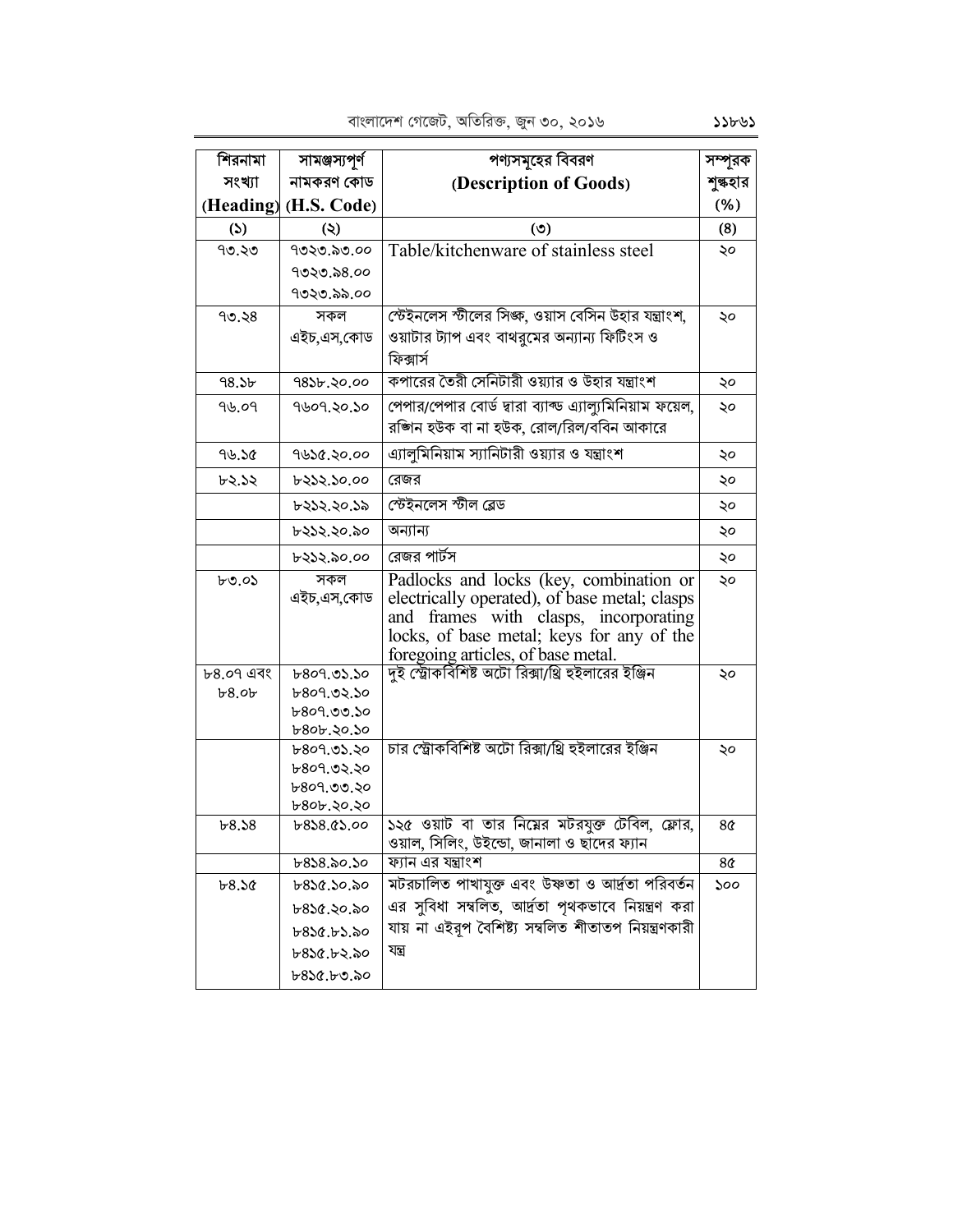| শিরনামা  | সামঞ্জস্যপূৰ্ণ                                                                                                    | পণ্যসমূহের বিবরণ                                                                                                         | সম্পূরক  |
|----------|-------------------------------------------------------------------------------------------------------------------|--------------------------------------------------------------------------------------------------------------------------|----------|
| সংখ্যা   | নামকরণ কোড                                                                                                        | (Description of Goods)                                                                                                   | শুল্কহার |
|          | (Heading) (H.S. Code)                                                                                             |                                                                                                                          | (% )     |
| (5)      | $\ddot{\bm{\omega}}$                                                                                              | (5)                                                                                                                      | (8)      |
|          |                                                                                                                   | যন্ত্ৰাংশঃ                                                                                                               |          |
|          | $b8$ ১৫.৯০.১০                                                                                                     | ইনডোর অথবা আউটডোর ইউনিট                                                                                                  | ১০০      |
|          |                                                                                                                   | অন্যান্য যন্ত্ৰাংশঃ                                                                                                      |          |
|          | ৮৪১৫.৯০.৯১                                                                                                        | ভ্যাট রেজিষ্টার্ড এয়ার কন্ডিশনার প্রস্ত্তকারক প্রতিষ্ঠান<br>কৰ্তৃক আমদানিকৃত                                            | ৬০       |
|          | ৮৪১৫.৯০.৯৯                                                                                                        | অন্যান্য আমদানিকারক কর্তৃক আমদানিকৃত                                                                                     | ৬০       |
| b8.5b    | সকল<br>এইচ,এস,কোড<br>$(b8$ bb. $b$ S. So,<br>$b8$ Sb. $b$ a. So,<br>৮৪১৮.৬৯.৯৩,<br>$b8$ Sb. $b$ a. ac,<br>ব্যতীত) | রেফ্রিজারেটর, ফ্রিজার এবং সমজাতীয় পণ্য; হিট<br>পাম্প; রেফ্রিজারেটিং ফার্নিচার                                           | ৩০       |
| ৮৪.২১    | b825.20.00<br>৮৪২১.২৯.৯০                                                                                          | ফিল্টার                                                                                                                  | ২০       |
| $b$ &.08 | $b$ &08.02.00                                                                                                     | Other transformer having<br>a<br>power<br>handling capacity exceeding 1 kVA but<br>not exceeding 16 kVA                  | ২০       |
|          | $b$ &08.00.00                                                                                                     | transformer having<br>Other<br>$\rm{a}$<br>power<br>handling capacity exceeding 16 kVA but<br>not exceeding 500 kVA      | ২০       |
| ৮৫.০৬    | ৮৫০৬.১০.০০                                                                                                        | ম্যাঙ্গানিজ ডাই অক্সাইড ব্যাটারী                                                                                         | ২০       |
|          | ৮৫০৬.৩০.০০                                                                                                        | Mercuric oxide battery                                                                                                   | ২০       |
|          | ৮৫০৬.৪০.০০                                                                                                        | Silver oxide battery                                                                                                     | ২০       |
|          | 60.00.000                                                                                                         | Lithium battery                                                                                                          | ২০       |
|          | ৮৫০৬.৬০.০০                                                                                                        | Air-zinc battery                                                                                                         | ২০       |
|          | bros.bo.00                                                                                                        | cells<br>Other primary<br>and<br>primary<br>batteries                                                                    | ২০       |
| 6.09     | ৮৫০৭.১০.০০                                                                                                        | লীড এসিড ব্যাটারী ও ইলেকট্রিক এ্যাকুমুলেটর                                                                               | ২০       |
|          | ৮৫০৭.২০.৯০                                                                                                        | Other lead acid accumulators                                                                                             | ২০       |
| ৮৫.১০    | ৮৫১০.১০.০০                                                                                                        | <b>Shavers</b>                                                                                                           | ২০       |
| ৮৫.১৯    | ৮৫১৯.২০.০০                                                                                                        | কয়েন, ব্যাংকনোট, ব্যাংক কার্ড, টোকেন ইত্যাদি দ্বারা<br>চালিত সাউন্ড রেকর্ডিং বা রিপ্রোডিউসিং এপারেটাস,<br>সম্পূৰ্ণ তৈরী | ২০       |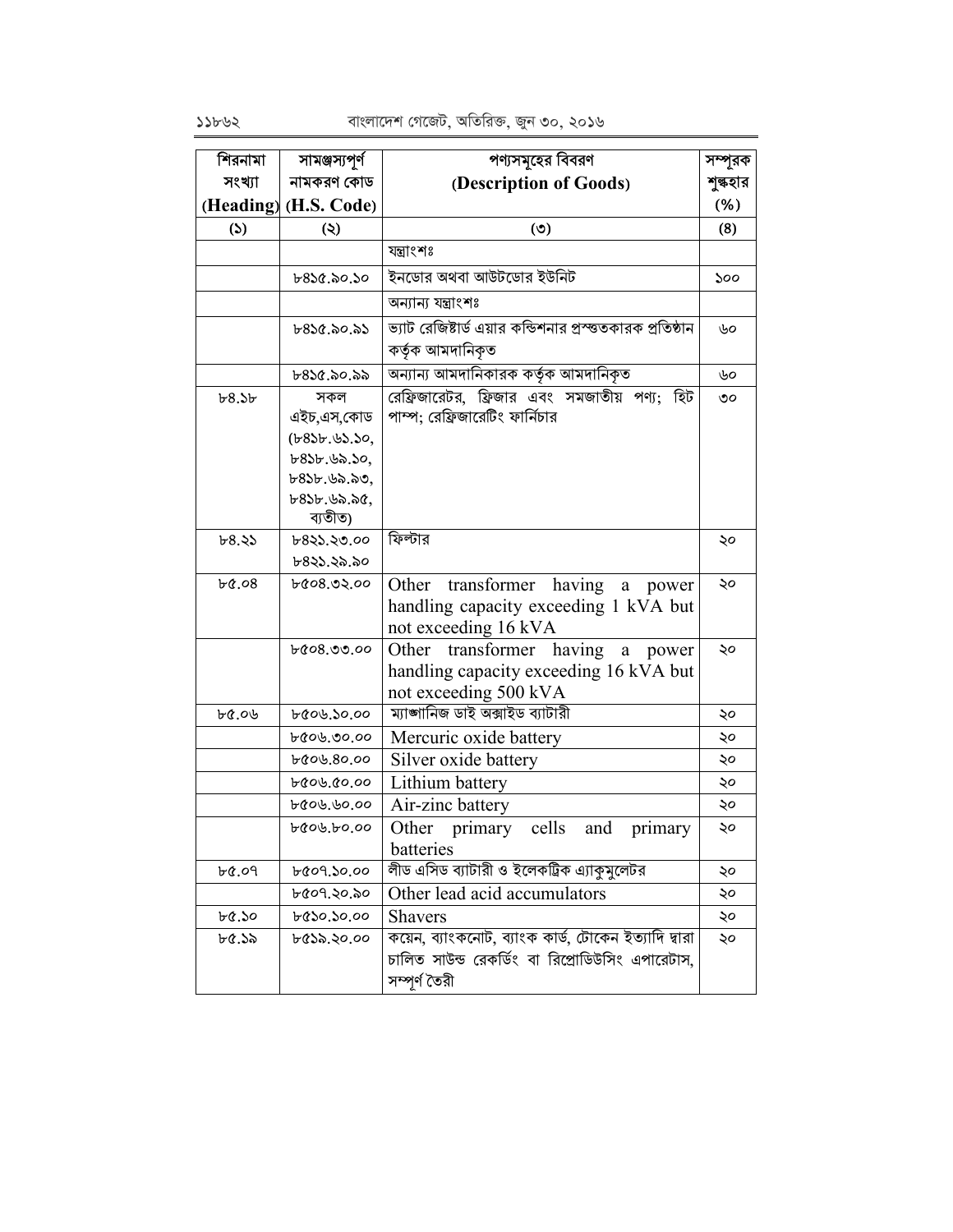পণ্যসমহের বিবরণ শিরনামা সামঞ্জস্যপূৰ্ণ সম্পূরক সংখ্যা নামকরণ কোড (Description of Goods) শুল্কহার (Heading) (H.S. Code)  $(% )$  $(5)$  $\ddot{\mathcal{L}}$  $(5)$  $(8)$ টার্ণ টেবলস (রেকর্ড-ডেক), সম্পূর্ণ তৈরী ৮৫১৯.৩০.০০ ২০ অন্যান্য সাউন্ড রেকর্ডিং বা রিপ্রোডিউসিং এপারেটাস ৮৫১৯.৮১.২০ ২০ (ম্যাগনেটিক, অপটিক্যাল অথবা সেমিকন্ডাক্টর মিডিয়া ব্যবহারকারী), সম্পূর্ণ তৈরী অন্যান্য সাউন্ড রেকর্ডিং বা রিপ্রোডিউসিং এপারেটাস, ৮৫১৯.৮৯.২০ ২০ সম্পূৰ্ণ তৈরী ভিডিও রেকর্ডিং বা রিপ্রডিউসিং এর যন্ত্রপাতি, ভিডিও  $bQ.35$ সকল ১০ টিউনারযুক্ত হউক বা না হউক এইচ.এস.কোড লোডেড প্রিন্টেড সার্কিট বোর্ড (৮৫.২১ হেডিংভুক্ত ৮৫২২.৯০.২০ ৮৫.২২ ২০ পণ্যের জন্য) স্মার্ট কার্ডস ৮৫.২৩ ৮৫২৩.৫২.০০  $\mathcal{S}^{\mathcal{O}}$ পকেট সাইজ রেডিও ক্যাসেট প্লেয়ার, সম্পূর্ণ তৈরী ৮৫.২৭ ৮৫২৭.১২.০০ ২০ সাউন্ড রেকর্ডিং বা উৎপাদনের যন্ত্র সংযোজিত ৮৫২৭.২১.০০  $\mathcal{S}^{\circ}$ মোটরগাড়ীতে ব্যবহার উপযোগী বাহিরের শক্তি ছাড়া চালনাক্ষম নহে এইরূপ রেডিও সম্প্রচার গ্রাহকযন্ত্র, রেডিও টেলিফোন বা রেডিও টেলিগ্রাফ গ্রহণে সক্ষম যন্ত্রসহঃ সাউন্ড রেকর্ডিং বা সাউন্ড রিপ্রোডিউসিং যন্ত্ৰপাতিসহ, সম্পূৰ্ণ তৈরী সাউন্ড রেকর্ডিং বা উৎপাদনের যন্ত্র সংযোজিত বাহিরের ৮৫২৭.৯১.০০  $\mathcal{S}^{\mathcal{O}}$ শক্তি ছাড়া চালনাক্ষম এইরূপ অন্যান্য রেডিও সম্প্রচার গ্রাহক যন্ত্র, রেডিও টেলিফোন বা রেডিও টেলিগ্রাফ গ্ৰহণে সক্ষম যন্ত্ৰসহঃ সাউন্ড রেকর্ডিং বা সাউন্ড পুনঃ উৎপাদনক্ষম যন্ত্ৰপাতিসহ রঙিন টেলিভিশন ৮৫.২৮ ৮৫২৮.৭২.০০ ২০ টিভি কাৰ্ডসহ টেলিভিশন পাৰ্টস (টিভি উৎপাদনকারী ৮৫.২৯ ৮৫২৯.৯০.২১ ২০ শিল্প ব্যতীত অন্যান্য আমদানির ক্ষেত্রে) ৮৫২৯.৯০.২৯ লোডেড প্রিন্টেড সার্কিট বোর্ড ৮৫.২৭ এবং ৮৫.২৮ ৮৫২৯.৯০.৩১ ৩০ হেডিংভুক্ত পণ্যের জন্য (ভ্যাট রেজিষ্টার্ড টিভি উৎপাদনকারী প্রতিষ্ঠান কর্তৃক আমদানির ক্ষেত্রে) লোডেড প্রিন্টেড সার্কিট বোর্ড ৮৫.২৭ এবং ৮৫.২৮ ৮৫২৯.৯০.৩৯ ২০ হেডিংভুক্ত পণ্যের জন্য (অন্যান্য আমদানিকারক কর্তৃক আমদানিকত) ৮৫.৩৬ ৳৫৩৬.৫০.০০ Other switches ২০ ৮৫৩৬.৬১.০০ Lamp-holders  $\mathcal{S}^{\mathcal{O}}$ ৮৫৩৬.৬৯.০০ Plugs and sockets ২০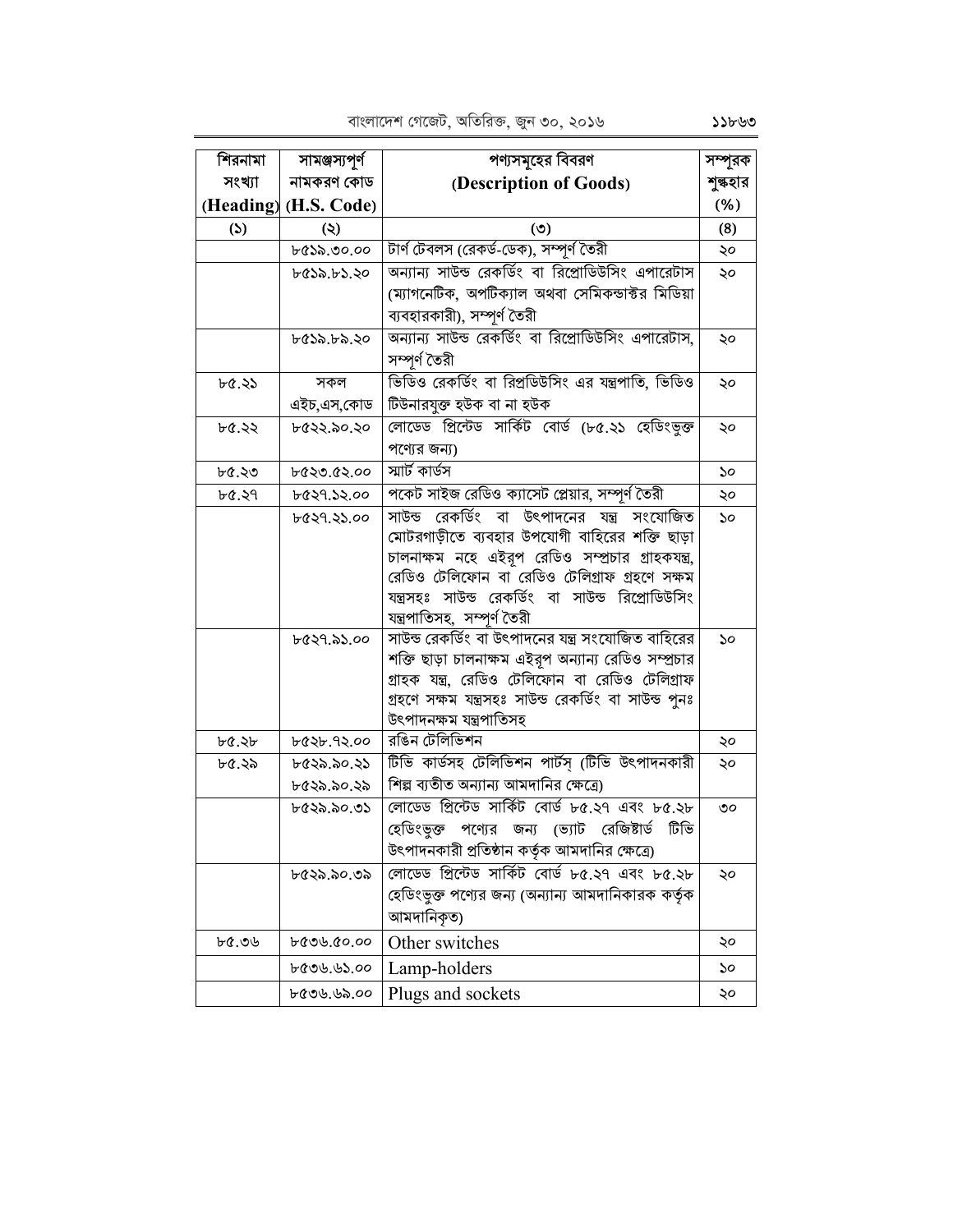| শিরনামা           | সামঞ্জস্যপূর্ণ        | পণ্যসমূহের বিবরণ                                                                                      | সম্পূরক                     |
|-------------------|-----------------------|-------------------------------------------------------------------------------------------------------|-----------------------------|
| সংখ্যা            | নামকরণ কোড            | (Description of Goods)                                                                                | শুল্কহার                    |
|                   | (Heading) (H.S. Code) |                                                                                                       | (% )                        |
| (5)               | $\circledcirc$        | (5)                                                                                                   | (8)                         |
|                   | ৮৫৩৬.৭০.০০            | Connectors for optical fibres, optical<br>fibre bundles or cables                                     | ১০                          |
|                   | ৮৫৩৬.৯০.০০            | Other apparatus                                                                                       | ১০                          |
| ৮৫.৩৯             | ৮৫৩৯.২১.৯০            | Tungsten halogen                                                                                      | ১০                          |
|                   | ৮৫৩৯.২২.০০            | আলট্রাভায়োলেট/ইনফ্রা-রেড ল্যাম্প ব্যতীত অন্যান্য                                                     | ২০                          |
|                   | ৮৫৩৯.২৯.৯০            | ফিলামেন্ট ল্যাম্প): অন্যান্য                                                                          |                             |
|                   | ৮৫৩৯.৩১.৯০            | এনার্জি সেভিং ল্যাম্প ব্যতীত অন্যান্য ফ্লুরেসেন্ট, হট<br>ক্যাথোড ল্যাম্প                              | 8¢                          |
|                   | ৮৫৩৯.৩২.৯০            | ইন্ডিকেটর পাইলট ল্যাম্প ও পরীক্ষাগারে ব্যবহৃত                                                         | $\mathcal{S}^{\mathcal{O}}$ |
|                   | ৮৫৩৯.৩৯.৯০            | ল্যাম্প ব্যতীত অন্যান্য মার্কারী, সোডিয়াম বা মেটাল                                                   |                             |
|                   |                       | হ্যালাইড ল্যাম্প                                                                                      |                             |
| ৮৫.৪২             | ৮৫৪২.৩৯.১০            | সিম কাৰ্ড                                                                                             | ২০                          |
| $b\text{\&}88$    | ৮৫৪৪.১৯.৯০            | উইন্ডিং ওয়্যারঃ অন্যান্য                                                                             | ২০                          |
|                   | ৮৫৪৪.২০.০০            | দ্বি-অক্ষ বিশিষ্ট (co-axial) তার এবং অন্যান্য দ্বি-                                                   | ৩০                          |
|                   |                       | অক্ষ বিশিষ্ট (co-axial) বৈদ্যুতিক পরিবাহী                                                             |                             |
|                   | bc88.82.00            | Other electric conductors for a voltage<br>not exceeding 1,000 V fitted with<br>connectors            | ২০                          |
| $b\alpha.8\alpha$ | ৮৫৪৫.৯০.৯০            | ল্যাম্প কাৰ্বন, ব্যাটারী কাৰ্বন, এবং ইলেকট্রিক্যাল<br>কাজে ব্যবহৃত অন্যান্য পণ্য                      | ১০                          |
| b9.02             | ৮৭০২.১০.৪১            | Motor vehicles built-up, having<br>a                                                                  | ৩০                          |
|                   | ৮৭০২.১০.৪৯            | seating<br>capacity not exceeding 15,<br>including the driver                                         |                             |
|                   | ৮৭০২.৯০.৪০            | vehicles built-up, having<br>Motor<br>a<br>seating capacity not exceeding 15,<br>including the driver | ৩০                          |
| b9.00             | সংশ্লিষ্ট             | মোটর গাড়ী এবং অন্যান্য মোটরযান,<br>স্টেশন                                                            |                             |
|                   | এইচ,এস,কোড            | ওয়াগনসহ (হাইব্রিড মোটরযানসহ):                                                                        |                             |
|                   |                       | ইঞ্জিনসহ অটো রিক্সা/ থ্রি হুইলার<br>(5)                                                               | ২০                          |
|                   |                       | সম্পূর্ণ তৈরী ইঞ্জিনসহ চার স্ট্রোক বিশিষ্ট সিএনজি<br>(5)<br>ও ব্যাটারী চালিত অটো রিক্সা/থ্রি হইলার    | ২০                          |
|                   |                       | (৩) ইলেক্টিক ব্যাটারী চালিত মোটর গাড়ি                                                                | ২০                          |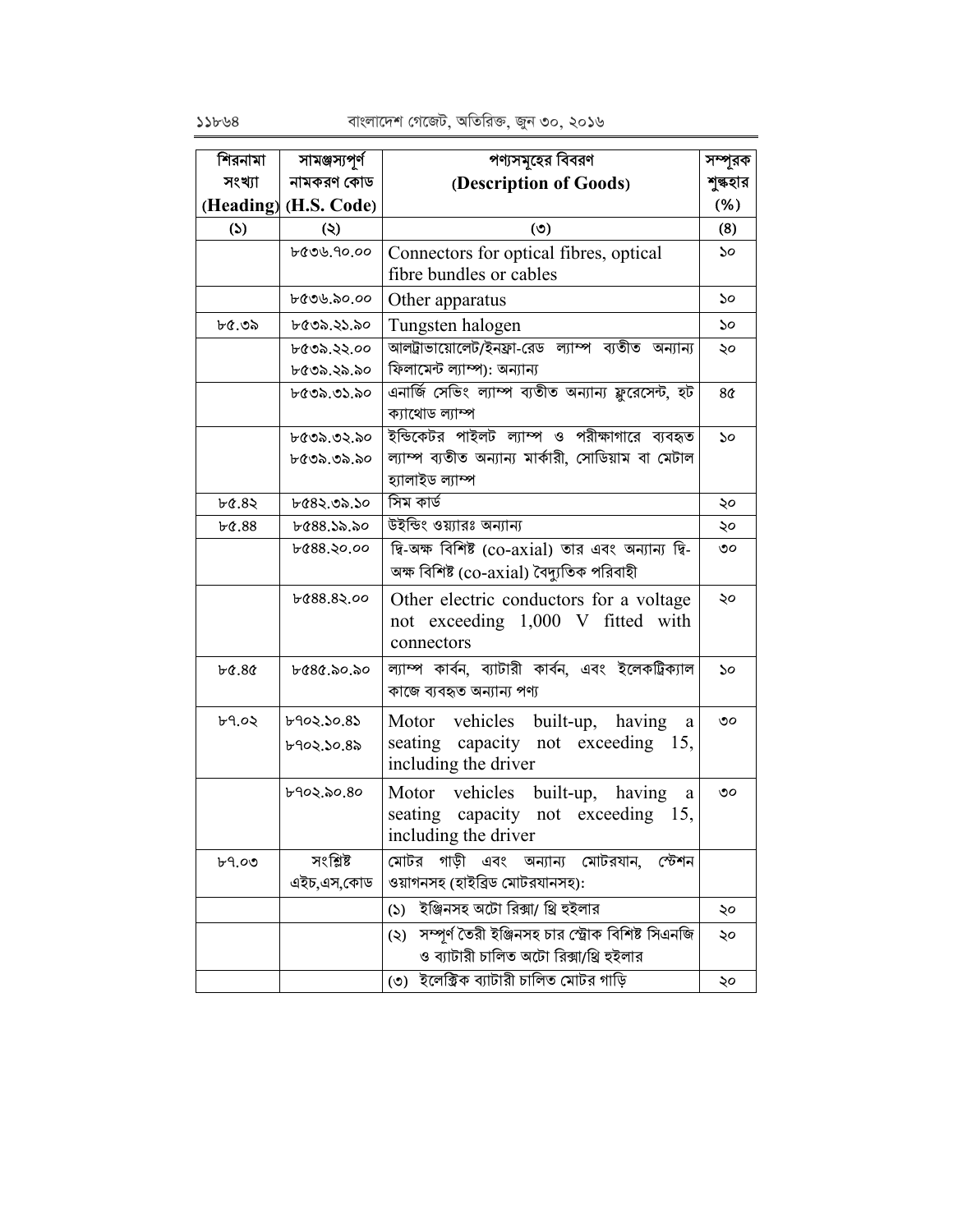| শিরনামা | সামঞ্জস্যপূর্ণ         | পণ্যসমূহের বিবরণ                                                                                                                                             | সম্পূরক        |
|---------|------------------------|--------------------------------------------------------------------------------------------------------------------------------------------------------------|----------------|
| সংখ্যা  | নামকরণ কোড             | (Description of Goods)                                                                                                                                       | শুল্কহার       |
|         | (Heading) (H.S. Code)  |                                                                                                                                                              | (% )           |
| (5)     | $\ddot{\bm{\epsilon}}$ | (5)                                                                                                                                                          | (8)            |
|         |                        | সম্পূর্ণ তৈরী মোটর গাড়ী ও অন্যান্য মোটরযান,<br>(8)                                                                                                          |                |
|         |                        | স্টেশন ওয়াগনসহ (হাইব্রিড মোটরযানসহ),                                                                                                                        |                |
|         |                        | (এ্যাম্বলেন্স এবং ইলেক্ট্রিক ব্যাটারী চালিত মোটর<br>গাড়ি ব্যতীত):                                                                                           |                |
|         |                        | (ক) সিলিন্ডার ক্যাপাসিটি ১৫০০ সিসি পর্যন্ত                                                                                                                   | 8 <sub>0</sub> |
|         |                        | (খ) সিলিন্ডার ক্যাপাসিটি ১৫০১ সিসি হইতে                                                                                                                      | ১০০            |
|         |                        | ২০০০ সিসি পর্যন্ত (মাইক্রোবাস ব্যতীত)                                                                                                                        |                |
|         |                        | (গ) সিলিন্ডার ক্যাপাসিটি ২০০১ সিসি হইতে                                                                                                                      | ২০০            |
|         |                        | ২৭৫০ সিসি পর্যন্ত                                                                                                                                            |                |
|         |                        | (ঘ) সিলিন্ডার ক্যাপাসিটি ২৭৫১ সিসি হইতে<br>8000 সিসি পর্যন্ত                                                                                                 | ৩৫০            |
|         |                        | (ঙ) সিলিন্ডার ক্যাপাসিটি ৪০০০ সিসি এর উর্ধ্বে                                                                                                                | coo            |
|         |                        | (চ) সিলিন্ডার ক্যাপাসিটি ১৮০০ সিসি পর্যন্ত<br>মাইক্রোবাস                                                                                                     | 8¢             |
|         |                        | (ছ) সিলিন্ডার ক্যাপাসিটি ১৮০১ হইতে ২০০০<br>সিসি পৰ্যন্ত মাইক্ৰোবাস                                                                                           | ৬০             |
|         |                        | বিযুক্ত (সিকেডি) মোটর গাড়ী, মোটর যান,<br>$(\delta)$<br>স্টেশন ওয়াগন ও জীপ গাড়ী সহ (চার স্ট্রোক<br>বিশিষ্ট সিএনজি চালিত অটো রিক্সা/থ্রি হুইলার<br>ব্যতীত): |                |
|         |                        | (ক)মোটর গাড়ী (২০০০ সিসি পর্যন্ত), বিযুক্ত<br>(সিকেডি)                                                                                                       | ৩০             |
|         |                        | (খ) অন্যান্য, বিযুক্ত (সিকেডি)                                                                                                                               | ৬০             |
| b9.08   |                        | সম্পূর্ণ তৈরী ন্যূনতম চার দরজা বিশিষ্ট ডাবল কেবিন<br>পিক-আপ                                                                                                  |                |
|         | ৮৭০৪.২১.১২             | সিলিন্ডার ক্যাপাসিটি ১৫০০ সিসি পর্যন্ত                                                                                                                       | 8 <sub>0</sub> |
|         | b908.05.52             |                                                                                                                                                              |                |
|         | ৮৭০৪.২১.১৩             | সিলিন্ডার ক্যাপাসিটি ১৫০১ সিসি হইতে ২৭৫০ সিসি                                                                                                                | ৬০             |
|         | ৮৭০৪.৩১.১৩             | পৰ্যন্ত                                                                                                                                                      |                |
|         | b908.33.38             | সিলিন্ডার ক্যাপাসিটি ২৭৫১ সিসি হইতে ৪০০০ সিসি                                                                                                                | ৩৫০            |
|         | b908.05.58             | পৰ্যন্ত                                                                                                                                                      |                |
|         | ৮৭০৪.২১.১৫             | সিলিন্ডার ক্যাপাসিটি ৪০০০ সিসি এর উর্ধ্বে                                                                                                                    | <b>coo</b>     |
|         | b908.05.50             |                                                                                                                                                              |                |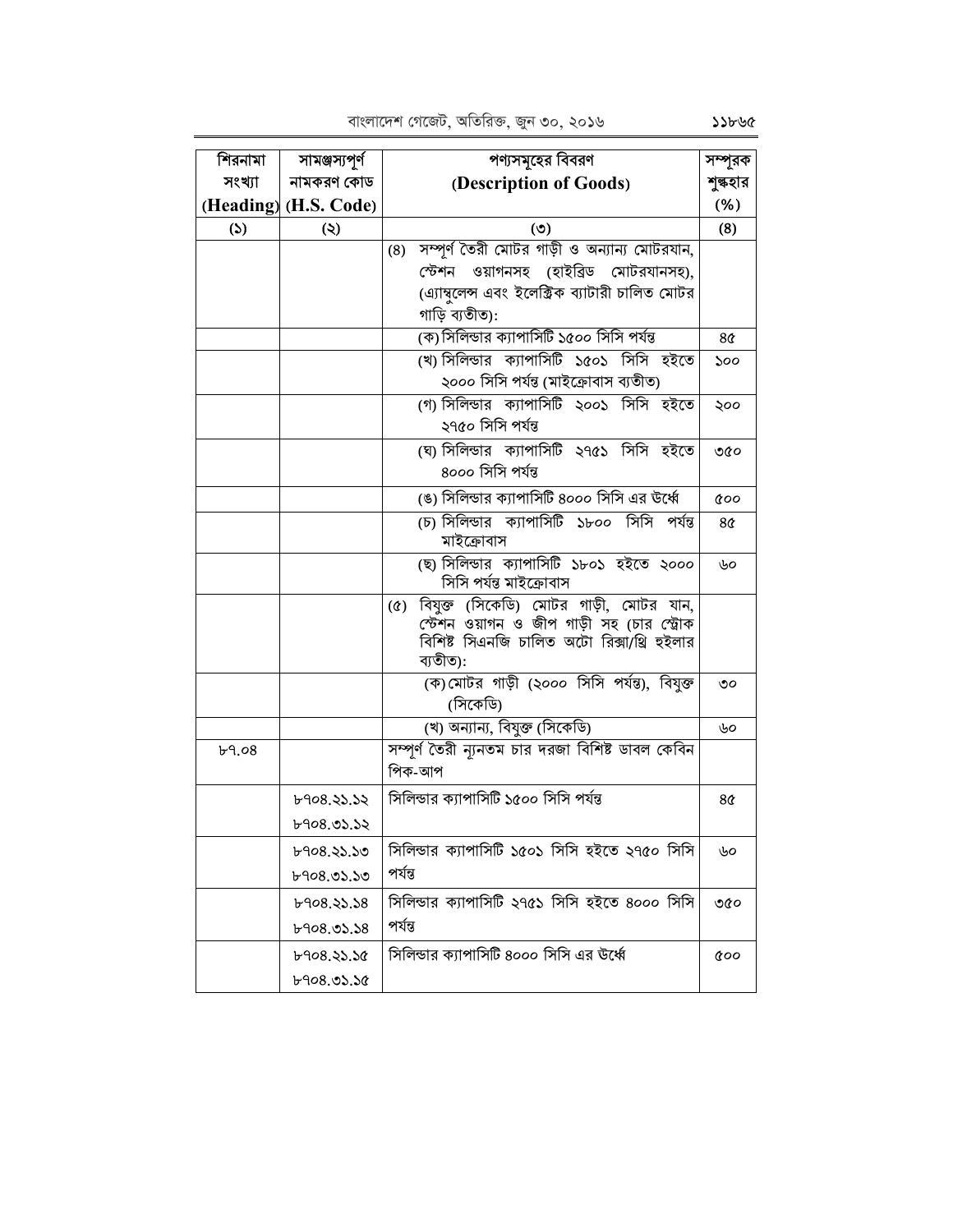| শিরনামা | সামঞ্জস্যপূর্ণ        | পণ্যসমূহের বিবরণ                                                    | সম্পূরক  |
|---------|-----------------------|---------------------------------------------------------------------|----------|
| সংখ্যা  | নামকরণ কোড            | (Description of Goods)                                              | শুল্কহার |
|         | (Heading) (H.S. Code) |                                                                     | (% )     |
| (5)     | $\ddot{\bm{\omega}}$  | (5)                                                                 | (8)      |
| b9.06   | ৮৭০৬.০০.৩১            | দুই স্ট্রোক বিশিষ্ট অটো রিক্সা/থ্রি হুইলারের ইঞ্জিনযুক্ত<br>চেসিস   | ২০       |
|         | ৮৭০৬.০০.৩২            | চার স্ট্রোক বিশিষ্ট অটো রিক্সা/থ্রি হুইলারের ইঞ্জিনযুক্ত<br>চেসিস   | ২০       |
| b9.55   | ৮৭১১.১০.১১            | চার স্ট্রোক বিশিষ্ট সম্পূর্ণ তৈরী মোটর সাইকেল                       | ৬০       |
|         | ৮৭১১.১০.৯১            |                                                                     |          |
|         | ৮৭১১.২০.১১            |                                                                     |          |
|         | ৮৭১১.২০.৯১            |                                                                     |          |
|         | ৮৭১১.১০.২১            | চার স্ট্রোক বিশিষ্ট বিযুক্ত মোটর সাইকেল                             | 8¢       |
|         | ৮৭১১.১০.৯২            |                                                                     |          |
|         | ৮৭১১.২০.২১            |                                                                     |          |
|         | ৮৭১১.২০.৯২            |                                                                     |          |
|         | ৮৭১১.১০.১৯            | দুই স্ট্রোক বিশিষ্ট মোটর সাইকেল (সম্পূর্ণ তৈরী বা                   | ২৫০      |
|         | ৮৭১১.১০.২৯            | বিযুক্ত)                                                            |          |
|         | ৮৭১১.১০.৯৯            |                                                                     |          |
|         | ৮৭১১.২০.১৯            |                                                                     |          |
|         | ৮৭১১.২০.২৯            |                                                                     |          |
|         | ৮৭১১.২০.৯৯            |                                                                     |          |
| b9.52   | ৮৭১২.০০.০০            | অযান্ত্রিক বাই-সাইকেল ও অন্যান্য সাইকেল (ডেলিভারী<br>ট্ৰাইসাইকেলসহ) | ২০       |
| b9.58   | 6438.50.50            | মোটর সাইকেলের ফুয়েল ট্যাংক                                         | ২০       |
|         | ৮৭১৪.৯২.১০            | অযান্ত্রিক বাই-সাইকেল ও অন্যান্য সাইকেলের চাকার<br>রিম ও স্পোক      | ২০       |
| ৯০.০৩   | ৯০০৩.১১.০০            | Frames and mountings for spectacles,                                | ১০       |
|         | ৯০০৩.১৯.০০            | goggles or the like                                                 |          |
| ৯০.০৪   | সকল                   | like,<br>Spectacles, goggles<br>and<br>the                          | ১০       |
|         | এইচ,এস,কোড            | corrective protective or other                                      |          |
| ৯৩.০২   | ৯৩০২.০০.৯০            | রিভলবার ও পিস্তলঃ অন্যান্য                                          | ১৫০      |
| ৯৩.০৩   |                       | অন্যান্য আগ্নেয়াস্ত্ৰ                                              |          |
|         | ৯৩০৩.১০.৯০            | অন্যান্য                                                            | ১০০      |
|         | ৯৩০৩.২০.৯০            |                                                                     |          |
|         | ৯৩০৩.৩০.৯০            |                                                                     |          |
|         | ৯৩০৩.৯০.৯০            |                                                                     |          |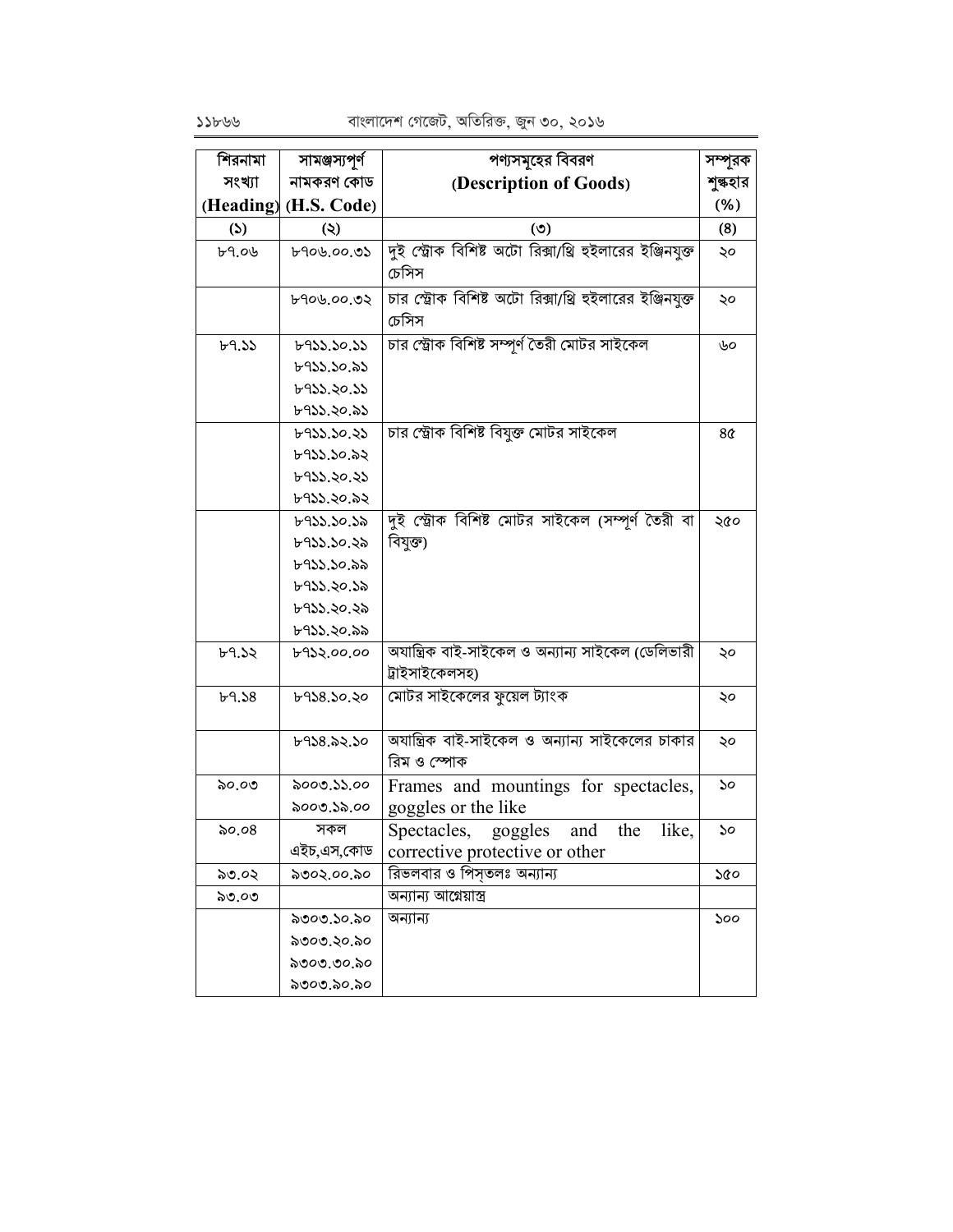| শিরনামা       | সামঞ্জস্যপূর্ণ                              | পণ্যসমূহের বিবরণ                                                                                                                           | সম্পূরক        |
|---------------|---------------------------------------------|--------------------------------------------------------------------------------------------------------------------------------------------|----------------|
| সংখ্যা        | নামকরণ কোড                                  | (Description of Goods)                                                                                                                     | শুল্কহার       |
|               | (Heading) (H.S. Code)                       |                                                                                                                                            | (% )           |
| $\mathcal{L}$ | $\ddot{\bm{\omega}}$                        | (৩)                                                                                                                                        | (8)            |
| $\delta$ ৩.০৪ | ৯৩০৪.০০.৯০                                  | অন্যান্য অস্ত্রঃ শ্যুটিং ফেডারেশন কর্তৃক আমদানিকৃত                                                                                         | ১০০            |
|               |                                             | match weapon ব্যতীত অন্যান্য অস্ত্র                                                                                                        |                |
| ৯৩.০৫         | সকল<br>এইচ,এস,কোড                           | ৯৩.০১ থেকে ৯৩.০৪ হেডিংভুক্ত পণ্যের যন্ত্রাংশ ও<br>এক্সেসরিজ                                                                                | 50             |
| ৯৩.০৬         | সকল<br>এইচ.এস.কোড<br>(৯৩০৬.২৯.১০<br>ব্যতীত) | মিসাইল<br>গ্ৰেনেড, টৰ্পেডো, মাইন,<br>বোমা.<br>এবং<br>সমজাতীয় গোলা বারুদ (শ্যুটিং ফেডারেশন<br>থেকে<br>আমদানিকৃত স্পোর্টস গোলাবাঁরদ ব্যতীত) | ১০০            |
| ৯৩.০৭         | ৯৩০৭.০০.৯০                                  | তরবারী, ছোরা, সজ্গিন, বর্শা এবং সমজাতীয় পণ্য<br>অন্যান্য                                                                                  | ১০০            |
| ৯৪.০১         | ৯৪০১.২০.১০                                  | Seats of a kind used for motorcycle                                                                                                        | ২০             |
|               | ৯৪০১.৩০.০০                                  | Swivel<br>with<br>variable<br>height<br>seats<br>adjustment                                                                                | 8¢             |
|               | ৯৪০১.৬১.০০                                  | Other seats, with wooden frames                                                                                                            | 8 <sup>o</sup> |
|               | ৯৪০১.৬৯.০০                                  |                                                                                                                                            |                |
|               | ৯৪০১.৭১.০০                                  | Other seats with metal frames                                                                                                              | 8 <sub>0</sub> |
|               | ৯৪০১.৭৯.০০                                  |                                                                                                                                            |                |
| ৯৪.০৩         | সকল                                         | আসবাবপত্ৰ ও যন্ত্ৰাংশ                                                                                                                      | ২০             |
|               | এইচ,এস,কোড                                  |                                                                                                                                            |                |
|               | (৯৪০৩.২০.১০,                                |                                                                                                                                            |                |
|               | ৯৪০৩.২০.২০,                                 |                                                                                                                                            |                |
|               | ৯৪০৩.২০.৩০,                                 |                                                                                                                                            |                |
|               | ৯৪০৩.৬০.১০,<br>৯৪০৩.৬০.২০                   |                                                                                                                                            |                |
|               | ব্যতীত)                                     |                                                                                                                                            |                |
| ৯৪.০৪         | ৯৪০৪.২১.০০                                  | Mattresses of cellular rubber or plastics,<br>whether or not covered                                                                       | ২০             |
| ৯৪.০৫         | সকল                                         | Lamps and lighting fittings including                                                                                                      | 8 <sup>o</sup> |
|               | এইচ,এস,কোড                                  | searchlights and spotlights and parts                                                                                                      |                |
|               | (৯৪০৫.৪০.১০,                                | thereof, not elsewhere<br>specified<br>or                                                                                                  |                |
|               | ৯৪০৫.৪০.২০,                                 | included; illuminated signs, illuminated                                                                                                   |                |
|               | $\$800.80.90,$                              | name-plates<br>and the like, having<br>a                                                                                                   |                |
|               | $\$800.80.85,$                              | permanently fixed light source, and parts                                                                                                  |                |
|               | $\$800.80.8$                                | thereof<br>elsewhere<br>specified<br>not<br>or                                                                                             |                |
|               | 5800.00.50,                                 | included.                                                                                                                                  |                |
|               | ৯৪০৫.৬০.০০,                                 |                                                                                                                                            |                |
|               | ৯৪০৫.৯২.১০,                                 |                                                                                                                                            |                |
|               | ৯৪০৫.৯৯.১০                                  |                                                                                                                                            |                |
|               | ব্যতীত)                                     |                                                                                                                                            |                |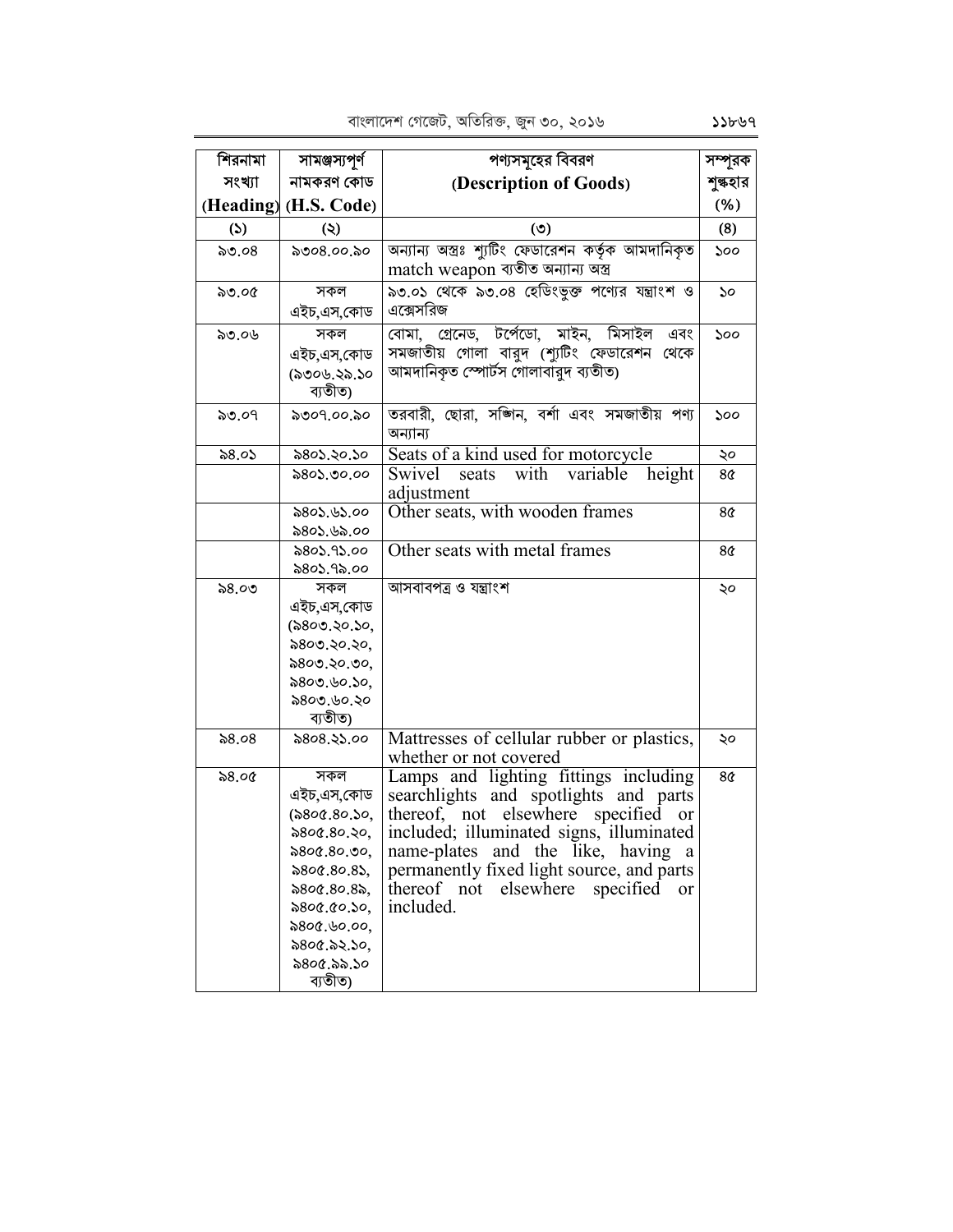বাংলাদেশ গেজেট, অতিরিক্ত, জুন ৩০, ২০১৬

| শিরনামা | সামঞ্জস্যপূৰ্ণ        | পণ্যসমূহের বিবরণ                           |          |
|---------|-----------------------|--------------------------------------------|----------|
| সংখ্যা  | নামকরণ কোড            | (Description of Goods)                     | শুল্কহার |
|         | (Heading) (H.S. Code) |                                            | (% )     |
| (5)     | (২)                   | $\circ$                                    | (8)      |
| ৯৫.০৩   | সকল                   | Tricycles, scooters, pedal cars<br>and     | ২০       |
|         | এইচ,এস,কোড            | similar wheeled toys; dolls' carriages;    |          |
|         |                       | dolls; other toys; reduced-size ("scale")  |          |
|         |                       | models and similar recreational models,    |          |
|         |                       | working or not                             |          |
| ৯৫.০৪   | ৯৫০৪.৪০.০০            | Playing cards                              | ১০       |
| ৯৬.০৩   | ৯৬০৩.২১.০০            | ডেন্টাল প্লেট ব্রাশসহ সকল প্রকার টুথ ব্রাশ | ২০       |
| ৯৬.১৯   | ৯৬১৯.০০.০০            | Sanitary towels (pads) and tampons,        | 8৫       |
|         |                       | napkins and napkin liners for babies and   |          |
|         |                       | similar articles, of any material.         |          |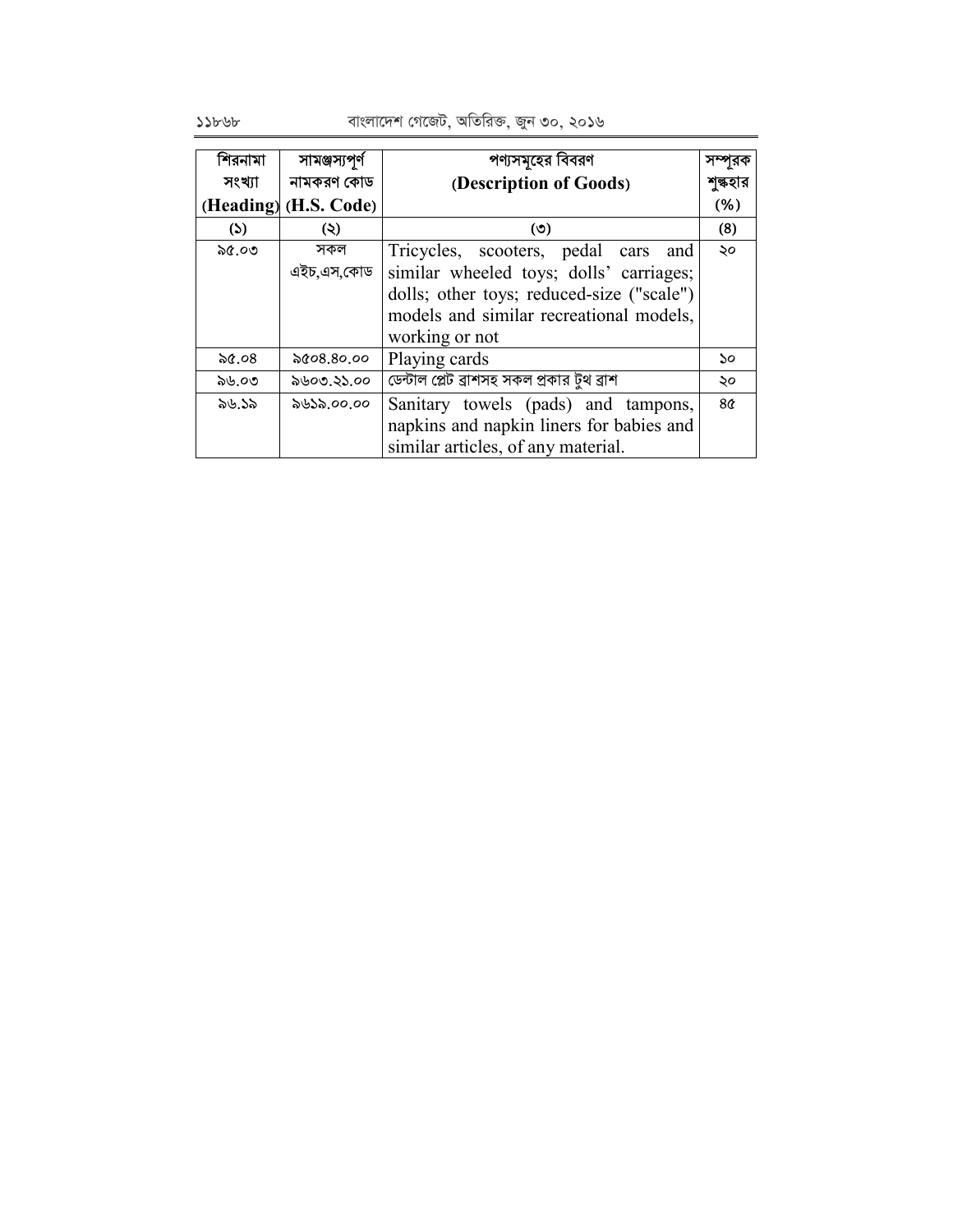#### শিরনামা সেবার কোড সেবা সমূহ সম্পূরক সংখ্যা শুল্ক হার  $(% )$  $(5)$  $(5)$  $\ddot{\mathcal{L}}$  $(8)$ হোটেল ও রেপ্তৌরা:  $SooS$  $SooS.oo$ হোটেলঃ আবাসন, খাদ্য বা পানীয় সরবরাহকালে যদি  $Soos.$ so  $\mathcal{S}^{\mathcal{O}}$ হোটেলে মদ জাতীয় পানীয় সরবরাহ করা হয় বা যে কোন ধরনের ''ফ্লোর শো'' এর আয়োজন করা হয় কেবল ঐ সকল বিলের উপর (বৎসরে একদিনের জন্য করা হইলেও) রেম্ভোরী: খাদ্য বা পানীয় সরবরাহকালে যদি রেস্তোরাঁয় মদ  $50^{\circ}$  $SooS.50$ জাতীয় পানীয় সরবরাহ করা হয় বা যে কোন ধরনের "ফ্লোর শো" এর আয়োজন করা হয় কেবল ঐ সকল বিলের উপর (বৎসরে একদিনের জন্য করা হইলেও)  $Sosx$ টেলিফোনঃ  $Sosx.$ so শুধুমাত্র মোবাইল ফোনের সিম/রিম কার্ড ব্যবহারের মাধ্যমে  $\hat{\alpha}$ প্ৰদত্ত সেবা সিম কার্ড সরবরাহকারীঃ  $Sosx, so$ ৩৫ সেলুলার (Mobile/Fixed Wireless) টেলিফোনের ক্ষেত্রে সিম (Subscriber's Identity Module-SIM) কাৰ্ড বা রিম (Removable User Identification Module-RUIM) কাৰ্ড বা অনুরূপ অন্য কোন Microchip সম্বলিত কাৰ্ড সরবরাহ অথবা একই উদ্দেশ্যপূরণকল্পে উল্লিখিত কার্ড ব্যতীত প্রতিবার Code Division Multiple Access (CDMA) বা অনুরূপ অন্য কোন পদ্ধতি ব্যবহার চলচ্চিত্ৰ প্ৰদৰ্শক (প্ৰেক্ষাগৃহ)  $S$ ০২৩.১০ শূন্য  $S$ ০২৩ বিদেশী শিল্পী সহযোগে বিনোদনমূলক সাংস্কৃতিক অনুষ্ঠান  $Sovr$  $Sovb, oo$  $\mathcal{S}^{\mathcal{O}}$ আয়োজক: তবে শর্ত থাকে যে, দ্বিপক্ষীয় সাংস্কৃতিক বিনিময় কর্মসচীর আওতায় বিদেশী শিল্পী সহযোগে বিনোদনমূলক সাংস্কৃতিক অনুষ্ঠান আয়োজনের ক্ষেত্রে এই বিধান প্রযোজ্য হইবে না  $201"$ স্যাটেলাইট চ্যানেল ডিস্ট্রিবিউটর  $S$ ०७৯.২०  $S$ ୦৩৯

| াৰ্বতীয় অংশ                  |  |
|-------------------------------|--|
| সম্পরক শঙ্ক আরোপযোগ্য সেবাসমহ |  |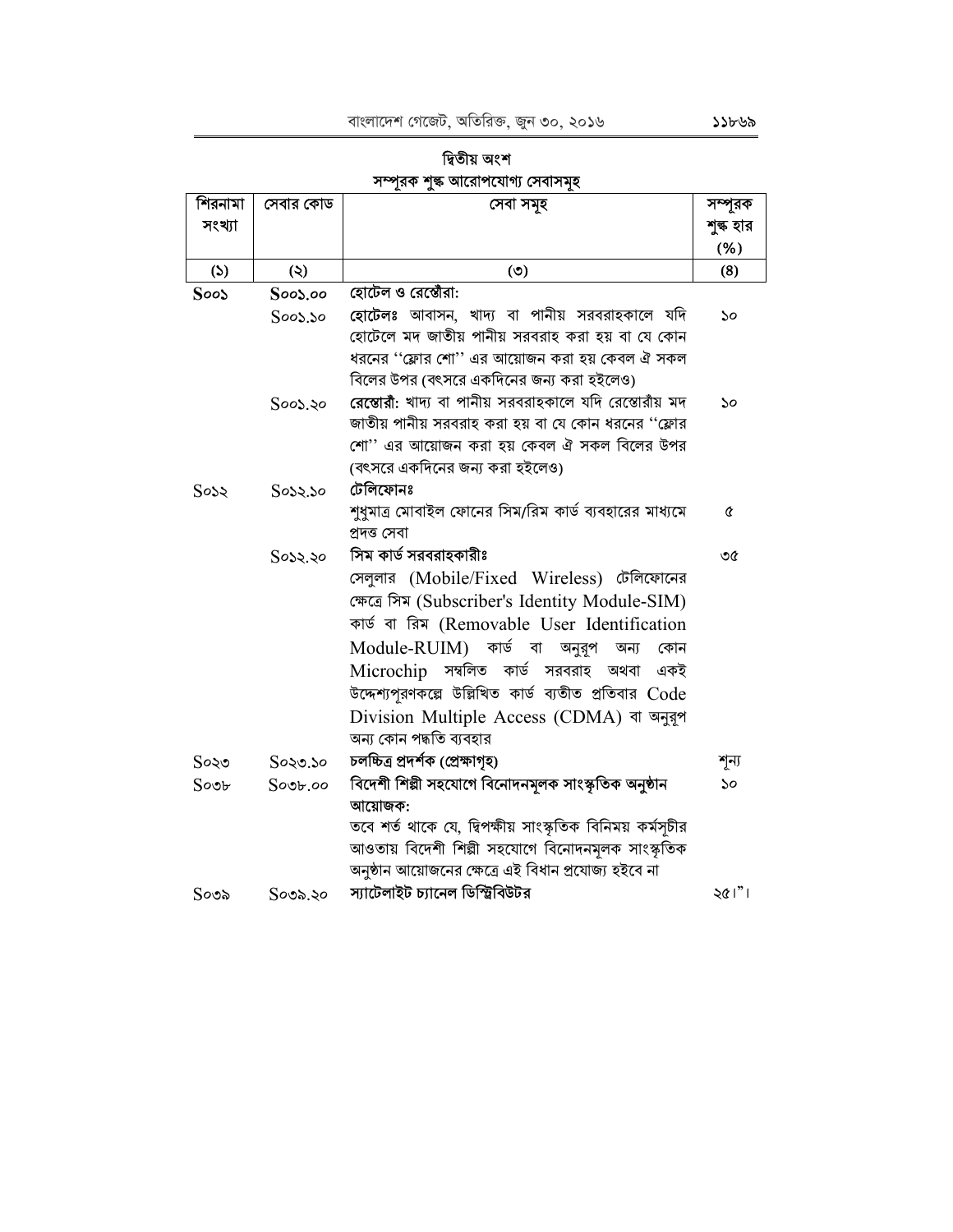## পঞ্চম অধ্যায়

#### তফসিল-১

# [অৰ্থ আইন, ২০১৬ এর ধারা ১৫ দ্রষ্টব্য]

[Customs Act, 1969 (Act No. IV of 1969) এর FIRST SCHEDULE এর প্রতিস্থাপন৷

## "FIRST SCHEDULE

[Bangladesh Customs Tariff] (see section 18)

(পৃথকভাবে মুদ্রিত)"

[ The Customs Act, 1969 (Act No. IV of 1969), অতঃপর উক্তAct বলিয়া উল্লিখিত, এর FIRST SCHEDULE এ নিম্নলিখিত সংশোধনীগুলি অন্তর্ভুক্ত হইবে:]

() FIRST SCHEDULE এর 41 নং পৃষ্ঠার কলাম (1) এ উল্লিখিত Heading 11.08 এর আওতাভুক্ত কলাম (2) তে বর্ণিত  $H.S.$  Code " $1108.12.00$ " এর বিপরীতে কলাম (5) এ উল্লিখিত এন্ট্রি "15%" এর পরিবর্তে এন্ট্রি "25%" প্রতিস্থাপিত হইবে।

(২) FIRST SCHEDULE এর 65 নং পৃষ্ঠার কলাম (1) এ উল্লিখিত Heading 23.04 এর আওতাভুক্ত কলাম (2) তে বর্ণিত H.S. Code "2304.00.00" এর বিপরীতে কলাম (5) এ উল্লিখিত এন্ট্রি "5%" এর পরিবর্তে এন্ট্রি "10%" প্রতিস্থাপিত হইবে।

(c) FIRST SCHEDULE এর 71 নং পৃষ্ঠার কলাম (1) এ উল্লিখিত Heading  $25.23$ , এর আওতাভুক্ত কলাম (2) তে বর্ণিত H.S. Code "2523.30.00" এবং উহার বিপরীতে কলাম (3), (4), (5) ও (6) তে উল্লিখিত এন্ট্রিসমূহের পরিবর্তে নিম্নেবর্ণিত এন্ট্ৰিসমহ প্ৰতিস্থাপিত হইবে, যথা:----

"-Aluminous cement

| 2523.30.10 | ---Imported by VAT registered refractory |  |                |
|------------|------------------------------------------|--|----------------|
|            | materials manufacturing industry         |  | $kg$ 25% Free  |
| 2523.30.90 | $-$ -Other                               |  | $kg$ 25% Free" |

(8) FIRST SCHEDULE এর 71 নং পৃষ্ঠার কলাম (1) এ উল্লিখিত Heading 25.26, এর আওতাভুক্ত কলাম (2) তে বর্ণিত H.S. Code "2526.20.00" এবং উহার বিপরীতে কলাম (3), (4), (5) ও (6) তে উল্লিখিত এন্ট্রিসমূহের পরিবর্তে নিম্নেবর্ণিত এন্ট্রিসমূহ প্ৰতিস্থাপিত হইবে, যথা:—–

"-Crushed or powdered

| 2526.20.10 ---Talc  | $kg$ 10% Free  |  |
|---------------------|----------------|--|
| 2526.20.90 ---Other | $kg$ 15% Free" |  |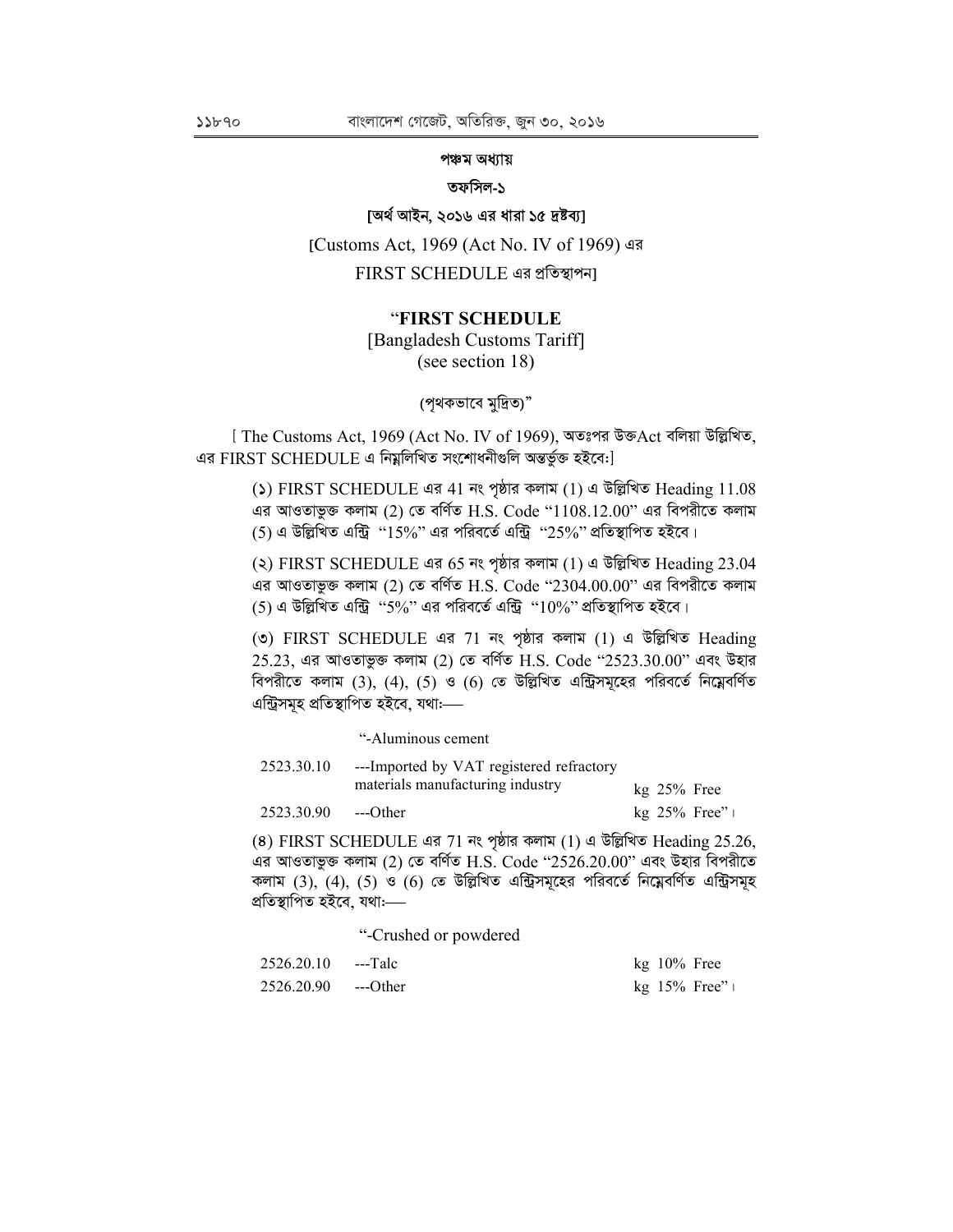(৫) FIRST SCHEDULE এর 89 নং পৃষ্ঠার কলাম (1) এ উল্লিখিত Heading  $29.05$ , এর আওতাভুক্ত কলাম (2) তে বর্ণিত H.S. Code "2905.11.10" এর বিপরীতে কলাম  $(5)$  এ উল্লিখিত এন্ট্রি '' $10\%$ '' এর পরিবর্তে এন্ট্রি '' $15\%$ '' প্রতিস্থাপিত হইবে।

(৬) FIRST SCHEDULE এর 89 নং পৃষ্ঠার কলাম (1) এ উল্লিখিত Heading 29.05, এর আওতাভুক্ত কলাম (2) তে বর্ণিত  $H.S.$  Code "2905.12.00" এবং উহার বিপরীতে কলাম  $(3)$ ,  $(4)$ ,  $(5)$  ও  $(6)$  তে উল্লিখিত এন্ট্রিসমূহের পরিবর্তে নিম্নেবর্ণিত এন্ট্রিসমূহ প্ৰতিস্থাপিত হইবে, যথা:—

> "---Propan-1-01 (propyl alcohol) and propan-2-01(isopropy1 alcohol):

|                     | 2905.12.10 ---Isopropyl alcohol imported by VAT |               |                |
|---------------------|-------------------------------------------------|---------------|----------------|
|                     | registered ink manufacturing industry           | $kg$ 10% Free |                |
| 2905.12.90 ---Other |                                                 |               | $kg$ 10% Free" |

(৭) FIRST SCHEDULE এর 95 নং পৃষ্ঠার কলাম (1) এ উল্লিখিত Heading 29.25, এর আওতাভুক্ত কলাম (2) তে বর্ণিত  $H.S.$  Code "2925.29.00" এবং উহার বিপরীতে কলাম  $(3)$ ,  $(4)$ ,  $(5)$  ও  $(6)$  তে উল্লিখিত এন্ট্রিসমূহের পরিবর্তে নিম্নেবর্ণিত এন্ট্ৰিসমূহ প্ৰতিস্থাপিত হইবে, যথা:—–

"---Other

| 2925.29.10 | ---Meltformin HCL | $kg$ 10% Free  |
|------------|-------------------|----------------|
| 2925.29.90 | ---Other          | kg $5\%$ Free" |

(৮) FIRST SCHEDULE এর 95 নং পৃষ্ঠার কলাম (1) এ উল্লিখিত Heading 29.26 এর আওতাভুক্ত কলাম (2) তে বর্ণিত H.S. Code ''2926.90.20'' এর বিপরীতে কলাম (5) এ উল্লিখিত এন্ট্রি " $10\%$ " এর পরিবর্তে এন্ট্রি " $15\%$ " প্রতিস্থাপিত হইবে।

(৯) FIRST SCHEDULE এর 96 নং পৃষ্ঠার কলাম (1) এ উল্লিখিত Heading 29.33 এর আওতাভুক্ত কলাম (2) তে বর্ণিত H.S. Code "2933.39.00" এর বিপরীতে কলাম  $(5)$  এ উল্লিখিত এন্ট্রি "5%" এর পরিবর্তে এন্ট্রি " $0\%$ " প্রতিস্থাপিত হইবে।

(১০) FIRST SCHEDULE এর 99 নং পৃষ্ঠার কলাম (1) এ উল্লিখিত Heading  $29.41$  এর আওতাভুক্ত কলাম (2) তে বর্ণিত  $H.S.$  Code " $2941.50.10$ " এর বিপরীতে কলাম (5) এ উল্লিখিত এন্ট্রি "10%" এর পরিবর্তে এন্ট্রি "15%" প্রতিস্থাপিত হইবে।

(১১) FIRST SCHEDULE এর 99 নং পৃষ্ঠার কলাম (1) এ উল্লিখিত Heading  $29.41$  এর আওতাভুক্ত কলাম (2) তে বর্ণিত  $H.S.$  Code "2941.90.11" এর বিপরীতে কলাম  $(5)$  এ উল্লিখিত এন্ট্রি " $10\%$ " এর পরিবর্তে এন্ট্রি " $15\%$ " প্রতিস্থাপিত হইবে।

(১২) FIRST SCHEDULE এর 99 নং পৃষ্ঠার কলাম (1) এ উল্লিখিত Heading 29.41 এর আওতাভুক্ত কলাম (2) তে বর্ণিত H.S. Code "2941.90.90" এর বিপরীতে কলাম  $(5)$  এ উল্লিখিত এন্ট্রি ''5%" এর পরিবর্তে এন্ট্রি '' $0\%$ '' প্রতিস্থাপিত হইবে।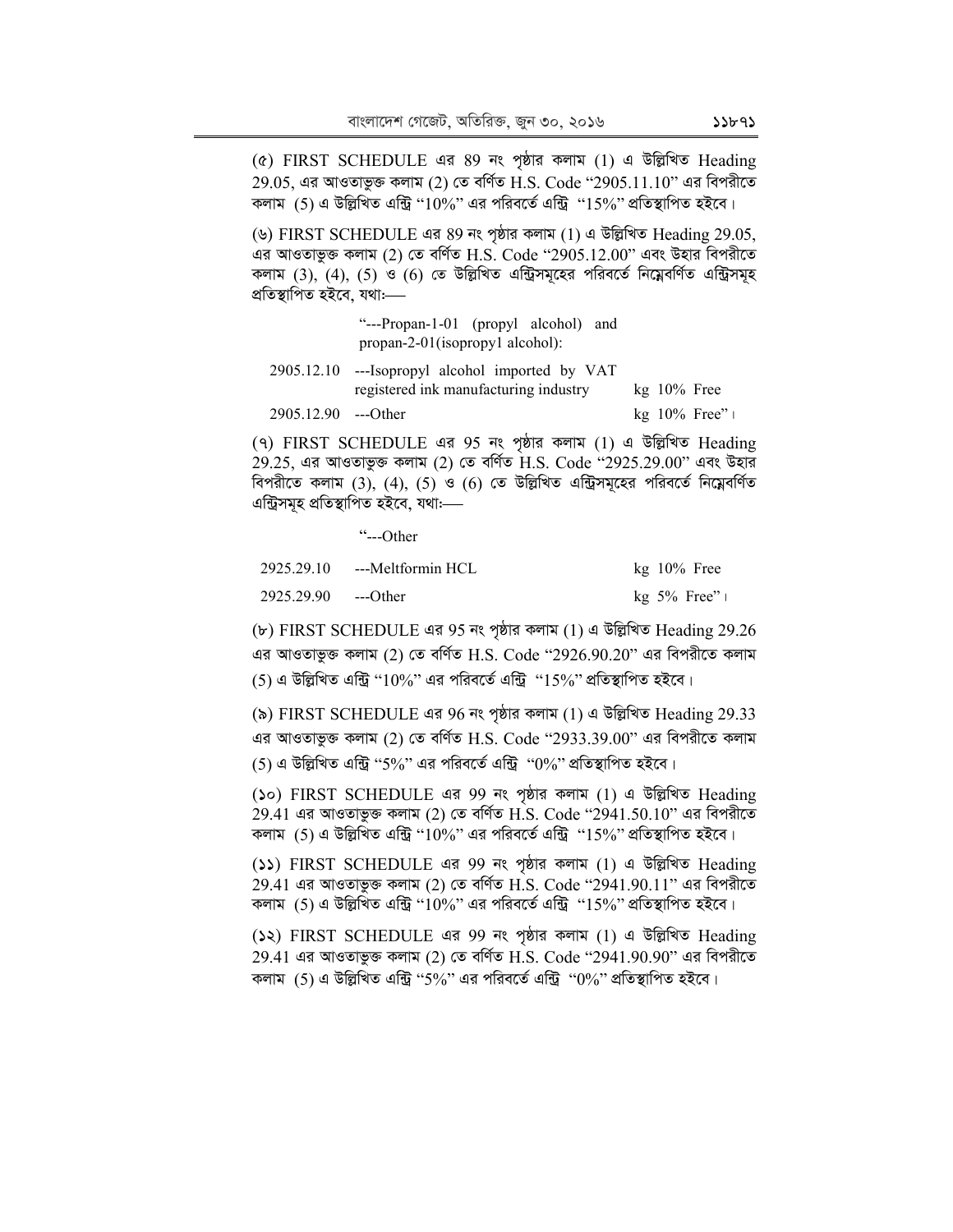(১৩) FIRST SCHEDULE এর 113 নং পৃষ্ঠার কলাম (1) এ উল্লিখিত Heading  $34.02$ , এর আওতাভুক্ত কলাম (2) তে বর্ণিত  $\overline{H.S.}$  Code " $3402.13.00$ " এবং উহার বিপরীতে কলাম (3), (4), (5) ও (6) তে উল্লিখিত এন্ট্রিসমূহের পরিবর্তে নিম্নেবর্ণিত এন্ট্রিসমূহ প্রতিস্থাপিত হইবে, যথা:—

"---Non-ionic

| 3402.13.10 ---Organic composite solvent imported by   |  |
|-------------------------------------------------------|--|
| Vat registered ink manufacturing industry kg 10% Free |  |

3402.13.90 --- Other  $kg$  10% Free"  $\vert$ 

(১৪) FIRST SCHEDULE এর 113 নং পৃষ্ঠার কলাম (1) এ উল্লিখিত Heading  $34.04$ , এর আওতাভুক্ত কলাম (2) তে বর্ণিত H.S. Code "3404.90.00" এবং উহার বিপরীতে কলাম  $(3)$ ,  $(4)$ ,  $(5)$  ও  $(6)$  তে উল্লিখিত এন্ট্রিসমূহের পরিবর্তে নিম্নেবর্ণিত এন্ট্রিসমূহ প্রতিস্থাপিত হইবে, যথা:—

|                      | "Other                                |               |                |
|----------------------|---------------------------------------|---------------|----------------|
| 3404.90.10           | --- Other waxes imported by VAT       |               |                |
|                      | registered ink manufacturing industry | $kg$ 10% Free |                |
| 3404.90.90 --- Other |                                       |               | $kg$ 10% Free" |

(১৫) FIRST SCHEDULE এর 122 নং পৃষ্ঠার কলাম (1) এ উল্লিখিত Heading  $38.12$ . এর আওতাভুক্ত কলাম (2) তে বর্ণিত  $\hat{H}$ .S.Code " $3812.30.10$ " এবং উহার বিপরীতে কলাম  $(3)$ ,  $(4)$ ,  $(5)$  ও  $(6)$  তে উল্লিখিত এন্ট্রিসমূহের পর নিম্নবর্ণিত  $H.S.Code$ "3812.30.20" এবং উহার বিপরীতে কলাম (3), (4), (5) ও (6) তে উল্লিখিত এন্ট্রিসমূহ প্ৰতিস্থাপিত হইবে, যথাঃ----

| 3812.30.20 | ---Antioxidising preparation and other |  |                      |
|------------|----------------------------------------|--|----------------------|
|            | compound stabilisers imported by VAT   |  |                      |
|            | registered tyre-tube manufacturing     |  |                      |
|            | industry                               |  | $kg$ 10% Free" $\pm$ |

(১৬) FIRST SCHEDULE এর 122 নং পৃষ্ঠার কলাম (1) এ উল্লিখিত Heading  $38.16$ , এর আওতাভুক্ত কলাম (2) তে বর্ণিত  $H.S.$  Code " $3816.00.00$ " এবং উহার বিপরীতে কলাম  $(3)$ ,  $(4)$ ,  $(5)$  ও  $(6)$  তে উল্লিখিত এন্ট্রিসমূহের পরিবর্তে নিম্নেবর্ণিত এন্ট্ৰিসমূহ প্ৰতিস্থাপিত হইবে, যথাঃ—

|            | "Refractory cements, mortars, concretes |                |                      |
|------------|-----------------------------------------|----------------|----------------------|
|            | and similar compositions, other than    |                |                      |
|            | products of Heading 38.01.              |                |                      |
| 3816.00.10 | --- Refractory cements                  | $kg = 5%$ Free |                      |
| 3816.00.90 | --- Other                               |                | $kg$ 10% Free" $\pm$ |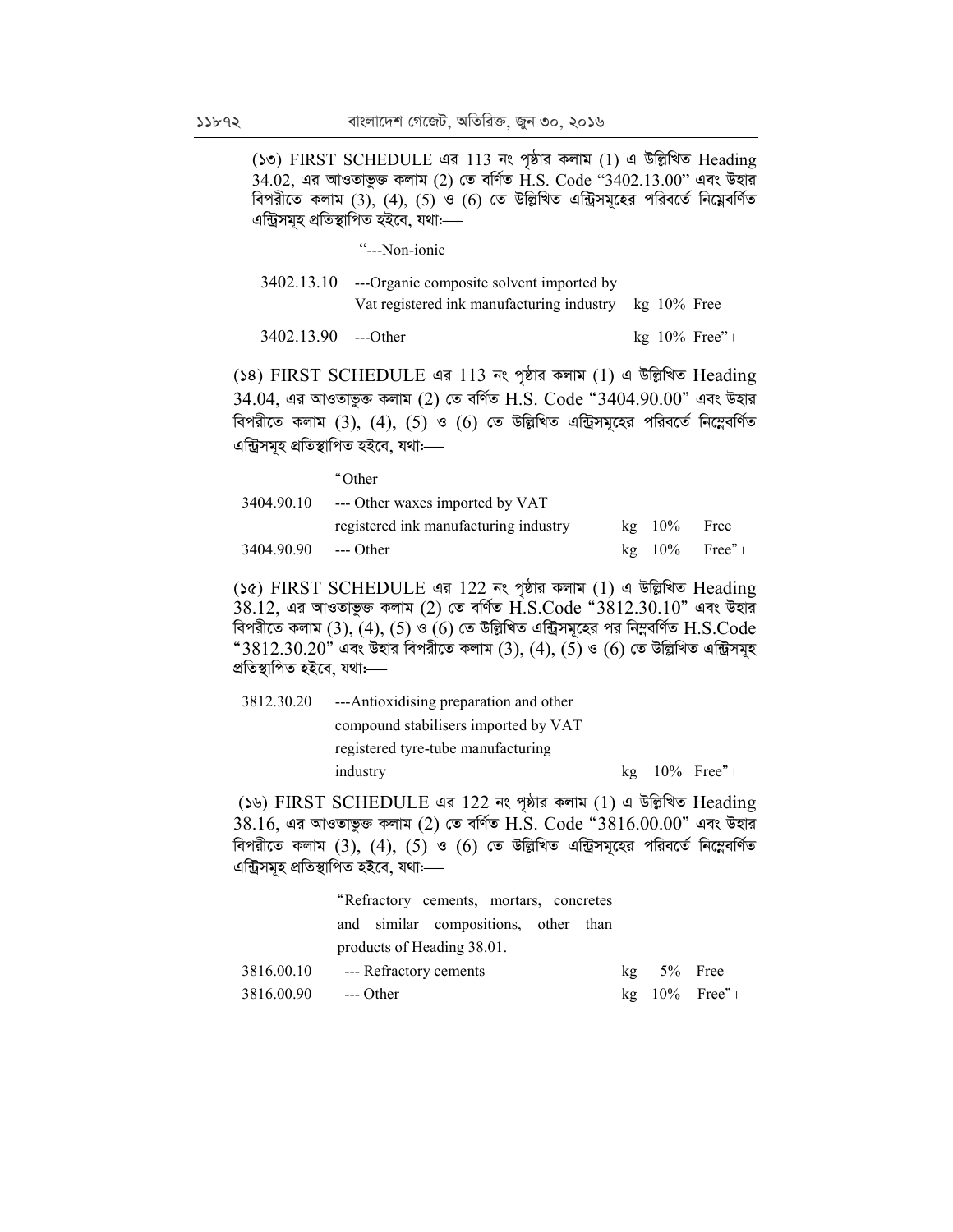(১৭) FIRST SCHEDULE এর 127 নং পৃষ্ঠার কলাম (1) এ উল্লিখিত Heading  $39.03$ , এর আওতাভুক্ত কলাম (2) তে বর্ণিত  $H.S.C$ ode " $3903.30.00$ " এবং উহার বিপরীতে কলাম (3), (4), (5) ও (6) তে উল্লিখিত এন্ট্রিসমূহের পরিবর্তে নিম্নেবর্ণিত এন্ট্রিসমূহ প্ৰতিস্থাপিত হইবে, যথা:-

|            | "-Acrylonitrile-butadiene-styrene (ABS) |    |    |                            |
|------------|-----------------------------------------|----|----|----------------------------|
|            | copolymers                              |    |    |                            |
| 3903.30.10 | ---Imported by VAT registered LED lamp  | kg | 5% | Free                       |
|            | manufacturing industry                  |    |    |                            |
| 3903.30.90 | ---Other                                | kg |    | $5\%$ Free" $\blacksquare$ |

(১৮) FIRST SCHEDULE এর 128 নং পৃষ্ঠার কলাম (1) এ উল্লিখিত Heading 39.07, এর আওতাভুক্ত কলাম (2) তে বর্ণিত H.S.Code "3907.40.00" এবং উহার বিপরীতে কলাম (3), (4), (5) ও (6) তে উল্লিখিত এন্ট্রিসমূহের পরিবর্তে নিম্নেবর্ণিত এন্ট্রিসমূহ প্ৰতিস্থাপিত হইবে, যথা:-

|                    | "-Polycarbonates"                                    |       |                            |
|--------------------|------------------------------------------------------|-------|----------------------------|
|                    | 3907.40.10 ---Imported by VAT registered LED lamp kg | $5\%$ | <b>Free</b>                |
|                    | parts manufacturing industry                         |       |                            |
| 3907.40.90 --Other |                                                      |       | $5\%$ Free" $\blacksquare$ |

(১৯) FIRST SCHEDULE এর 128 নং পৃষ্ঠার কলাম (1) এ উল্লিখিত Heading 39.07 এর আওতাভুক্ত কলাম (2) তে বর্ণিত  $H.S.Code$  "3907.50.00" এর বিপরীতে কলাম (5) এ উল্লিখিত এন্ট্রি "5%" এর পরিবর্তে এন্ট্রি "10%" প্রতিস্থাপিত হইবে।

(২০) FIRST SCHEDULE এর 128 নং পৃষ্ঠার কলাম (1) এ উল্লিখিত Heading  $39.07$ , এর আওতাভুক্ত কলাম (2) তে বর্ণিত  $H.S.C$ ode " $3907.99.00$ " এবং উহার বিপরীতে কলাম (3), (4), (5) ও (6) তে উল্লিখিত এন্ট্রিসমূহের পরিবর্তে নিম্নেবর্ণিত এন্ট্রিসমূহ প্ৰতিস্থাপিত হইবে, যথা:—–

"--Other

3907.99.10 ---Imported by VAT registered LED lamp manufacturing industry  $5\%$  Free

3907.99.90 --Other kg 5% Free" |

(২১) FIRST SCHEDULE এর 132 নং পৃষ্ঠার কলাম (1) এ উল্লিখিত Heading 39.26 এর আওতাভুক্ত কলাম (2) তে বর্ণিত H.S.Code ''3926.90.92'' এর বিপরীতে কলাম (5) এ উল্লিখিত এন্ট্রি '' $10\%$ " এর পরিবর্তে এন্ট্রি ''5%" প্রতিস্থাপিত হইবে।

(২২) FIRST SCHEDULE এর 135 নং পৃষ্ঠার কলাম (1) এ উল্লিখিত Heading 40.01 এর আওতাভুক্ত কলাম (2) তে বর্ণিত  $H.S.C$  $ode$  " $4001.21.10"$  এর বিপরীতে কলাম (3) এ উল্লিখিত "Imported by VAT registered tyre and tube manufactures of a rim size exceeding 16"" শব্দগুলির পরিবর্তে "Imported by VAT registered tyre and tube manufactures of a rim size 16" and above" শব্দগুলি প্ৰতিস্থাপিত হইবে।

(২৩) FIRST SCHEDULE এর 137 নং পৃষ্ঠার কলাম (1) এ উল্লিখিত Heading  $40.13$ এর আওতাভুক্ত কলাম (2) তে বর্ণিত H.S. Code ''4013.10.00'' এর বিপরীতে কলাম (5) এ উল্লিখিত এন্ট্রি ''10%" এর পরিবর্তে এন্ট্রি ''15%" প্রতিস্থাপিত হইবে।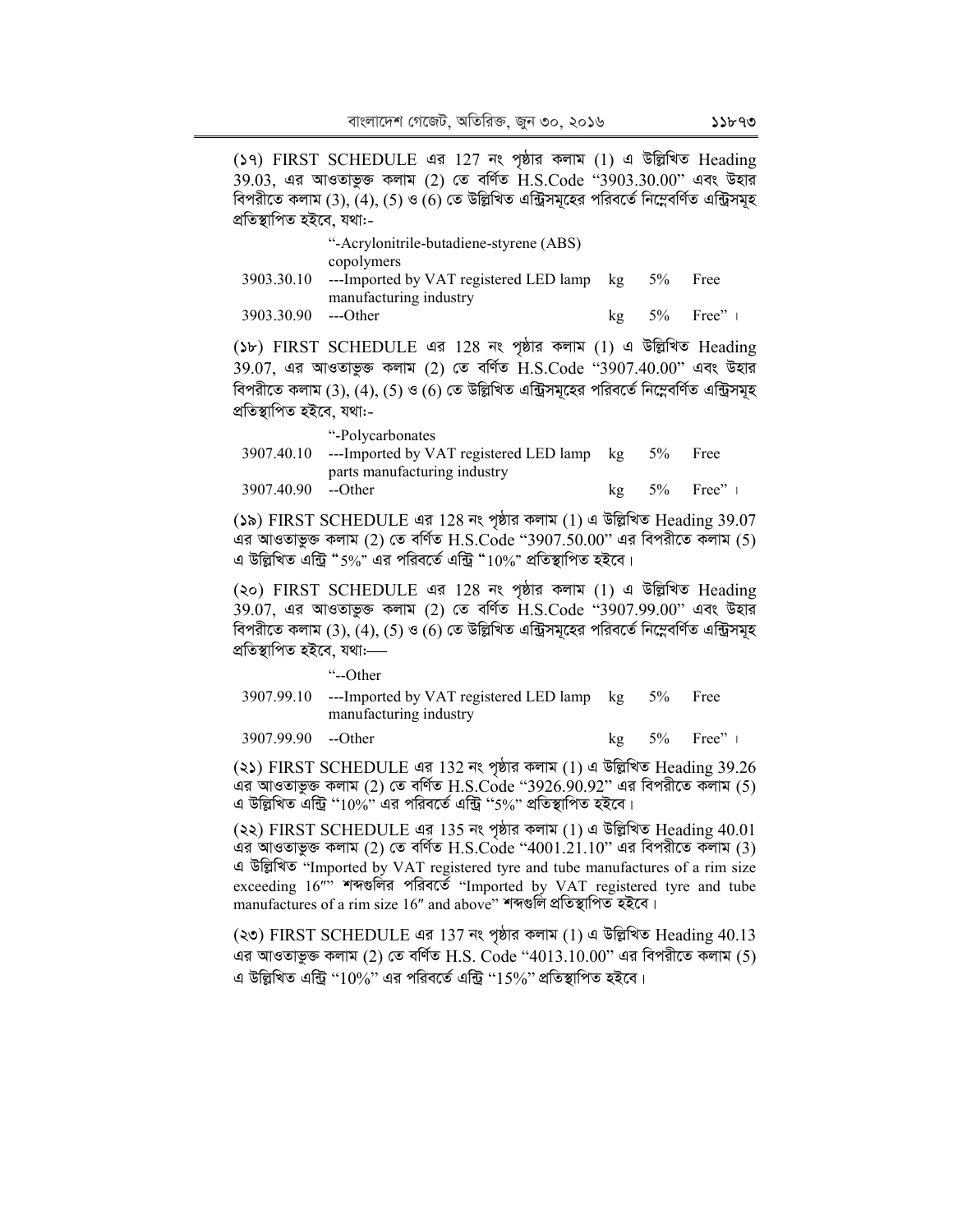(২৪) FIRST SCHEDULE এর 219 নং পৃষ্ঠার কলাম (1) এ উল্লিখিত Heading 70.19 এর আওতাভুক্ত কলাম (2) তে বর্ণিত H.S. Code ''7019.90.20'' এর বিপরীতে কলাম (5) এ উল্লিখিত এন্ট্রি " $10\%$ " এর পরিবর্তে এন্ট্রি "5%" প্রতিস্থাপিত হইবে।

(২৫) FIRST SCHEDULE এর 233 নং পৃষ্ঠার কলাম (1) এ উল্লিখিত Heading  $72.13$ , এর আওতাভুক্ত কলাম (2) তে বর্ণিত  $\dot{\rm H.S.}$  Code "7213.91.20" এবং উহার বিপরীতে কলাম  $(3)$ ,  $(4)$ ,  $(5)$  ও  $(6)$  তে উল্লিখিত এন্ট্রিসমূহের পর নিম্নবর্ণিত H.S. Code " $7213.91.30$ " এবং উহার বিপরীতে কলাম  $(3)$ ,  $(4)$ ,  $(5)$  ও  $(6)$  তে উল্লিখিত এন্ট্রিসমূহ সন্নিবেশিত হইবে. যথা :—–

"7213.91.30 ---Wire rod imported by VAT registered electric cable clip manufacturing industry  $5\%$  Free" |

(২৬) FIRST SCHEDULE এর 235 নং পৃষ্ঠার কলাম (1) এ উল্লিখিত Heading  $72.26$ , এর আওতাভুক্ত কলাম (2) তে বর্ণিত  $\overline{H}$ .S. Code "7226.99.00" এবং উহার বিপরীতে কলাম  $(3)$ ,  $(4)$ ,  $(5)$  ও  $(6)$  তে উল্লিখিত এন্ট্রিসমূহের পরিবর্তে নিম্নেবর্ণিত এন্ট্রিসমূহ প্ৰতিস্থাপিত হইবে, যথা $:=$ 

"--Other

7226.99.10 --Silicon crystal steel sheet (Amorphos) imported by VAT registered transformer manufacturing industry  $kg$  10% Free

7226.99.90 --Other kg  $10\%$  Free" | (২৭) FIRST SCHEDULE এর 244 নং পৃষ্ঠার কলাম (1) এ উল্লিখিত Heading  $74.11$ , এর আওতাভুক্ত কলাম (2) তে বর্ণিত H.S. Code "7411.10.00" এবং উহার বিপরীতে কলাম  $(3)$ ,  $(4)$ ,  $(5)$  ও  $(6)$  তে উল্লিখিত এন্ট্রিসমূহের পরিবর্তে নিম্নেবর্ণিত এন্ট্রিসমূহ

প্ৰতিস্থাপিত হইবে, যথা :-

 "---Of refined copper 7411.10.10 ---Imported by VAT registered kg compressor manufacturing industry  $15\%$  Free 7411.10.90 ---Other kg 15% Free"|

(২৮) FIRST SCHEDULE এর 250 নং পৃষ্ঠার কলাম (1) এ উল্লিখিত Heading  $76.01$ , এর আওতাভুক্ত কলাম (2) তে বর্ণিত  $H.S.C$ ode " $7601.20.00$ " এবং উহার বিপরীতে কলাম  $(3)$ ,  $(4)$   $(5)$  ও  $(6)$  তে উল্লিখিত এন্ট্রিসমূহের পরিবর্তে নিম্নেবর্ণিত এন্ট্ৰিসমূহ প্ৰতিস্থাপিত হইবে, যথা :—–

#### "-Aluminium alloys

7601.20.10 ---Imported by VAT registered LED lamp manufacturing industry kg 5% Free 7601.20.90 ---Other kg 5% Free"|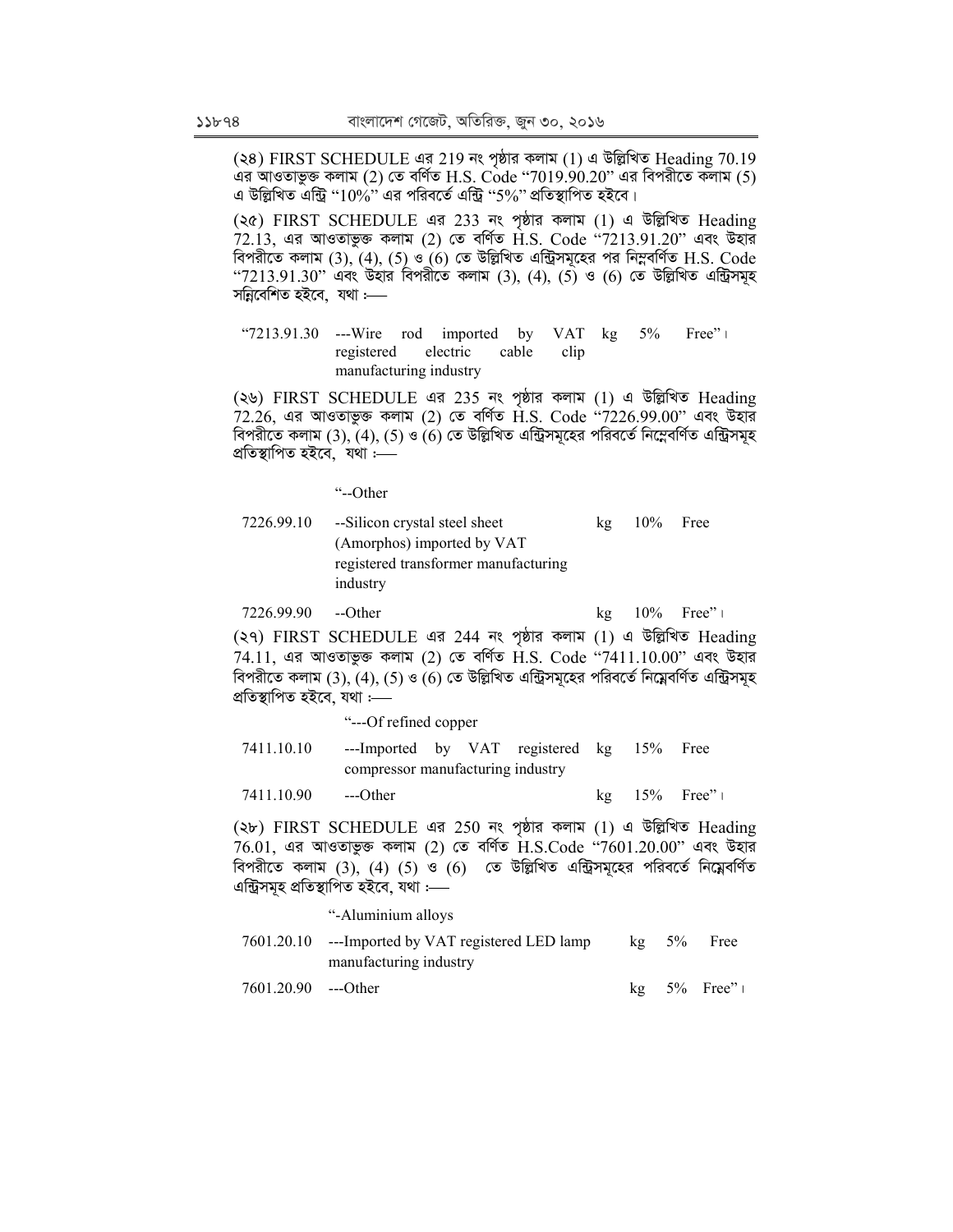(২৯) FIRST SCHEDULE এর 251 নং পৃষ্ঠার কলাম (1) এ উল্লিখিত Heading  $76.06$ , এর আওতাভুক্ত কলাম (2) তে বর্ণিত  $H.S.C$ ode " $7606.92.00$ " এবং উহার বিপরীতে কলাম (3), (4) (5) ও (6) তে উল্লিখিত এন্ট্রিসমূহের পরিবর্তে নিম্নেবর্ণিত এন্ট্রিসমূহ প্ৰতিস্থাপিত হইবে, যথা :—–

|                     | "---Of aluminium alloys                                                     |               |                   |
|---------------------|-----------------------------------------------------------------------------|---------------|-------------------|
|                     | 7606.92.10 ---Imported by VAT registered LED lamp<br>manufacturing industry | $kg$ 10% Free |                   |
| 7606.92.90 ---Other |                                                                             |               | $kg = 10\%$ Free" |

(৩০) FIRST SCHEDULE এর 293 নং পৃষ্ঠার কলাম (1) এ উল্লিখিত Heading  $85.17$ এর আওতাভুক্ত কলাম (2) তে বর্ণিত  $H.S.Code$  " $8517.62.50"$  এর বিপরীতে কলাম (3) এ উল্লিখিত "(securicy hardware)" বন্ধনী ও শব্দগুলির পরিবর্তে "(security hardware)" বন্ধনী ও শব্দগুলি প্ৰতিস্থাপিত হইবে।

(৩১) FIRST SCHEDULE এর 297 নং পৃষ্ঠার কলাম (1) এ উল্লিখিত Heading  $85.36$ , এর আওতাভুক্ত কলাম (2) তে বর্ণিত  $H.S.C$ ode " $8536.90.00$ " এবং উহার বিপরীতে কলাম (3), (4) (5) ও (6) তে উল্লিখিত এন্ট্রিসমূহের পরিবর্তে নিম্নেবর্ণিত এন্ট্রিসমূহ প্ৰতিস্থাপিত হইবে, যথা :-

"---Other apparatus

| 8536.90.10 ---Connector; Terminal; Electrical apparatus |               |  |
|---------------------------------------------------------|---------------|--|
| Imported by VAT registered compressor                   |               |  |
| manufacturing industry                                  | $kg$ 25% Free |  |

8536.90.90 ---Other kg 25% Free"|

(৩২) FIRST SCHEDULE এর 315 নং পৃষ্ঠার কলাম (1) এ উল্লিখিত Heading  $90.01$ এর আওতাভুক্ত কলাম (2) তে বর্ণিত  $H.S.Code$  "9001.10.10" এর বিপরীতে কলাম (3) এ উল্লিখিত "Color optical fibres imported by VAT registered optical fibre cable manufacturing industry" শব্দগুলির পরিবর্তে "Optical fibres and Color optical fibres imported by VAT registered optical fibre cable manufacturing  $industry''$  শব্দগুলি প্ৰতিস্থাপিত হইবে।

(৩৩) FIRST SCHEDULE এর 318 নং পৃষ্ঠার কলাম (1) এ উল্লিখিত Heading  $90.18$ এর আওতাভুক্ত কলাম (2) তে বর্ণিত H.S.Code "9018.32.00" এর বিপরীতে কলাম (5) এ উল্লিখিত এন্ট্রি "5%" এর পরিবর্তে এন্ট্রি " $10\%$ " প্রতিস্থাপিত হইবে।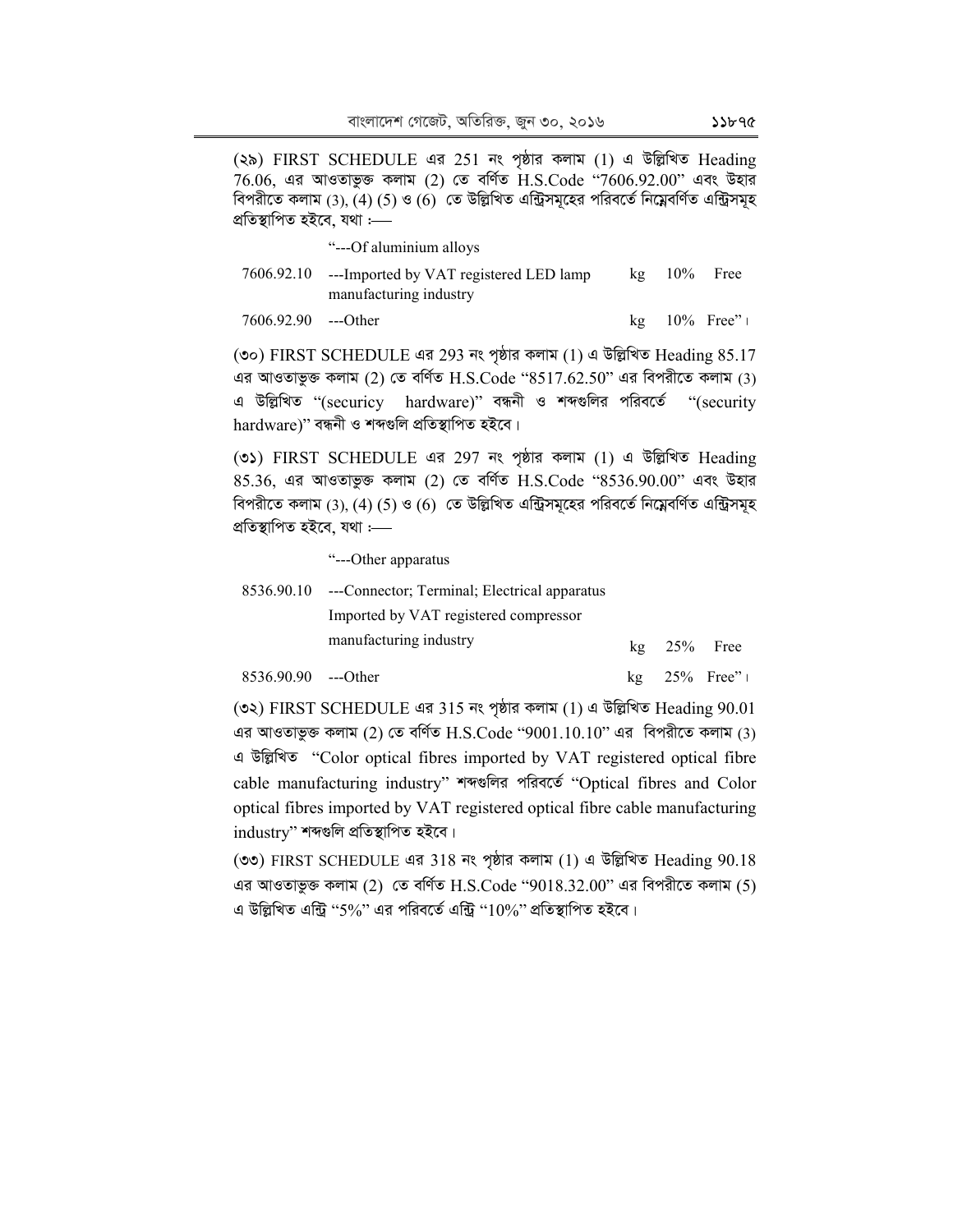## তফসিল-২

## প্ৰথম অংশ

### (অৰ্থ আইন, ২০১৬ এর ধারা ৬৬ দ্রষ্টব্য)

#### ১ জুলাই, ২০১৬ তারিখে আরদ্ধ কর বৎসরের জন্য আয়করের হার

#### অনুচ্ছেদ-ক

Income-tax Ordinance, 1984 (Ord. No. XXXVI of 1984) এর section  $2(46)$  এ সংজ্ঞায়িত ব্যক্তিগণের (person) মধ্যে যাহাদের ক্ষেত্রে অনুচ্ছেদ-খ প্রযোজ্য হইবে না সেই সকল প্রত্যেক ব্যক্তি-করদাতা (অনিবাসী বাংলাদেশীসহ), হিন্দু যৌথ পরিবার, অংশীদারী ফার্ম, ব্যক্তি-সংঘ ও আইনের দ্বারা সৃষ্ট কৃত্রিম ব্যক্তিসহ অন্যান্য করদাতার ক্ষেত্রে মোট আয়ের উপর আয়করের হার নিম্নরূপ হইবে, যথা:----

|  | মোট আয়                                              | হার        |  |
|--|------------------------------------------------------|------------|--|
|  | (ক) প্রথম ্২,৫০,০০০/- টাকা পর্যন্ত মোট আয়ের উপর --  | শন্য       |  |
|  | (খ) পরবর্তী ৪,০০,০০০/- টাকা পর্যন্ত মোট আয়ের উপর -- | 50%        |  |
|  | (গ) পরবর্তী ৫,০০,০০০/- টাকা পর্যন্ত মোট আয়ের উপর -- | $\delta$ % |  |
|  | (ঘ) পরবর্তী ৬,০০,০০০/- টাকা পর্যন্ত মোট আয়ের উপর -- | ২০%        |  |
|  | (ঙ) পরবর্তী ৩০,০০,০০০/- টাকা পর্যন্ত মোট আয়ের উপর-- | ২৫%        |  |
|  | (চ) অবশিষ্ট মোট আয়ের উপর --                         | ৩০% $\,$ : |  |

তবে শর্ত থাকে যে.—

- (ক) মহিলা করদাতা এবং ৬৫ বৎসর বা তদূর্ধ্ব বয়সের করদাতার করমুক্ত আয়ের সীমা হইবে ৩,০০,০০০/- টাকা;
- (খ) প্রতিবন্ধী ব্যক্তি করদাতার করমুক্ত আয়ের সীমা হইবে ৩,৭৫,০০০/- টাকা;
- (গ) গেজেটভুক্ত যুদ্ধাহত মুক্তিযোদ্ধা করদাতার করমুক্ত আয়ের সীমা হইবে ৪,২৫,০০০/-টাকা;
- (ঘ) কোন প্রতিবন্ধী ব্যক্তির পিতামাতা বা আইনানুগ অভিভাবকের জন্য করমুক্ত সীমা ২৫,০০০/- টাকা বেশী হইবে; প্রতিবন্ধী ব্যক্তির পিতা ও মাতা উভয়েই করদাতা হইলে যে কোন একজন এই সুবিধা ভোগ করিবেন; এবং
- (ঙ) ন্যূনতম করের পরিমাণ কোন ভাবেই নিম্নরূপে বর্ণিত হারের কম হইবে না—

| এলাকার বিবরণ                                     | ন্যূনতম করের হার (টাকা) |
|--------------------------------------------------|-------------------------|
| ঢাকা উত্তর ও দক্ষিণ সিটি কর্পোরেশন এবং চট্টগ্রাম | $0,000$ /-              |
| সিটি কর্পোরেশন এলাকায় অবস্থিত করদাতা            |                         |
| অন্যান্য সিটি কর্পোরেশন এলাকায় অবস্থিত করদাতা   | $8,000$ -               |
| সিটি কর্পোরেশন ব্যতীত অন্যান্য এলাকায় অবস্থিত   | $0,000$ -:              |
| করদাতা                                           |                         |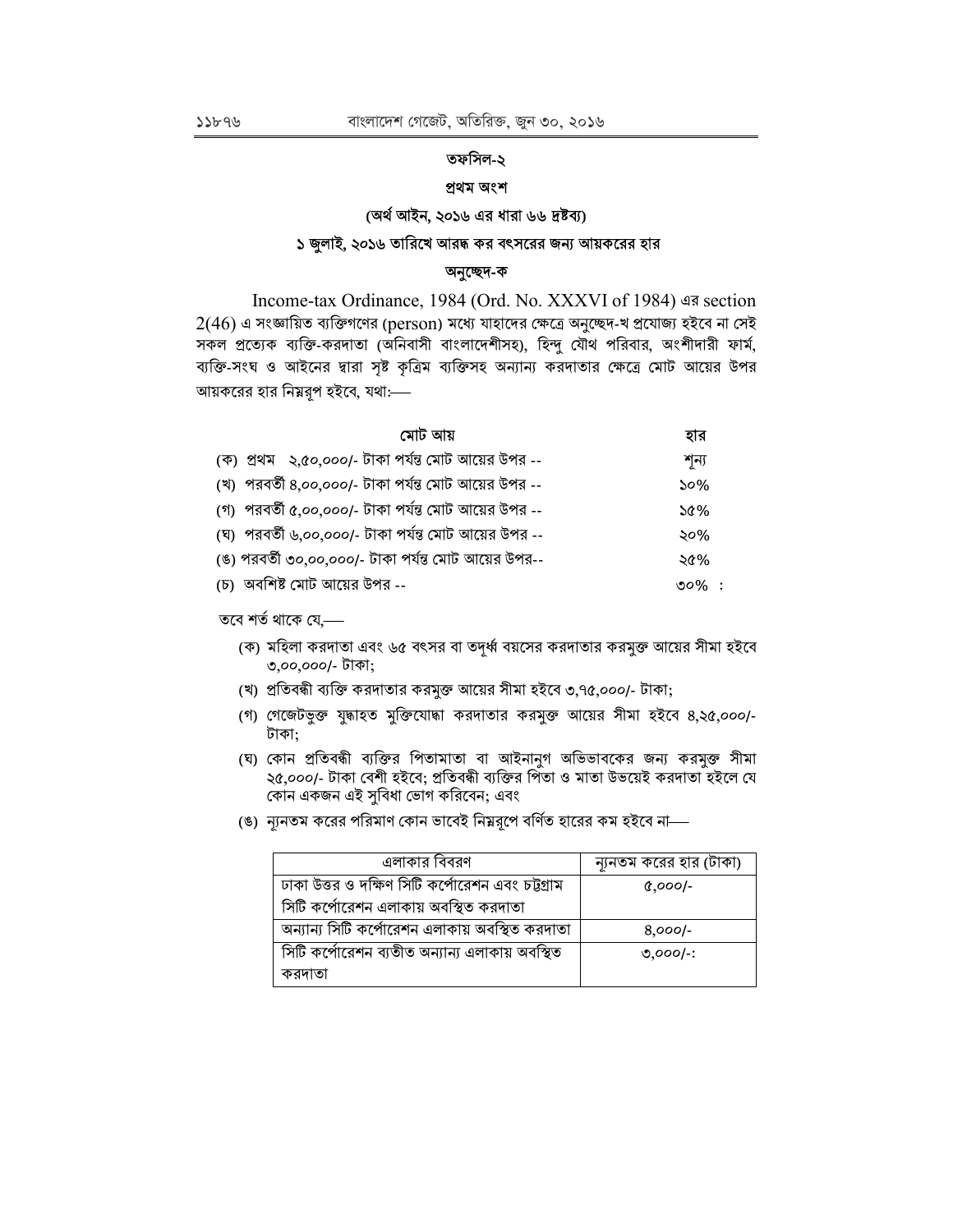আরও শর্ত থাকে যে, কোন করদাতা যদি স্বল্ল উন্নত এলাকা (less developed area) বা সবচেয়ে কম উন্নত এলাকায় (least developed area) অবস্থিত কোন ক্ষুদ্র বা কুটির শিল্পের মালিক হন এবং উক্ত কুটির শিল্পের দ্রব্যাদি উৎপাদনে নিয়োজিত থাকেন, তাহা হইলে তিনি উক্ত ক্ষুদ্র বা কুটির শিল্প হইতে উদ্ভূত আয়ের উপর নিম্নবর্ণিত হারে আয়কর রেয়াত লাভ করিবেন, যথা :---

|     |                      | বিবরণ     | রেয়াতের হার                     |                                                                           |                             |      |       |     |         |
|-----|----------------------|-----------|----------------------------------|---------------------------------------------------------------------------|-----------------------------|------|-------|-----|---------|
| (অ) | যেক্ষেত্ৰে           | সংশ্লিষ্ট |                                  | বৎসরের উৎপাদনের                                                           | সেইক্ষেত্রে                 | উক্ত | আয়ের | উপর | প্ৰদেয় |
|     | ২৫% এর অধিক নহে      |           |                                  | পরিমাণ পূর্ববর্তী বৎসরের উৎপাদনের<br>পরিমাণের তুলনায় ১৫% এর অধিক, কিন্তু | আয়করের ৫%;                 |      |       |     |         |
| (আ) | যেক্ষেত্ৰে<br>পরিমাণ | সংশ্লিষ্ট | পরিমাণের তুলনায় ২৫% এর অধিক হয় | বৎসরের উৎপাদনের<br>পূর্ববর্তী বৎসরের উৎপাদনের                             | সেইক্ষেত্রে<br>আয়করের ১০%। | উক্ত | আয়ের | উপর | প্ৰদেয় |

#### ব্যাখ্যা।—এই অনুচ্ছেদে—

- (১) প্রতিবন্ধী ব্যক্তি (person with disability) বলিতে প্রতিবন্ধী ব্যক্তির অধিকার ও সুরক্ষা আইন, ২০১৩ (২০১৩ সনের ৩৯ নং আইন) এর ৩১ ধারা মোতাবেক প্রতিবন্ধী হিসেবে নিবন্ধিত ব্যক্তিকে বুঝাইবে;
- (২) "সবচেয়ে কম উন্নত এলাকা (least developed area)" বা "স্বল্প উন্নত এলাকা (less developed area)" जयं Income-tax Ordinance, 1984 (Ord. No. XXXVI of 1984) এর section 45 এর sub-section  $(2A)$  এর clauses (b) এবং (c) এর বিধান অনুসারে বোর্ড কর্তৃক নির্দিষ্টকৃত সবচেয়ে কম উন্নত এলাকা (least developed area) বা স্বল্প উন্নত এলাকা (less developed area)।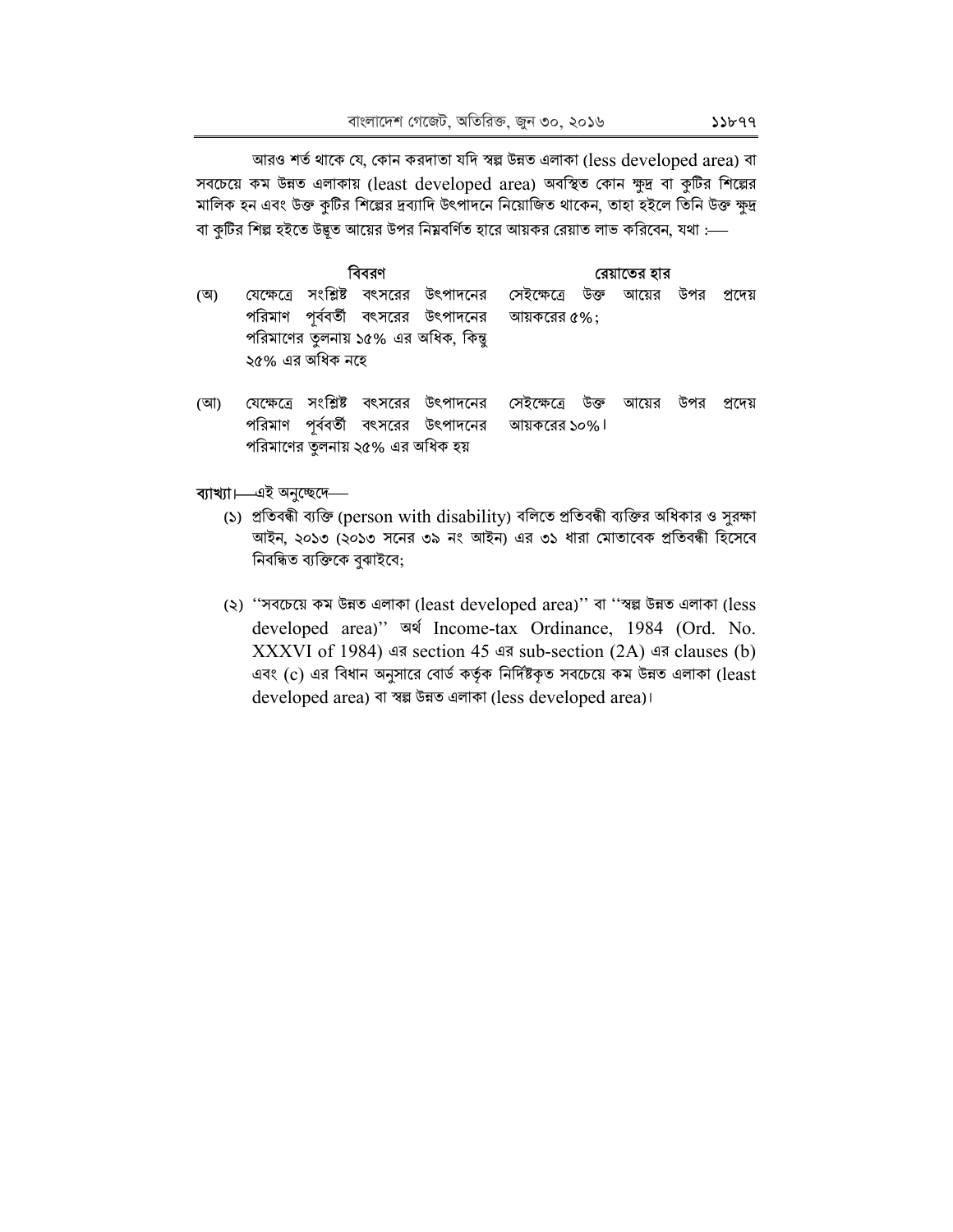#### অনুচ্ছেদ-খ

কোম্পানী, স্থানীয় কর্তৃপক্ষ এবং সে সকল করদাতা যাহাদের ক্ষেত্রে Income-tax Ordinance, 1984 (Ord. No. XXXVI of 1984) অনুযায়ী সর্বোচ্চ হারে (at the  $maximum$  rate) আয়কর আরোপিত হয়—

(১) ''যে কোম্পানীর রেজিষ্ট্রীকৃত অফিস বাংলাদেশে অবস্থিত সেই কোম্পানী হইতে লৰূ ডিভিডেন্ড আয় ব্যতিরেকে অন্য'' সর্ব প্রকার আয়ের উপর—

|                                |                          |  |  | (ক) দফা (খ), (গ), (ঘ) ও (ঙ) তে বৰ্ণিত |                                                              |  |
|--------------------------------|--------------------------|--|--|---------------------------------------|--------------------------------------------------------------|--|
| কোম্পানীসমূহের ক্ষেত্র ব্যতীত— |                          |  |  |                                       |                                                              |  |
|                                |                          |  |  |                                       | (অ) এইরূপ প্রত্যেকটি কোম্পানীর ক্ষেত্রে যাহা উক্ত আয়ের ২৫%: |  |
|                                | publicly traded company— |  |  |                                       |                                                              |  |
|                                |                          |  |  |                                       | $\overline{1273}$ $\sqrt{12}$ $\frac{1}{2}$                  |  |

তবে শর্ত থাকে যে, যদি এইরূপ কোম্পানী যাহা publicly traded company নহে, উহার পরিশোধিত মূলধনের ন্যনতম ২০% শেয়ার Initial Public Offerings (IPO) এর মাধ্যমে হস্তান্তর করে, তাহা হইলে এইরপ কোম্পানী উক্ত হস্তান্তর সংশ্লিষ্ট বৎসরে প্রযোজ্য আয়করের উপর ১০% হারে আয়কর রেয়াত লাভ করিবে;

(আ) এইরূপ প্রত্যেকটি কোম্পানীর ক্ষেত্রে যাহা publicly traded company এবং স্থানীয় কর্তৃপক্ষসহ নহে, Income-tax Ordinance, 1984 (Ord. No. XXXVI of 1984) এর section 2 এর clause  $(20)$  এর sub-clauses (a), (b), (bb), উক্ত আয়ের ৩৫%:  $(bbb)$  ও  $(c)$  এর আওতাধীন অন্যান্য কোম্পানীর ক্ষেত্রে— ব্যাংক, বীমা, আৰ্থিক প্ৰতিষ্ঠানসমূহ (মাৰ্চেন্ট (খ) ব্যাংক ব্যতীত): (অ) এইরপ প্রত্যেকটি কোম্পানীর ক্ষেত্রে যাহা publicly traded

company-

উক্ত আয়ের ৪০%;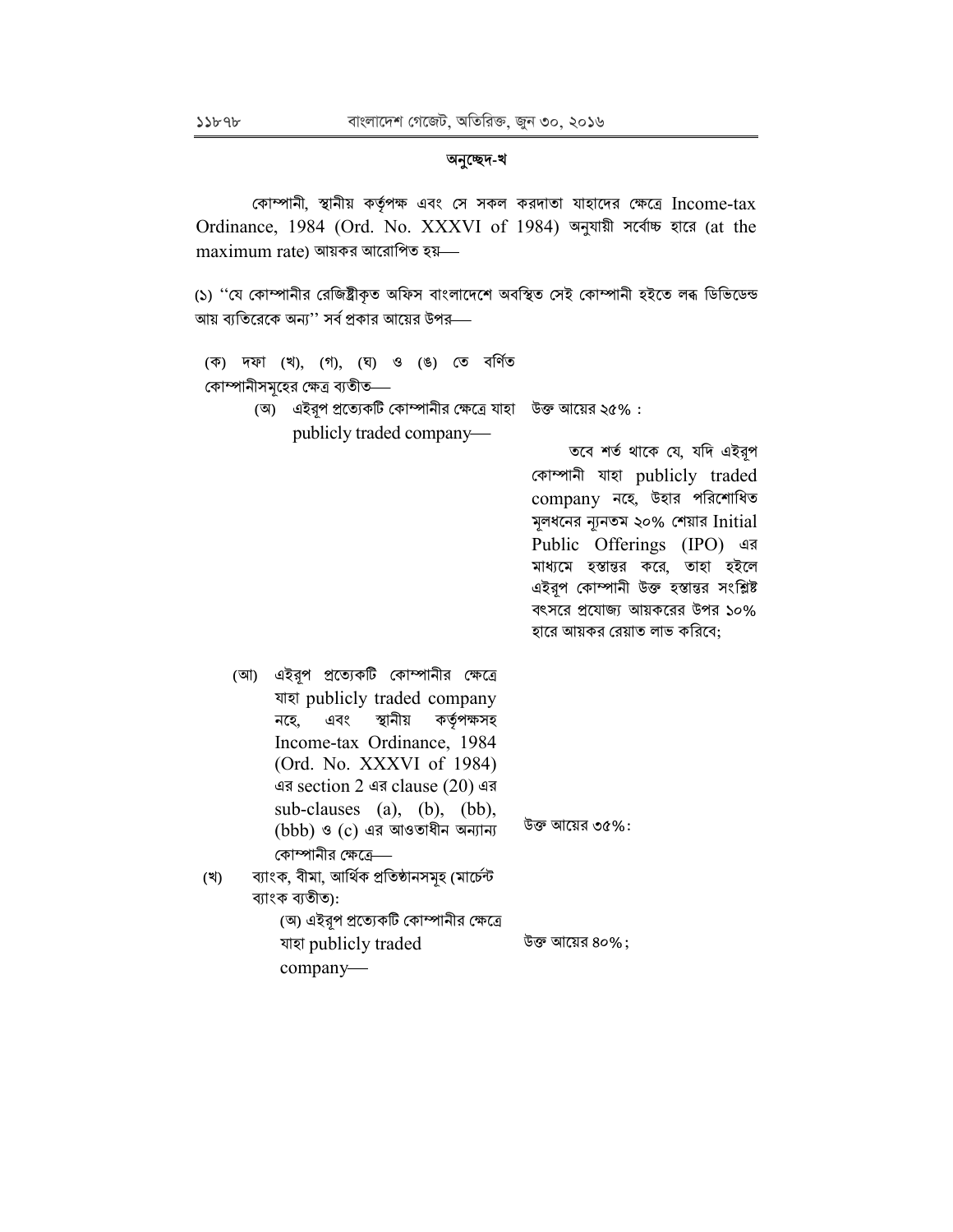|     | (আ) এইরূপ প্রত্যেকটি কোম্পানীর<br>ক্ষেত্ৰে যাহা publicly<br>traded company नद्दः                                                                                                                                                                                                                                                                                                                                                                                                                                                                          | উক্ত আয়ের ৪২.৫%;                                                                                                                                                                                                                                                                                                                                                                                                                                                                                                                                                                                                 |
|-----|-----------------------------------------------------------------------------------------------------------------------------------------------------------------------------------------------------------------------------------------------------------------------------------------------------------------------------------------------------------------------------------------------------------------------------------------------------------------------------------------------------------------------------------------------------------|-------------------------------------------------------------------------------------------------------------------------------------------------------------------------------------------------------------------------------------------------------------------------------------------------------------------------------------------------------------------------------------------------------------------------------------------------------------------------------------------------------------------------------------------------------------------------------------------------------------------|
|     | তবে শর্ত থাকে যে, সরকার কর্তৃক<br>২০১৩ সালে অনুমোদিত ব্যাংক, বীমা ও<br>আর্থিক প্রতিষ্ঠানের করের হার হইবে<br>$80%$                                                                                                                                                                                                                                                                                                                                                                                                                                         |                                                                                                                                                                                                                                                                                                                                                                                                                                                                                                                                                                                                                   |
| (গ) | মার্চেন্ট ব্যাংক এর ক্ষেত্রে—                                                                                                                                                                                                                                                                                                                                                                                                                                                                                                                             | উক্ত আয়ের ৩৭.৫%;                                                                                                                                                                                                                                                                                                                                                                                                                                                                                                                                                                                                 |
| (ঘ) | সিগারেট, বিড়ি, জর্দা, গুলসহ সকল প্রকার<br>পণ্য প্রস্ত্তকারক কোম্পানীর উক্ত আয়ের ৪৫%;<br>তামাকজাত                                                                                                                                                                                                                                                                                                                                                                                                                                                        |                                                                                                                                                                                                                                                                                                                                                                                                                                                                                                                                                                                                                   |
| (8) | ক্ষেত্রে—<br>মোবাইল ফোন অপারেটর কোম্পানীর ক্ষেত্রে — উক্ত আয়ের ৪৫%:                                                                                                                                                                                                                                                                                                                                                                                                                                                                                      |                                                                                                                                                                                                                                                                                                                                                                                                                                                                                                                                                                                                                   |
|     |                                                                                                                                                                                                                                                                                                                                                                                                                                                                                                                                                           | তবে শর্ত থাকে যে, মোবাইল ফোন<br>অপারেটর কোম্পানী<br>যদি উহার<br>পরিশোধিত মূলধনের ন্যূনতম ১০%<br>শেয়ার, যাহার মধ্যে Pre Initial<br>Public Offering Placement &%<br>এর বেশী থাকিতে পারিবে না, স্টক<br>এক্সচেঞ্জের মাধ্যমে হস্তান্তর করতঃ<br>Publicly traded company $\infty$<br>রপান্তরিত হয় সেই ক্ষেত্রে কর হার হইবে<br>$80\%$ :<br>আরও শর্ত থাকে যে, যদি এইরূপ<br>কোম্পানী উহার পরিশোধিত মূলধনের<br>ন্যুনতম ২০% শেয়ার Initial Public<br>Offerings (IPO) এর মাধ্যমে হস্তান্তর<br>করে, তাহা হইলে এইরূপ কোম্পানী উক্ত<br>হস্তান্তর সংশ্লিষ্ট বৎসরে<br>প্ৰযোজ্য<br>আয়করের উপর ১০% হারে আয়কর<br>রেয়াত লাভ করিবে; |
| (5) | কোম্পানী আইন, ১৯৯৪ (১৯৯৪ সনের ১৮ নং<br>আইন) এর অধীনে বাংলাদেশে নিবন্ধিত কোন<br>কোম্পানী অথবা আইন অনুযায়ী গঠিত<br>সংবিধিবদ্ধ কোন প্ৰতিষ্ঠান হইতেঁ ১৪ আগস্ট,<br>পরে ইস্যুকৃত, প্রতিশ্রুত<br>এর<br>১৯৪৭<br>- ও<br>পরিশোধিত পুঁজির উপরে ঘোষিত ও<br>পরিশোধিত ডিভিডেন্ড আয়ের উপর বা<br>বাংলাদেশে নিবন্ধিত নয় এইরূপ বিদেশী<br>কোম্পানীর মুনাফা প্রত্যাবাসন<br>যাহা<br>Income-tax Ordinance, 1984<br>(Ord. No. XXXVI of 1984) এর<br>section 2 এর clause $(26)$ এর sub- উক্ত আয়ের ২০%;<br>clause (dd) অনুসারে লভ্যাংশ হিসেবে<br>গণ্য, তাহার উর্পর প্রযোজ্য কর— |                                                                                                                                                                                                                                                                                                                                                                                                                                                                                                                                                                                                                   |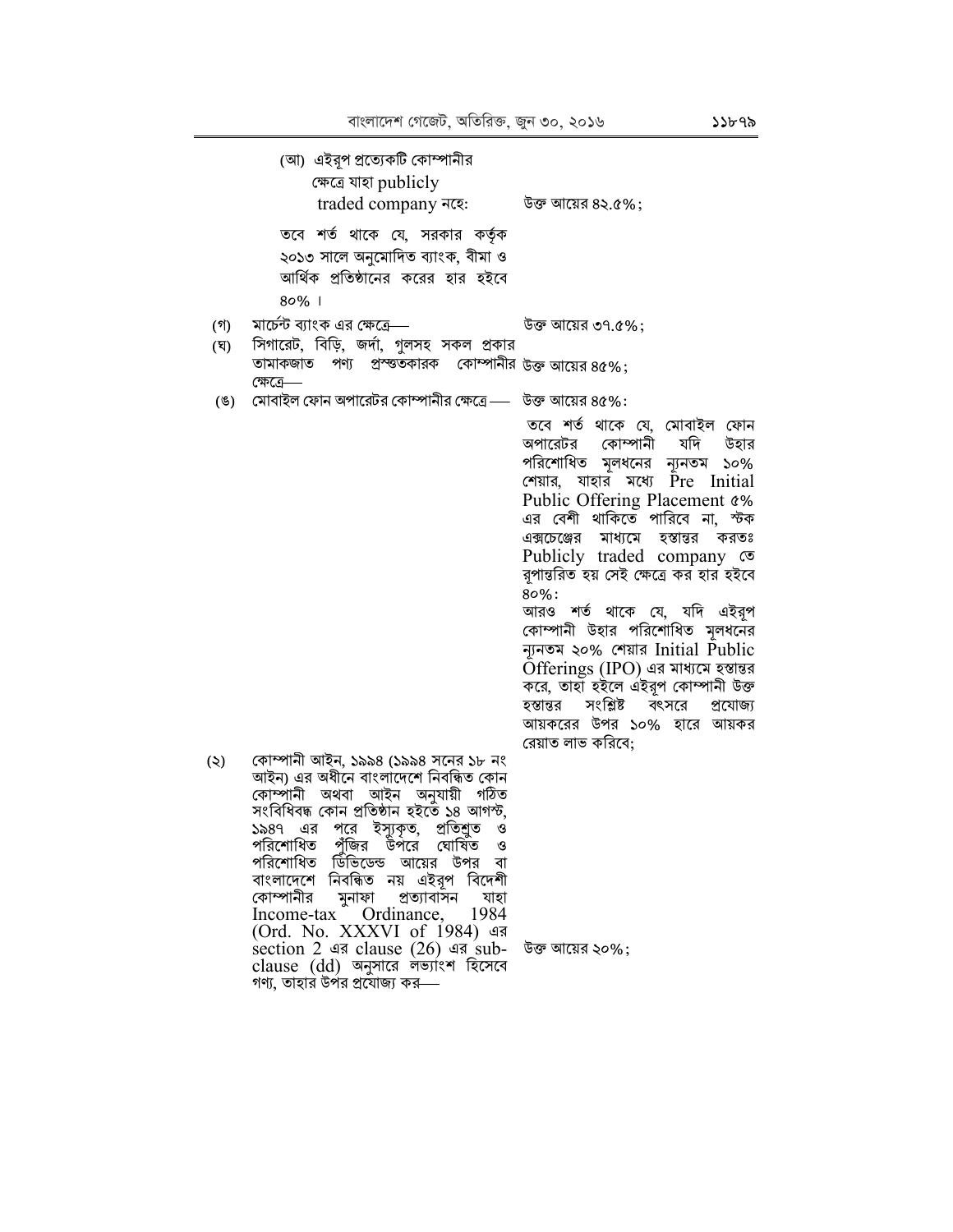বাংলাদেশ গেজেট, অতিরিক্ত, জুন ৩০, ২০১৬

| উক্ত আয়ের ৩০%;                                                                   |
|-----------------------------------------------------------------------------------|
|                                                                                   |
| উক্ত ব্যবসায় হইতে অর্জিত আয়ের উপর প্রযোজ্য  উক্ত আয়ের $8{\mathfrak{a}}\,\%)$ ; |
|                                                                                   |
|                                                                                   |
|                                                                                   |
| উক্ত আয়ের ১৫%।                                                                   |
|                                                                                   |

বাখ্যা - এই অনুচ্ছেদে "publicly traded company" বলিতে এইরূপ কোন পাবলিক লিমিটেড কোম্পানীকে বুঝাইবে যাহা কোম্পানী আইন, ১৯৯৪ (১৯৯৪ সনের ১৮ নং আইন) অনুসারে বাংলাদেশে নিবন্ধিত এবং যে আয় বৎসরের আয়কর নির্ধারণ করা হইবে সেই আয় বৎসর সমাপ্তির পূর্বে উক্ত কোম্পানীটির শেয়ার স্টক এক্সচেঞ্জে তালিকাভুক্ত হইয়াছে।